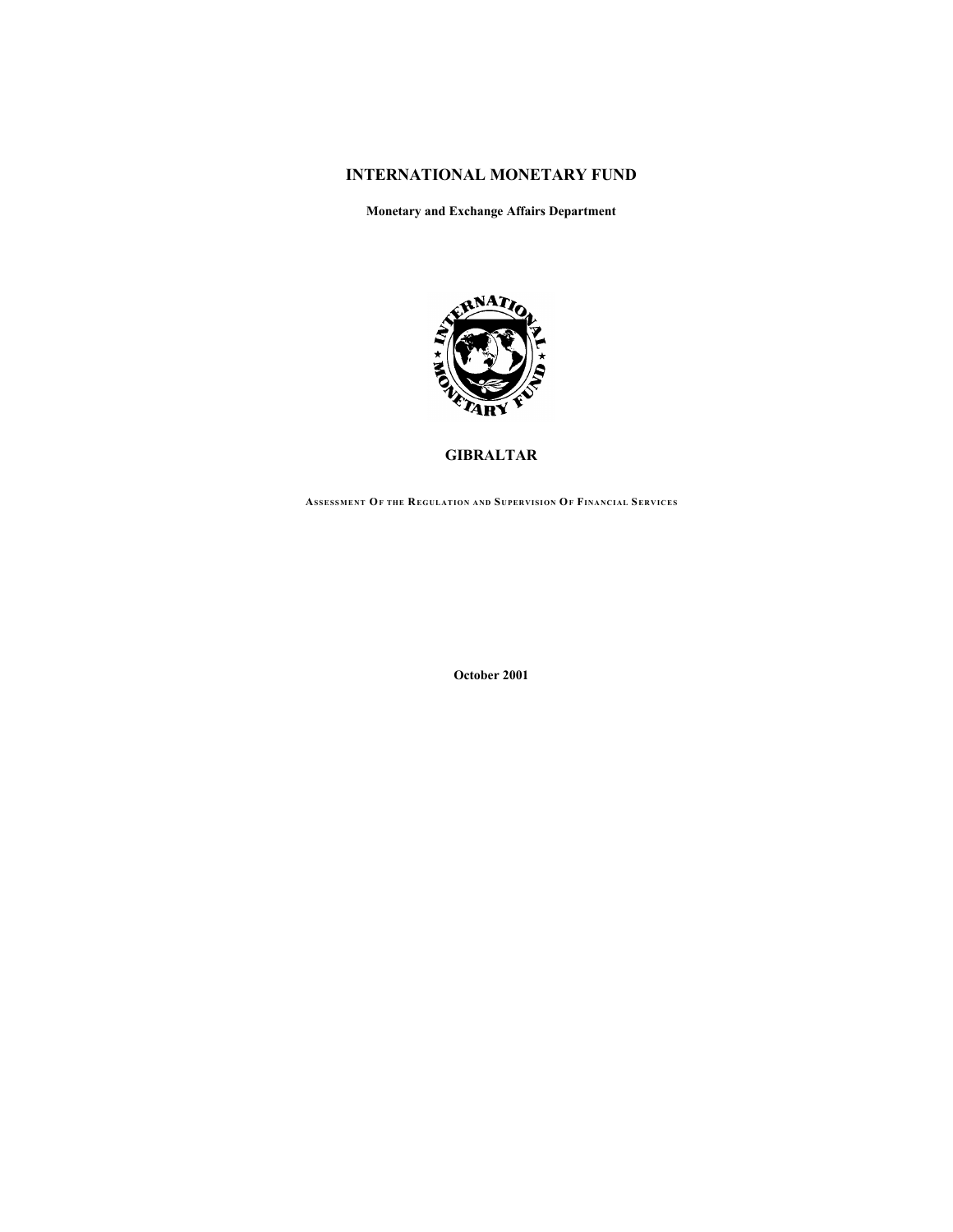# **Contents**

# Page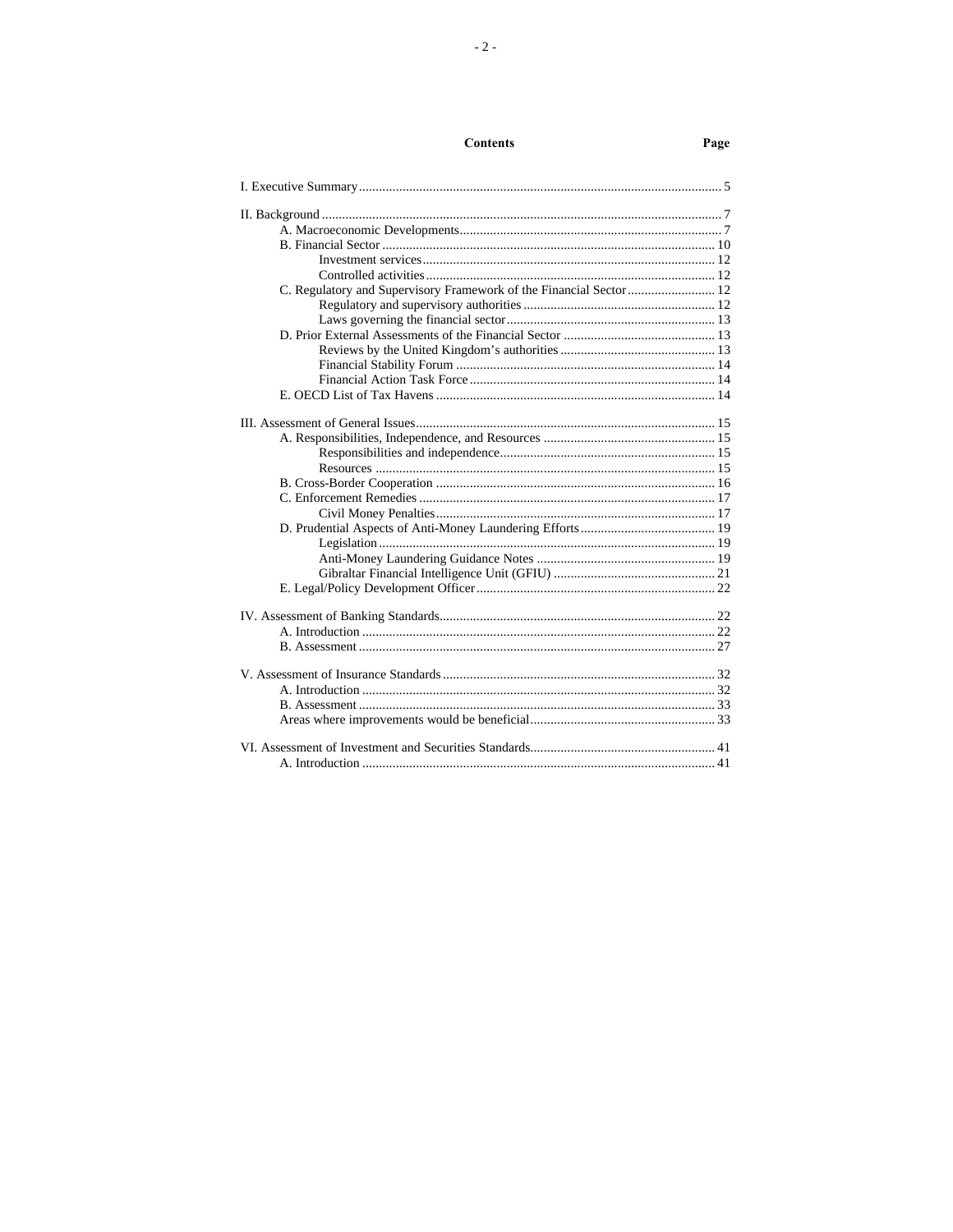| VII. Assessment of Good Practices with Respect to Companies and Company Service |  |
|---------------------------------------------------------------------------------|--|
|                                                                                 |  |
|                                                                                 |  |
|                                                                                 |  |
|                                                                                 |  |
|                                                                                 |  |
|                                                                                 |  |
|                                                                                 |  |
|                                                                                 |  |
|                                                                                 |  |
|                                                                                 |  |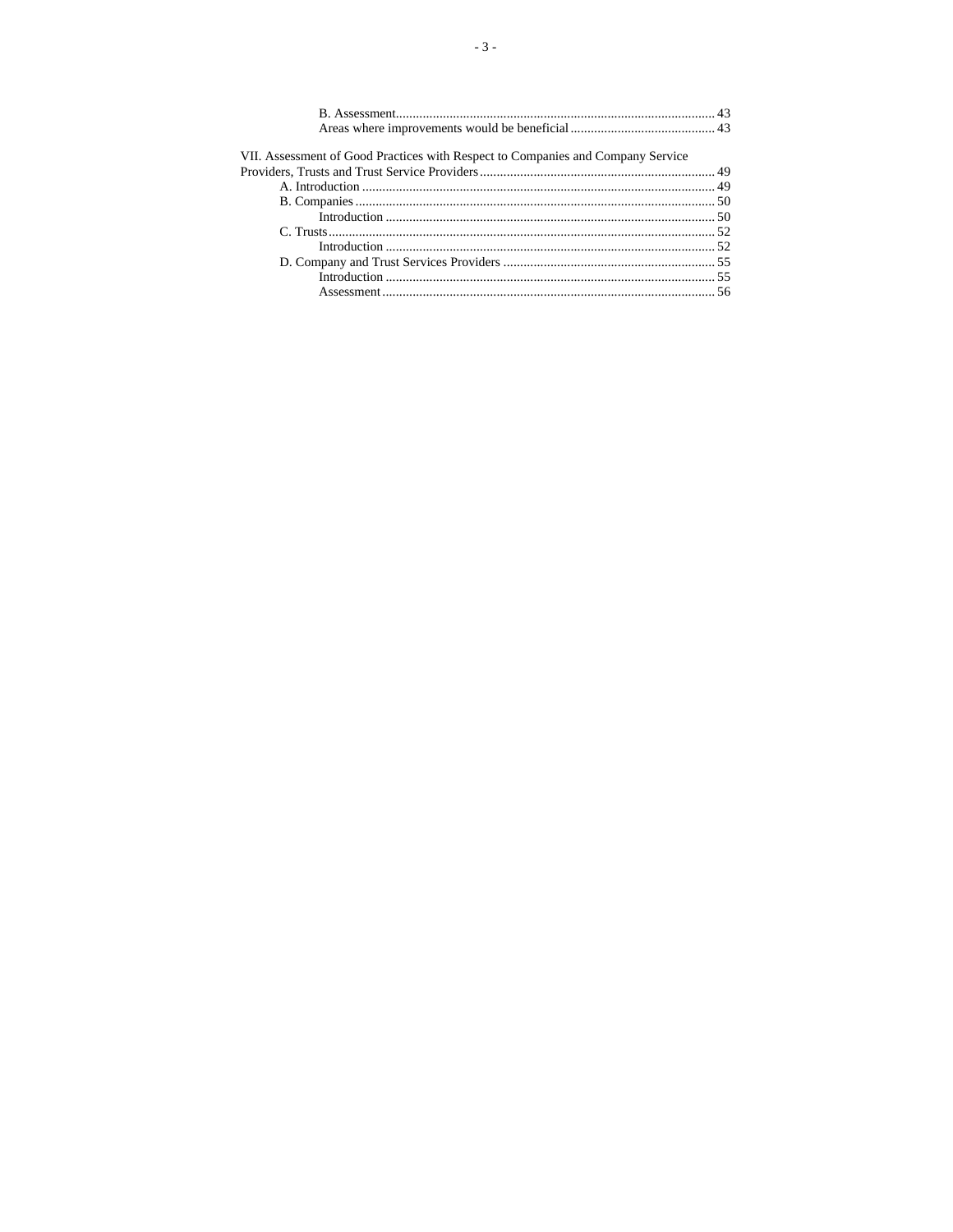## **PREFACE**

On July 26, 2000, the Executive Board approved a program of assessments on the basis of a paper "Offshore Financial Centers—The Role of the IMF". In this context, the Government of Gibraltar invited the IMF to carry out an assessment in May 2001 of the extent to which the Gibraltarian supervisory arrangements for the offshore financial sector complied with certain internationally accepted standards. The Gibraltar authorities indicated at the beginning of the assessment that they make no distinction in regulation and supervision between onshore and offshore activities. This assessment therefore covers both sectors. The assessment was carried out on the basis of the "Module 2" approach, as described in the above-mentioned paper.

The assessment was carried out by a team led by Mr. Neville Grant and including Ms. Yuri Kawakami (both Monetary and Exchange Affairs Department), Messrs. Ross Delston and John Austin (both Legal Department Consultants), Michael Deasy (Central Bank of Ireland), Ronald J. Ranochak (Formerly, Officer-in-Charge, United Nations Global Programme Against Money Laundering, Vienna), Steve Butterworth (Guernsey Financial Services Commission), Ronald E. Tompkins (Formerly Consultant, Fiduciary Services, Cayman Islands Monetary Authority).The report was typed by Ms. Marie-Carole St. Louis. The team received excellent cooperation from the staff of the Financial Services Commission, other authorities, and a number of private sector bodies.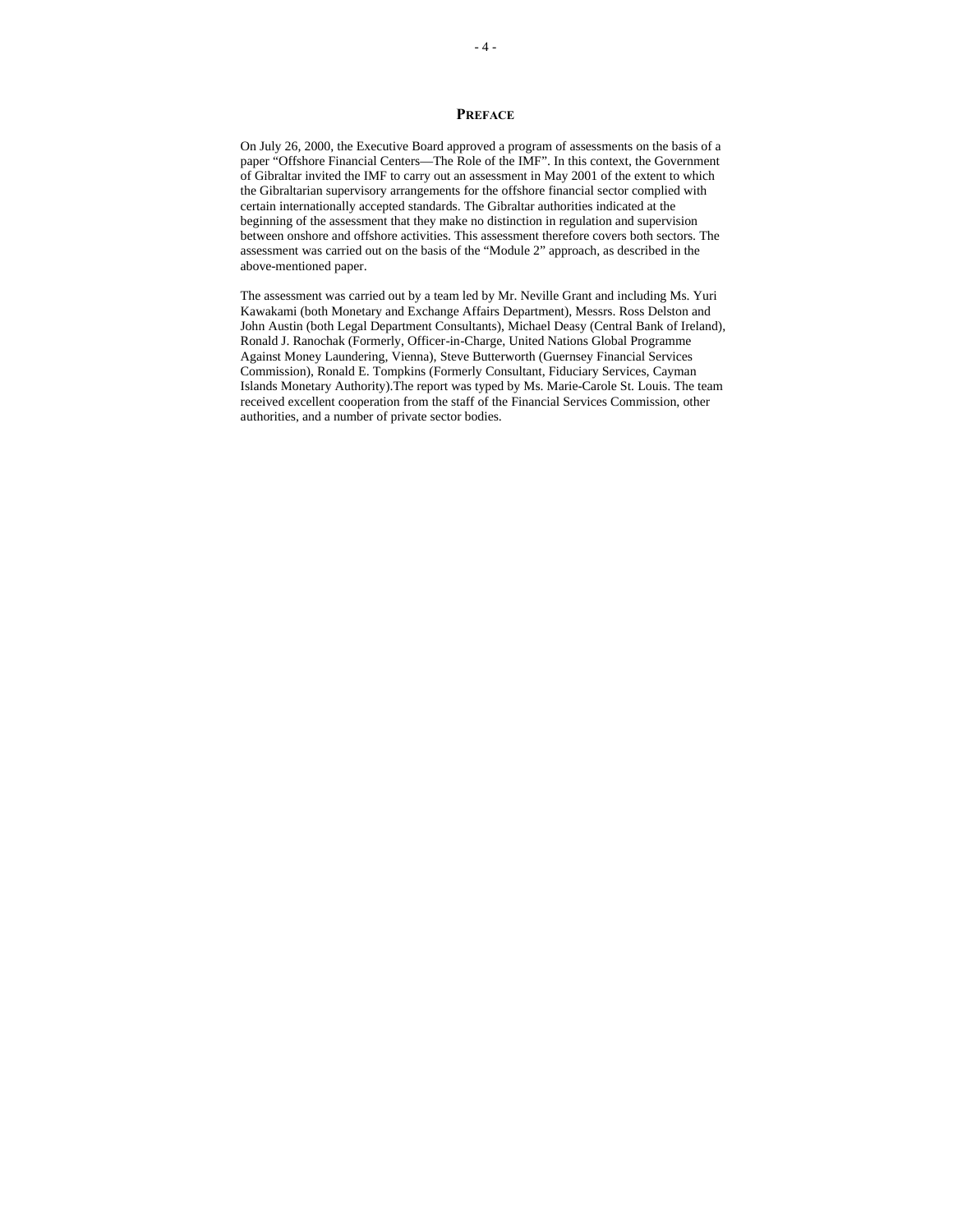#### **I. EXECUTIVE SUMMARY**

1. The development of the financial sector in Gibraltar has been facilitated by its location, a favorable tax regime, a stable government, status within the European Union (EU), no exchange controls, a legal framework based on the British system, and the availability of a well-qualified labor force, particularly well endowed with accounting and legal skills.

2. This assessment covers both offshore and onshore financial activities, as there is no difference in the regulation and supervision of onshore and offshore financial institutions. Regulation and supervision have been based on relevant EU legislation and reflect U.K. practices in these areas.

3. The Gibraltar financial sector is not large by international standards. For example, assets of banks that conduct only offshore business amount to £1.9 billion compared with Cyprus' £l2 billion and Cayman's more than £450 billion. However, its contribution to employment and to the foreign exchange earnings of the economy is important. It is estimated that the financial sector, both onshore and offshore, accounts for roughly 30 percent of GDP or about the same as tourism.

4. The financial services provided are broad and include banking, insurance services, and some relatively small-scale fund management and advisory business. Current policy is that all such activities should be carried out in physical premises in Gibraltar, with accounting records and management available for inspection in the territory.

5. Banking is the most important offshore activity but with assets of US\$5 billion, it is small relative to that carried on in some other jurisdictions and does not create significant risk for the international financial system.

6. There are also a number of insurance companies whose total assets are about US\$325 million, and a modest investment and securities industry. In addition, there are approximately 28,500 active companies registered of which 8,800 are exempt companies. The provision of professional trusteeship and company management services is deemed to be "controlled activities" and there are 83 groups that are licensed to conduct that business.

7. The mission undertook a Module 2 assessment in accordance with the procedures agreed upon by the IMF's Executive Board in July 2000. This comprised a Basel Core Principles assessment of the supervision of the banking sector, an assessment of the insurance sector based on the International Association of Insurance Supervisors' (IAIS's) principles of insurance supervision, an assessment of the investment and securities business, based on the International Organization of Securities Commissions' (IOSCO's) principles, and an assessment of the provision of company and trust activities services.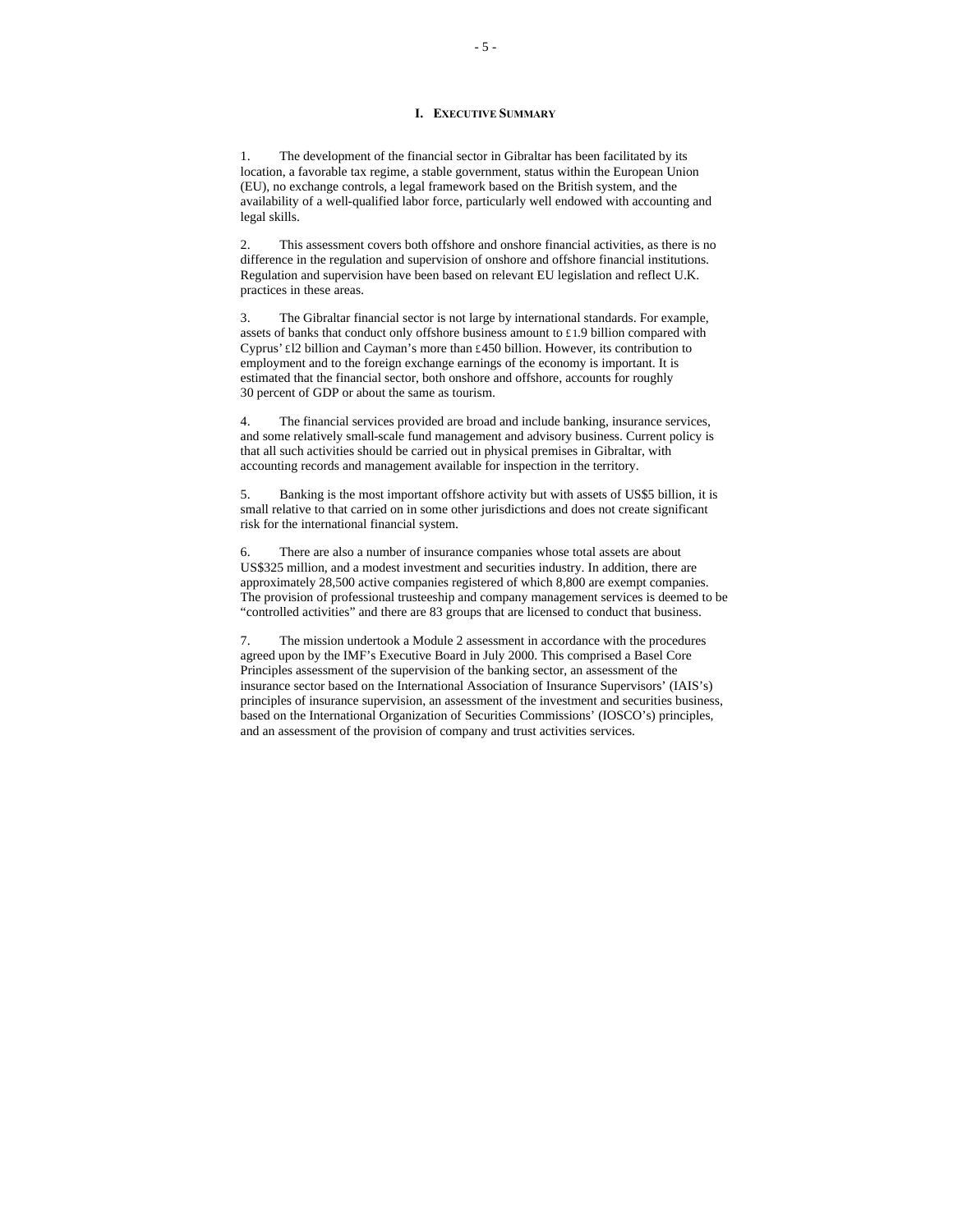8. With respect to the assessment of company and trust activities there are no agreed international standards. The OECD's Principles of Corporate Governance focus on the management of public companies. These principles are not applicable to trusts and are not directly applicable to privately held trading or holding companies which are typical in offshore jurisdictions. The assessment therefore is based on certain developing 'good practices' which have applied in the Edwards Report on Crown Dependencies and the KPMG Review of Financial Regulation in Caribbean Overseas Territories and Bermuda.

9. The results of our assessments indicated that supervision is generally effective and thorough and that Gibraltar ranks as a well-developed supervisor. It meets most of the international standards and 'good practices' and is making considerable progress with respect to those principles with which it is not yet fully compliant or observant.

10. There is a high level of compliance with the Basel Core Principles for Effective Banking Supervision. Gibraltar is compliant with 18 of the principles and largely compliant with the other seven.

11. Insurance is also supervised to a good standard. Gibraltar is observant of 13 of the Core Principles promulgated by the IAIS, largely observant of three others and materially non-observant of one. The latter relates to onsite visits and Gibraltar is aware of this weakness.

12. With regard to the regulation and supervision of investment and securities activities, Gibraltar was assessed with respect to the 30 IOSCO principles and is fully compliant with 19, largely compliant with three and eight are not applicable.

13. In the area of company and trust regulation and the supervision of company and trust service providers, where there are no international standards, as yet, Gibraltar is in the forefront of the development of good practices. It is worth noting that Gibraltar was one of the first jurisdictions to have introduced regulation and supervision of the company and trust services business

14. In 1989, the Government of Gibraltar introduced the Financial Services Commission Ordinance which was enacted in Gibraltar's Parliament. Whilst overall policy in respect of financial services remain within the remit of the government, the Ordinance established a Commission that is fully independent of the Government of Gibraltar in regulatory and supervisory matters. The Ordinance provides for appointment of the Commissioner also Chairman of the Financial Services Commission—and the seven other members to be made by the Governor (acting with the agreement of the U.K. Foreign Secretary). The Ordinance also requires the Financial Services Commission (FSC) to provide advice to the Government of Gibraltar on the regulatory aspects of financial services matters and, in practice, this has meant that the FSC and the Government have established a close working relationship. The promotion of Gibraltar as a financial center is the responsibility of the Gibraltar Finance Center Division within the Ministry of Trade, Industry and Telecommunications.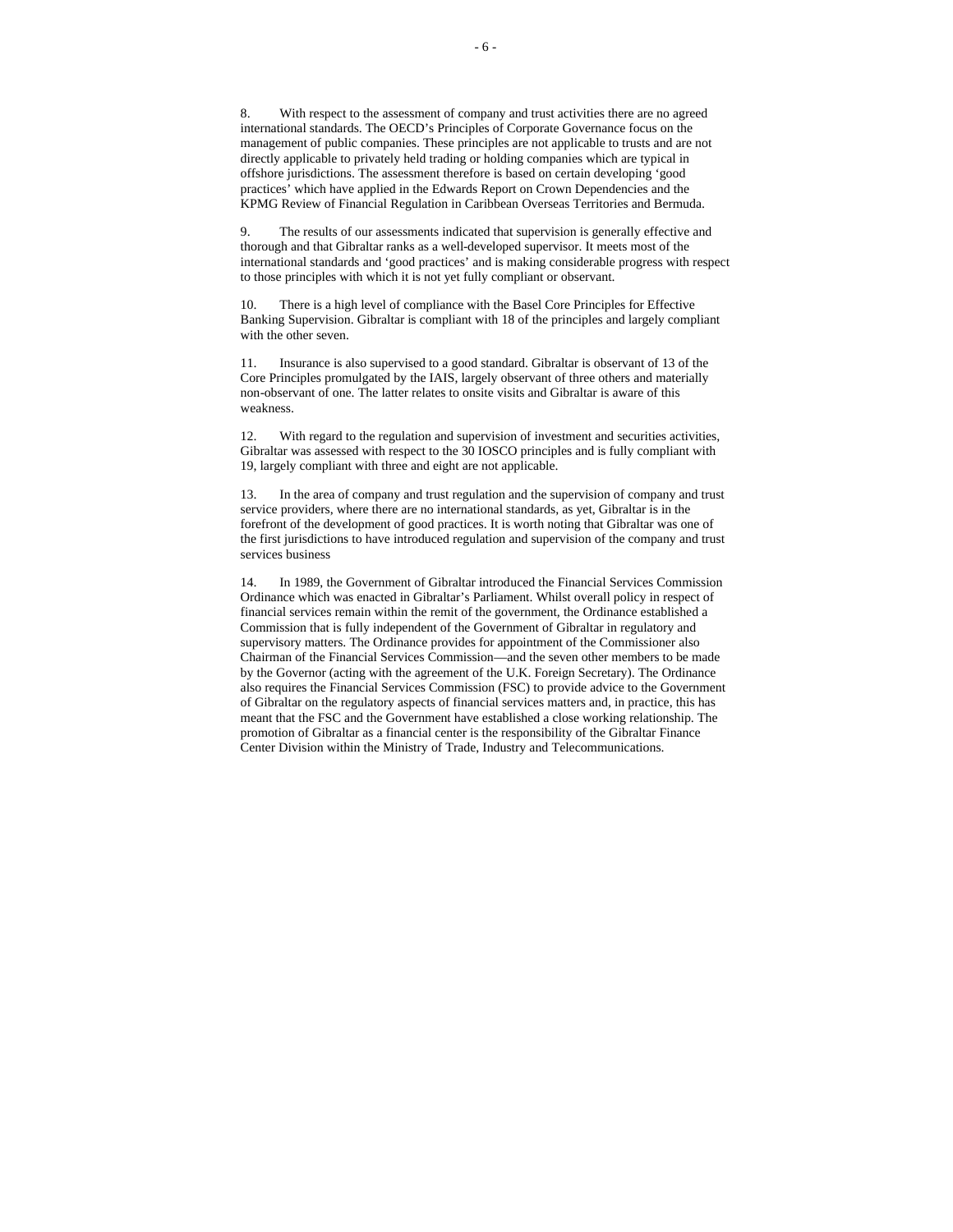15. The FSC is the sole regulatory and supervisory authority for financial services providers operating in or from within Gibraltar. Under its founding ordinance, the FSC is required to match U.K. supervisory standards where European Union law applies and as Gibraltar is part of the European Union through the United Kingdom's membership, it has put in place relevant EU directives that apply to the financial sector.

16. The FSC carries out its duties diligently and has an intimate knowledge of the institutions under its supervision. Its policy is to be approachable and accessible to its licenses and this is characteristic of small jurisdictions where people are well known to each other. There is general acknowledgement in the industry of the FSC's professional approach.

17. There is some scarcity of resources, and this has meant that the amount of onsite supervision has been somewhat less than desirable. The FSC is aware of these limitations and is making efforts to resolve them. The issue of additional resources is one that is faced by many jurisdictions. This is a result of the demand internationally for more and better supervision.

18. The FSC's activities are supported by a well-developed Information Technology (IT) system that provides a wide range of timely management information. This facilitates peer group analysis, trends and exception reports.

19. Current anti-money laundering measures as they relate to the Basel Core Principles, the IOSCO Principles and the IAIS Principles appear to be effective, although as in other jurisdictions, there is always scope for improving know your customer requirements. The FSC complies with accepted international standards of cooperation with foreign supervisory agencies with regards to the exchange of information and allows foreign home supervisors to conduct onsite reviews in Gibraltar.

#### **II. BACKGROUND**

# **A. Macroeconomic Developments**

20. Gibraltar has been part of Her Majesty's Dominions since 1704, and is currently an overseas territory of the United Kingdom.<sup>1</sup> Today it is self-governing except for police, defense, and foreign affairs. It is small in size (6.5 square kilometers) and population (30,000). The economy was traditionally developed by providing services to the Ministry of Defense, which in 1984 accounted for some 60 percent of the economy. The British military presence was sharply scaled down over the past 16 years, and Gibraltar has succeeded in transforming its economy through diversification. Tourism, shipping, and finance have become the mainstays, each accounting for roughly 25–30 percent of the GDP. The

 1 The Treaty of Utrecht in 1713 ceded the Rock to the Crown in perpetuity. In a 1967 referendum, Gibraltarians voted to remain a British territory.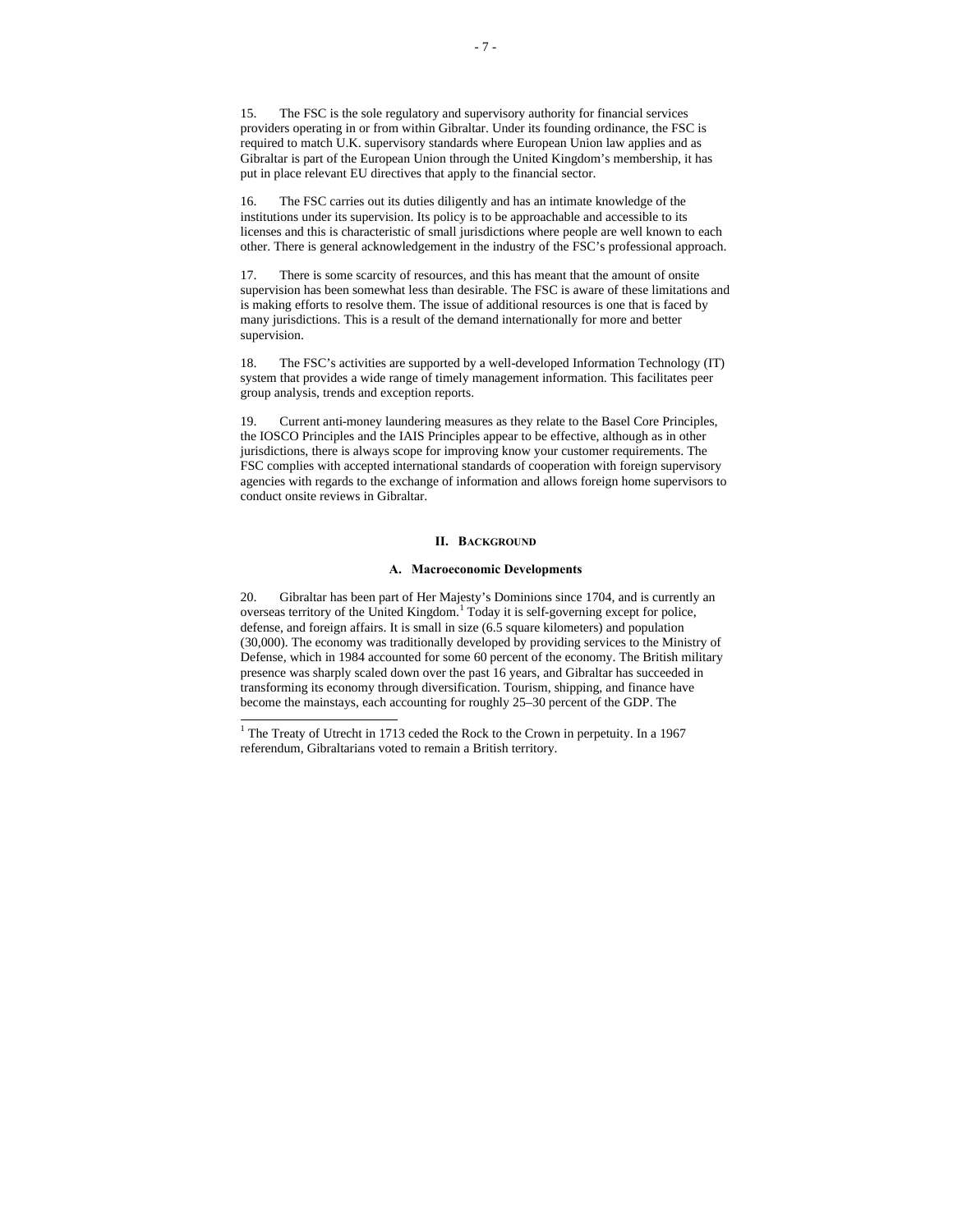telecommunications sector has grown into a fourth pillar, constituting 10 percent of the economy, while the dependence on the military base has been substantially reduced to less than 10 percent  $(Box 1)<sup>2</sup>$  Gibraltar has low unemployment and inflation, both hovering at around 2 percent in recent years.

21. Gibraltar has been part of the European Union since 1973 under the U.K. Treaty of Accession. Article 28 of the Act of Accession granted three exemptions from complying with the European Community rules: common customs tariff, common agricultural policy, and harmonization of turnover taxes, notably the value added tax (VAT).

22. The government has conducted a conservative fiscal policy. Overall fiscal balance under the FY2000(July-June) budget is projected at £16 million, while public debt stood at £71 million as of March 2000. There is no capital gains tax, wealth tax, inheritance tax, estate duty or VAT, and there are no exchange control restrictions.<sup>3</sup> The corporate tax rate is set at 35 percent. However, tax exempt companies pay no tax other than a flat rate of £200-300 a year, and qualifying companies are subject to a prescribed tax rate usually set at 5-10 percent. Tax exempt or qualifying companies cannot have Gibraltarians or residents as their beneficial owners,<sup>4</sup> and cannot conduct business with residents. Among the 28,500 active companies, some 8,800 have tax exempt status, and do not have a physical presence in Gibraltar. Many of them are asset or property holding companies. There are 146 qualifying companies, all of which have a physical presence in Gibraltar.

23. The trade deficit in 2000 widened to £241 million from £167 million in 1997,  $5$  owing to rising imports (fuels, manufactured goods and processed foods) mainly from the United Kingdom and Spain.

<sup>&</sup>lt;sup>2</sup> The authorities are awaiting the result of a commissioned input/output study, in which the GDP statistics are being reviewed. Shortage of labor is not considered as a major concern, since EU nationals can work in Gibraltar under EU protocols without the need for work permits.

 $3$  The income tax rate is high by international standards, set at 50 percent of taxable income exceeding £19,500, although there are housing, pension, and insurance allowances. Three quarters of tax revenue is generated by income tax, while corporate tax constitutes about 18 percent of tax revenue.

<sup>&</sup>lt;sup>4</sup> The Finance Center Division is responsible for granting tax exempt or qualifying status, and obtains information on the beneficial owners on application.

<sup>&</sup>lt;sup>5</sup> The export data exclude petroleum products bunkered to vessels. See Box 1 for information regarding bunkering.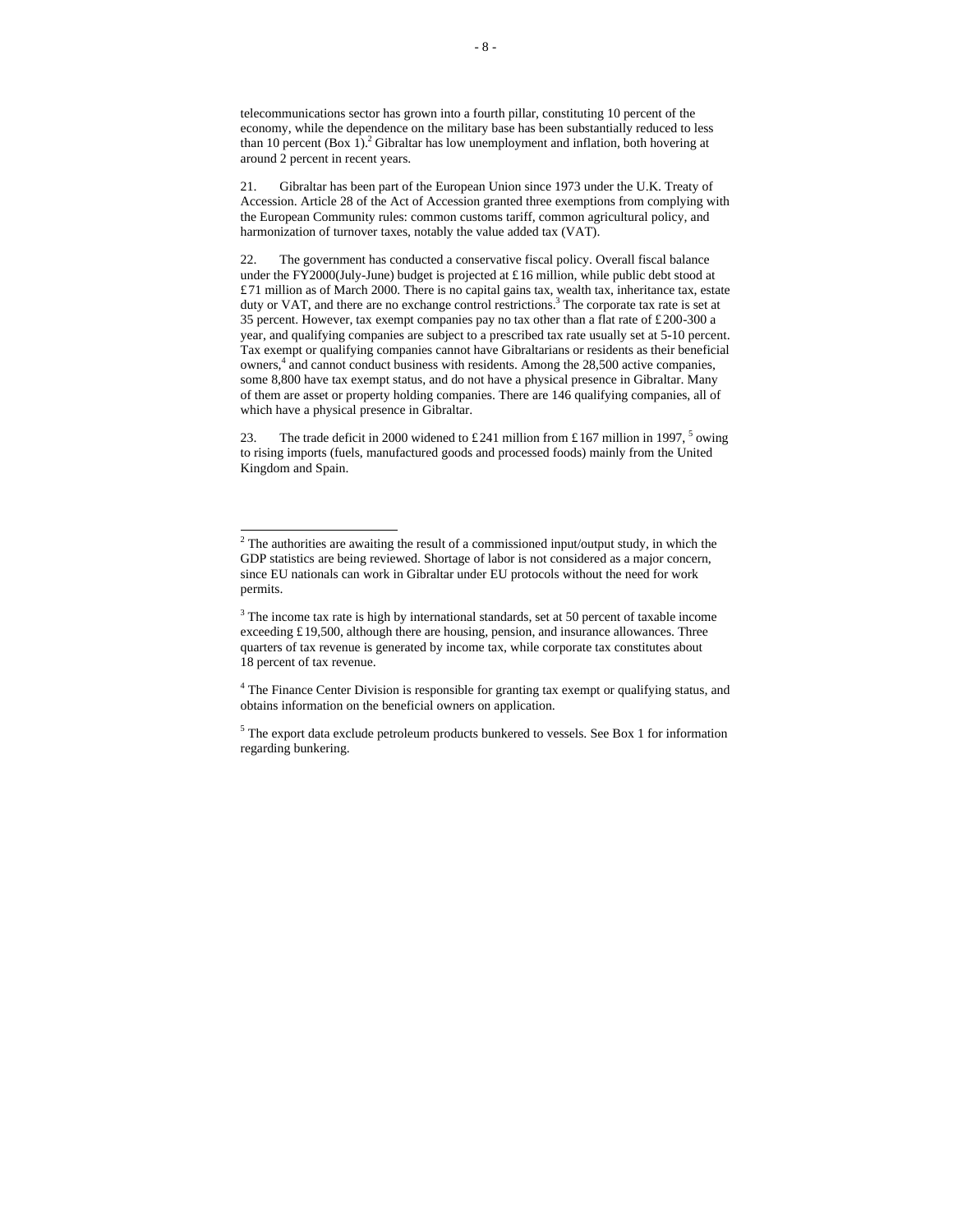# **Box 1. Gibraltar: Diversification of the Economy**

**Tourism** accounts for about 30 percent of GDP. Sectors such as retailers, hotels and restaurants are heavily tourism oriented, and employ well over 3,000 people out of the total employment estimated at 13,500 in 2001. Tourism expenditures in Gibraltar were estimated at £162 million in 2000, and about 85 percent was spent by day excursionists from Spain. Among the land arrivals that reached 7 million in 2000, 4.5 million were estimated to be tourists. Cruise ship calls and hotel occupancies also point to booming tourism.

**Shipping** accounts for about 30 percent of GDP. Over 6,300 vessels including 175 cruise liners called the port in 2000, soaring by 40 percent compared with 1996. Gibraltar is the largest bunkering port in the Mediterranean, and one of the largest in the world, providing 2.7 million tons of fuel to vessels. The port also caters to ship repairment needs.

**Finance services** account for about 25 percent of GDP. Financial institutions employ 2,200 people, with the share of expatriates about 15 percent. (See Chapter B for details on the financial sector.)

**Telecommunications** account for about 10 percent of GDP. Gibraltar has two local telecommunications companies, owned partly by the government. Two more telecommunications companies have recently invested in Gibraltar, which includes an establishment of a satellite control center in the Rock that channels intercontinental telecom traffics.

The government is promoting Gibraltar as an e-commerce base. An offshore gaming industry internet and telephone betting placed by nonresidents—has rapidly grown in recent years, aided by a low gaming tax. The industry has accelerated growth in telecommunications, and employs 630 people.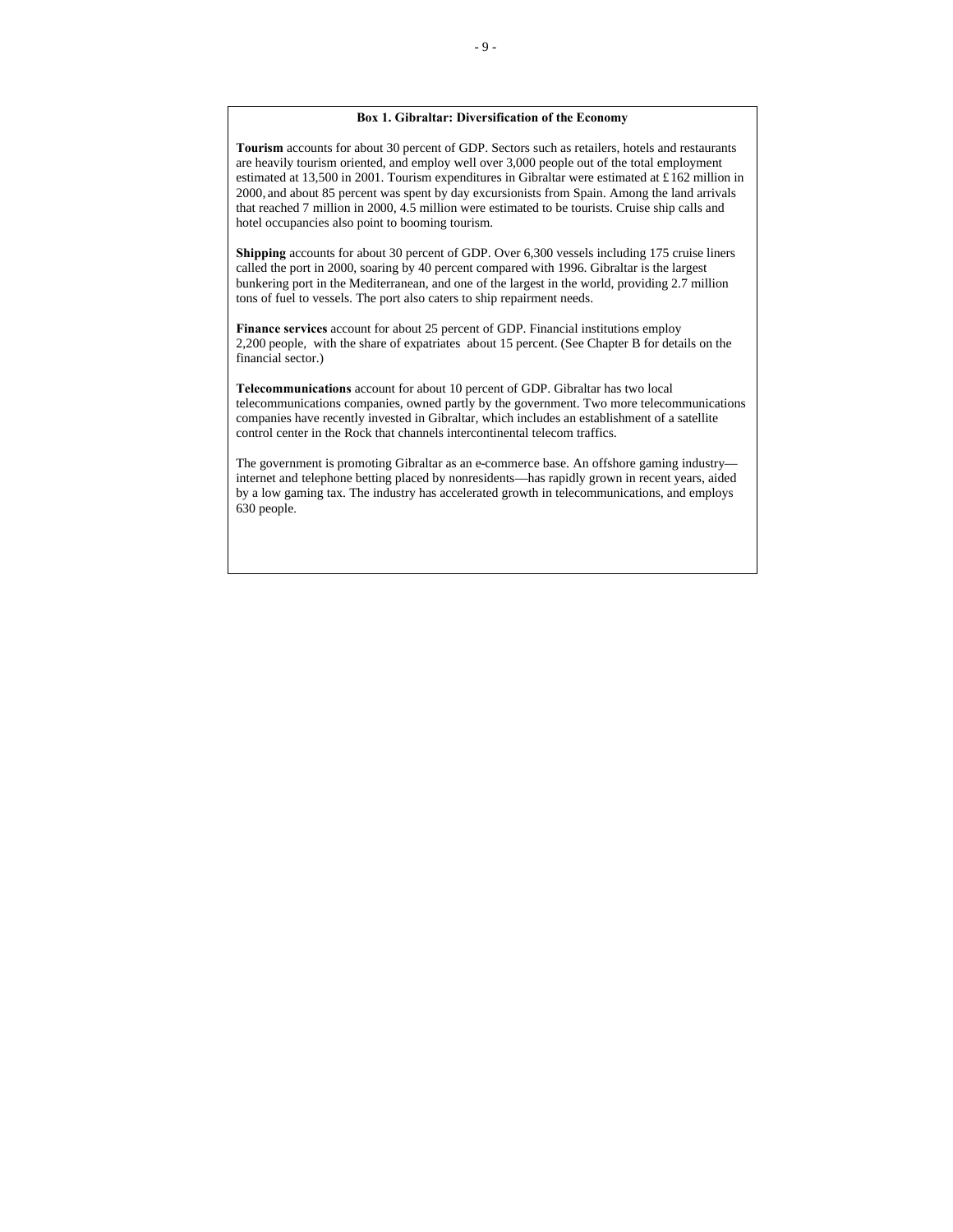24. Gibraltar has traditionally had a very small financial sector. A rapid expansion in numbers and type of financial business started in the mid-1980s, triggered by the opening of the border with Spain. Gibraltar's offshore financial business dates back to the enactment of the Companies (Taxation and Concessions) Ordinance in 1967, which made provision for the tax exempt status for offshore businesses. The Income Tax Ordinance in the early 1980s made provision for the qualifying status for offshore business. Financial institutions can apply for tax exempt or qualifying status, provided that they satisfy the eligibility criteria aforementioned. The development of the financial sector has been facilitated by its location, a favorable tax regime, a stable government and status within the European Union, no exchange controls, a legal framework based on the British system, and the availability of competent legal and accounting services. However, the size of the offshore financial business remains very small relative to other major offshore centers.

|                               | 1998 |    | 2000 | 200 <sub>1</sub> |
|-------------------------------|------|----|------|------------------|
| <b>Banks</b>                  | 28   | Ζh | 22   | 19               |
| Insurance companies           | 16   | 16 |      | 18               |
| Insurance                     |      |    |      |                  |
| Insurance                     | 17   | つつ | 24   |                  |
| Investment                    |      |    | 27   | 28               |
| Company managers/professional |      |    | 84   |                  |

Table 1. Gibraltar: Number of Licensed or Authorized Firms, 1998-2001 (At end-March)

Source: Financial Services

 $1/$  The number for 2001 is as of May 2001. Data refer only to those licensed Insurance Companies Ordinance 1987. In addition, seven companies from the Economic Area (EEA) have branches in Gibraltar.

# **B. Financial Sector**

# **Banking**

25. As of May 2001, there were 19 licensed or authorized banks in Gibraltar, down from 28 in 1998, owing to mergers and other business reasons. Ten banks are incorporated in Gibraltar, and are licensed and subject to comprehensive supervision by the FSC. Seven banks are branches of banks operating in Gibraltar under the terms of their EU home country authorizations. These banks are not licensed by the FSC, but are subject to supervision limited to liquidity. Two banks are branches of non-EEA banks—one from Jersey, and the other from the Isle of Man—and are licensed and subject to comprehensive supervision by the FSC except for the calculation of capital and large exposures as branches do not have capital.

26. The total assets of the 19 banks were £5.2 billion as of April 2001 (Table 2). Eleven banks are offshore banks that serve only nonresidents, and their total assets were £1.9 billion. (The offshore sector is small compared with other countries such as Cyprus, where assets of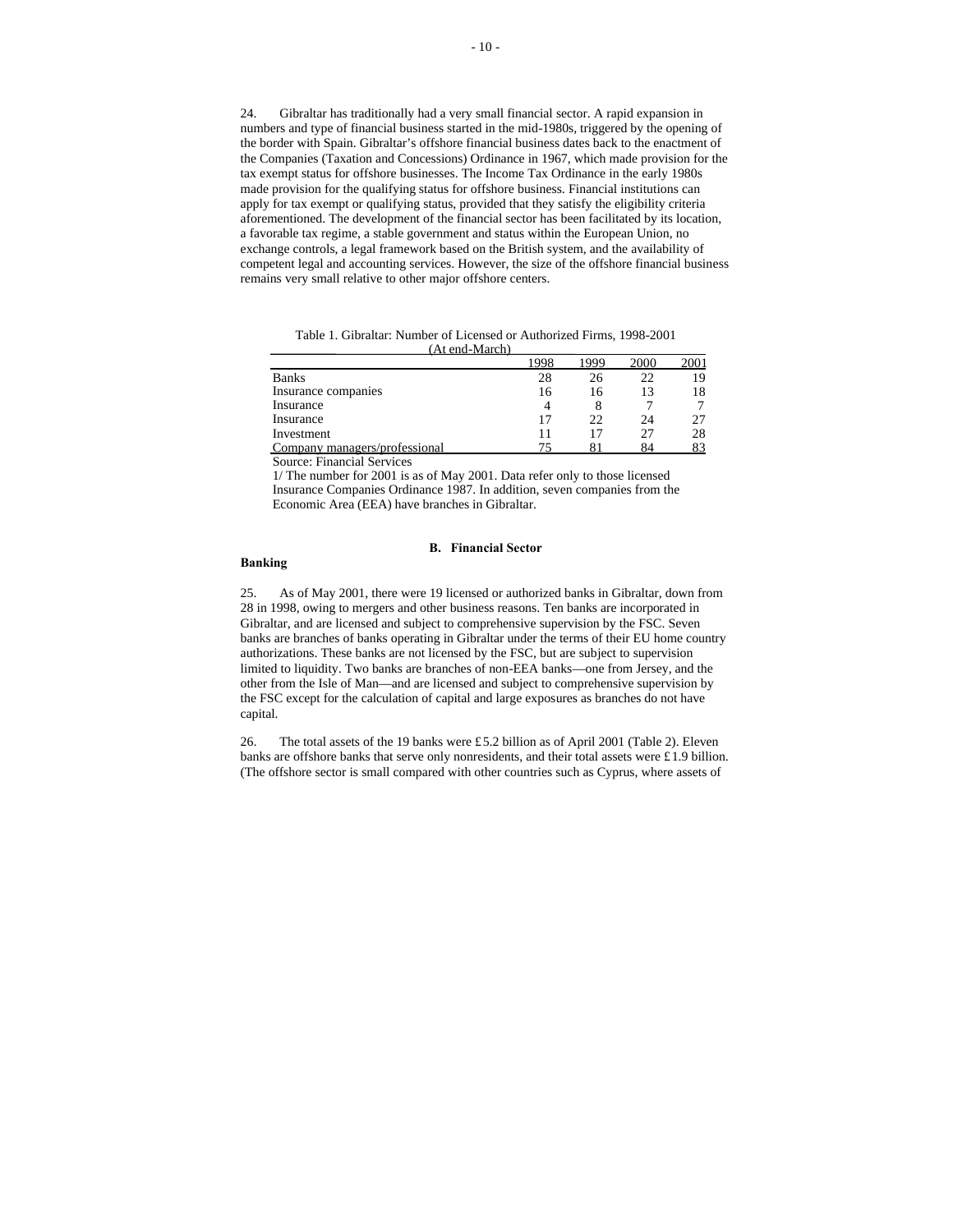banks conducting solely offshore business is estimated at £12 billion and the Cayman Islands' more than £450 billion. The other eight banks do a mixture of local retail and offshore business, and their total assets were £3.3 billion. The total size of off-balance sheet items for all banks were £49.2 million. The total assets under management by all banks were £5.9 billion. The Banking Ordinance 1992 removed the difference in the regulatory treatment of offshore and onshore banks (see Section IV for further details on banking).

#### (In billions of Table 2. Gibraltar: Assets and Liabilities of Banks

| Assets                 |     | Liabilitie           |     |
|------------------------|-----|----------------------|-----|
| Cash                   | 0.0 | Deposits             | 2.5 |
| Balances with          | 3.9 | <b>Balances</b> from | 1.7 |
| Loans                  | 1.2 | Capital              | 0.9 |
| Investment             | 0.0 | Other                | 0.1 |
| Other                  | 0.1 |                      |     |
| Total                  | 5.2 | Total                | 5.2 |
| $\sim$<br>--<br>$\sim$ |     |                      |     |

Source: Financial Services

### **Insurance**

27. There are 18 insurance companies licensed and supervised by the FSC as of May 2001 under the Insurance Companies Ordinance 1987. Only two are active in the local market covering risks situated in Gibraltar, while the other 16 companies are mainly conducting offshore business in captives<sup>6</sup> and reinsurance. The captive companies are managed by insurance company managers who are licensed under the Financial Services Ordinance 1989. There are currently seven licensed insurance managers. In addition, there are seven insurance companies from the EEA that have branches in Gibraltar. These companies are neither licensed nor supervised by the FSC. The gross premium income written by all Gibraltar insurers was some £70 million.

28. There are 10 Gibraltar insurers that provide insurance services into the EEA member countries as of May 2001 (see Section V for further details on insurance).

 6 Captive insurers primarily cover the risks of the parent or affiliated companies.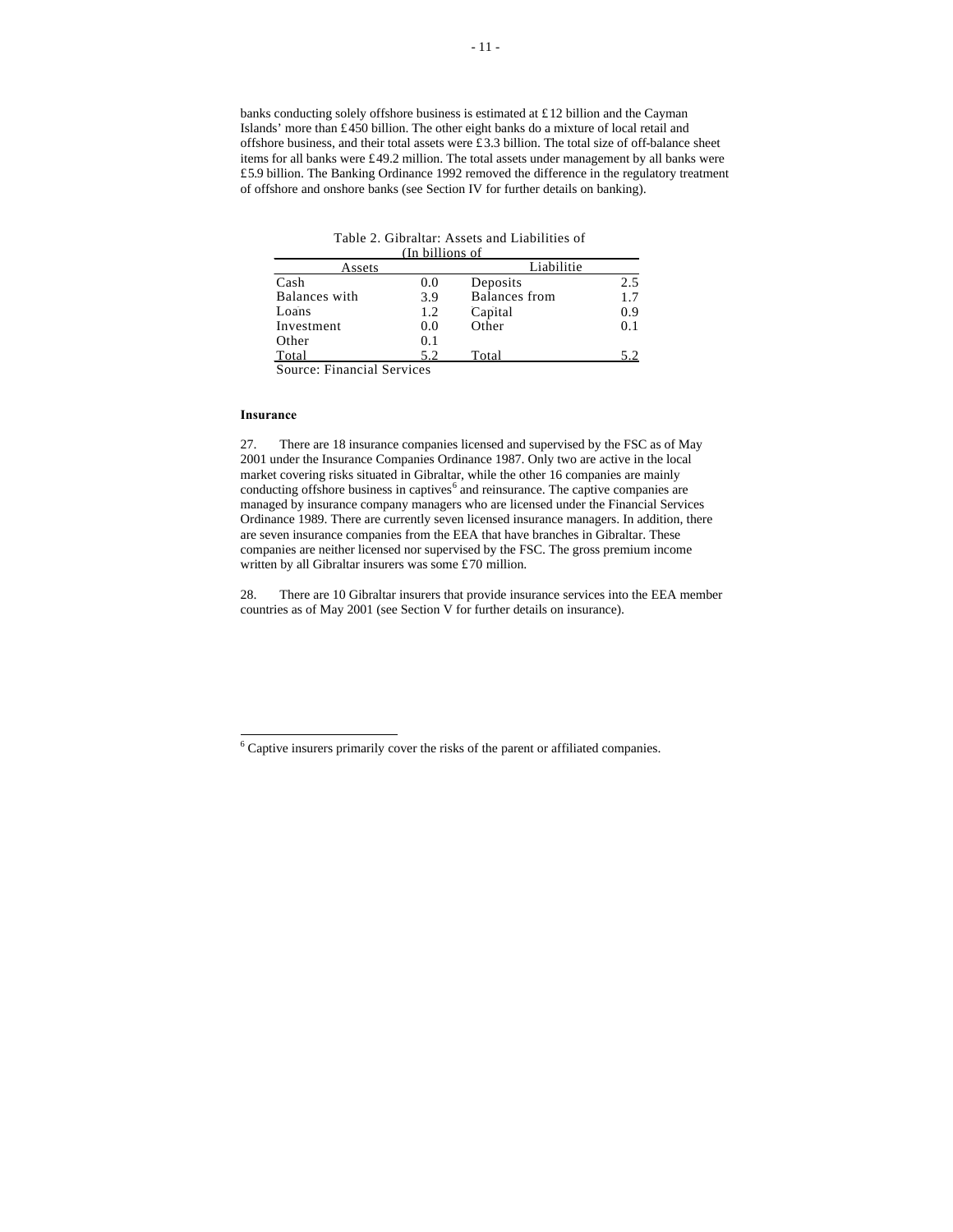#### **Investment services**

29. The investment services sector consists of two sub-sectors. Insurance intermediaries mainly cater to residents' needs for family protection and investment, and general insurance , while investment firms mainly provide financial services such as portfolio management to nonresidents. There were 27 insurance intermediaries and 28 investment firms as of March 2001 (see Section VI for further details on investment services).

#### **Controlled activities**

30. Controlled activities in Gibraltar refer to the trust and company management services. As of March 2001, there were 83 groups licensed to carry on controlled activities business, and 47 of them were licensed to act as professional trustees. The licensed groups comprise accounting firms, law firms, and firms providing a variety of financial services business. Gibraltar has pioneered the regulation and supervision in this sector, pursuant to the Financial Services Ordinance 1989 and the Financial Services Commission Ordinance 1989 (see Section VII for further details on controlled activities).

#### **C. Regulatory and Supervisory Framework of the Financial Sector**

#### **Regulatory and supervisory authorities**

31. The Financial Services Commission (FSC), is the sole regulatory and supervisory authority for the financial services providers operating in or from within Gibraltar, including banks, insurance companies, insurance company managers, investment firms, insurance intermediaries, and company managers and professional trustees. This is achieved through the role of the Commissioner who is responsible under the various individual financial services ordinances for the regulation and supervision of the above mentioned sectors.

32. Since Gibraltar is part of the European Union through the United Kingdom's membership, Gibraltar has put in place relevant EU Directives that apply to the financial sector. Also, the FSC is statutorily obliged under its founding Financial Services Commission Ordinance  $1989<sup>7</sup>$  to match U.K. supervisory standards where EU legislation applies; standards that must be reviewed by the U.K. authorities. The FSC has no responsibility to promote Gibraltar as a financial center. Primary responsibility for promotion of the financial center falls under the Department of Trade, Industry, and Telecommunications and its

 7 The FSC Ordinance 1989 came into effect in January 1991.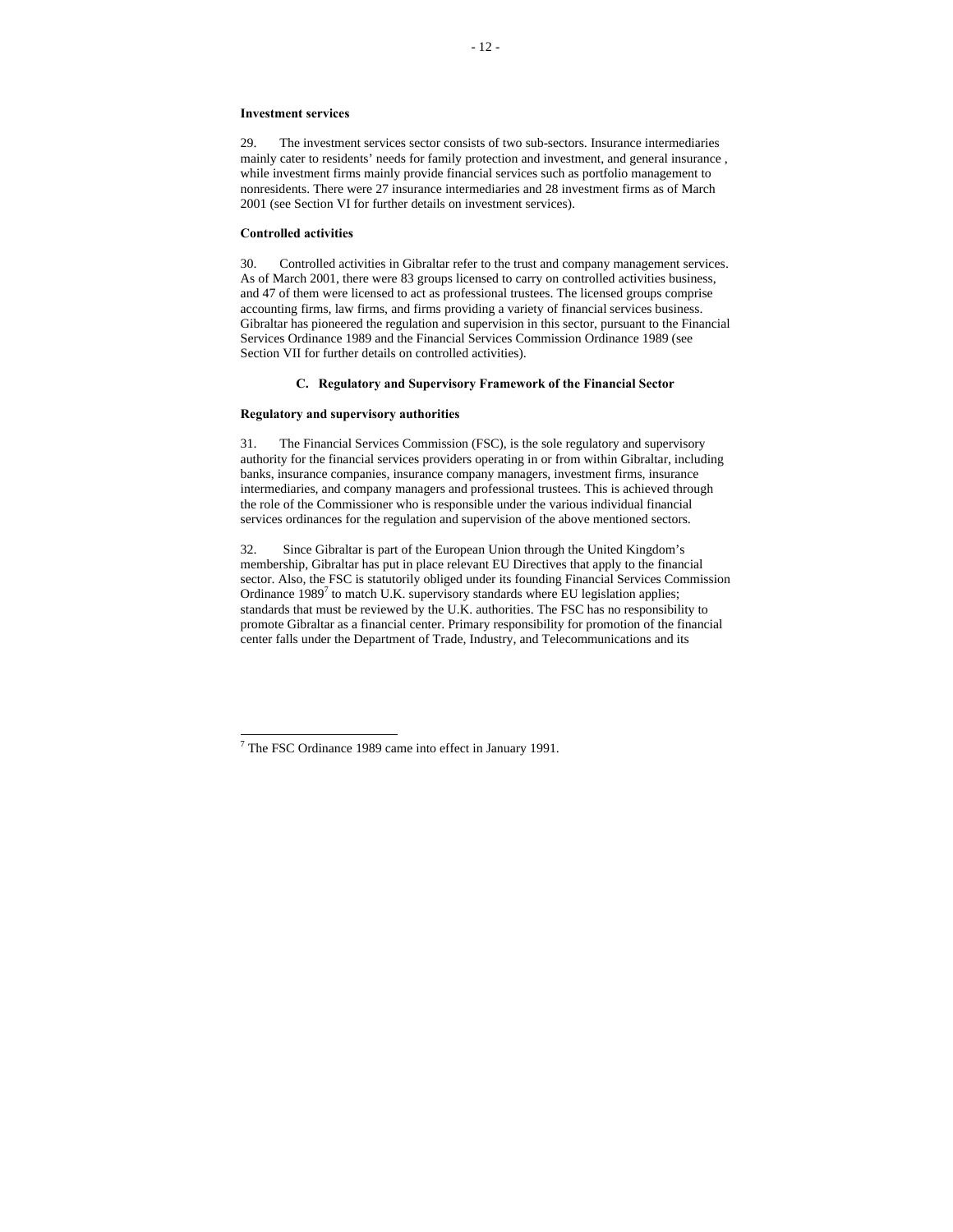Minister who is also responsible for government policy for financial services.<sup>8</sup> The Financial Center Division established in 1997 is part of the Department.

#### **Laws governing the financial sector**

33. The financial sector is governed by various ordinances (primary legislation), regulations, and administrative notes and guidance notes, and the relevant supervisory legislation is readily available from the web site of the FSC. Major ordinances concerning the financial sector include the Companies Ordinance, the Income Tax Ordinance, the Financial Services Ordinances 1989 and 1998, the Financial Services Commission Ordinance 1989, the Banking Ordinance 1992,<sup>9</sup> the Insurance Companies Ordinance 1987, the Trustee Ordinance, the Drug Trafficking Offences Ordinance 1995, and the Criminal Justice Ordinance 1995.

# **D. Prior External Assessments of the Financial Sector**

34. Gibraltar has received several assessments of its financial sector in recent years. The main findings of prior assessments are summarized below.

## **Reviews by the United Kingdom's authorities**<sup>10</sup>

35. The FSC is statutorily obliged under its founding FSC Ordinance to match U.K. supervisory standards, where EU legislation applies, and the Ordinance provides for review by the U.K. authorities. Two reviews have been completed. The first review in April 1997 assessed all operations of the FSC, while the second review in spring 1998 focused on the FSC's banking supervisory operations. The first review found that "the insurance supervision function in Gibraltar can be regarded as up and running and matching U.K. standards," while, in bank supervision, "work…remains to be done to bring it up to U.K. standards." This review made recommendations for areas in which the FSC did not match U.K. standards. The second review concluded that "the FSC had addressed all of the recommendations from the first review." A third interim review was conducted in 1999 on investment services, raising technical issues that need to be resolved.

<sup>&</sup>lt;sup>8</sup> The Finance Center Division is charged with marketing, strategic planning, product development and training initiatives, and acts as the first point of contact for new financial businesses. It is also responsible for granting tax exempt or qualifying status to applicants.

<sup>&</sup>lt;sup>9</sup> The Banking Ordinance 1992 gave effect to the EU Banking Directives which provided the FSC with the power to issue administrative notices to transpose Community obligations.

<sup>&</sup>lt;sup>10</sup> The FSC noted in its *Annual Report 2000* that these reviews were "rather different from, and certainly less public than, for instance, the Edwards Review of the Channel Islands and the Isle of Man, or the KPMG Review of the Caribbean Overseas Territories and Bermuda. The process of external and independent validation of standards is the same."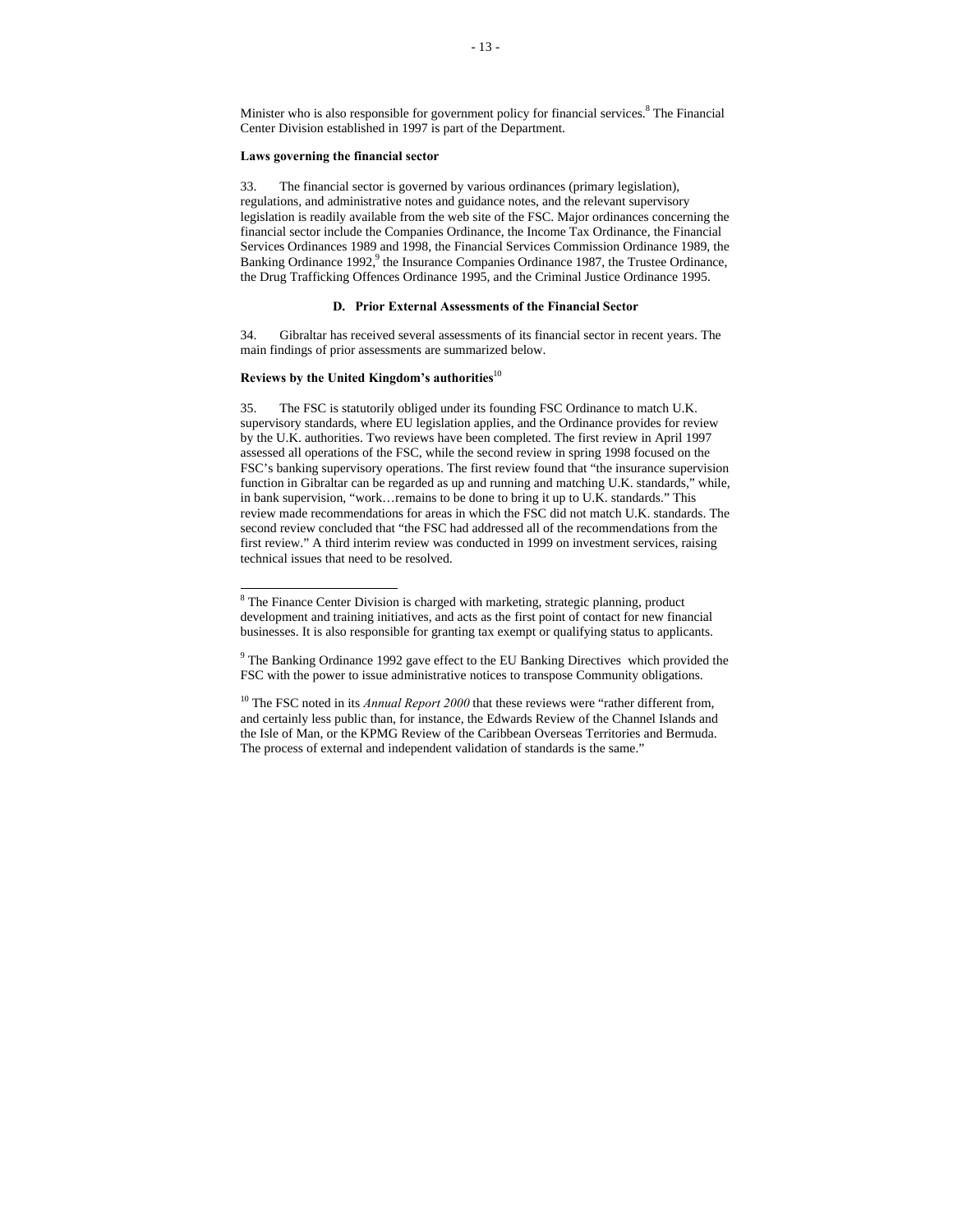#### **Financial Stability Forum**

36. Subsequent to publication of its report on Offshore Financial Centers (OFCs) in relation to global financial stability (April 5, 2000), the Financial Stability Forum (FSF) published in May 26, 2000 a categorization of OFCs "reflecting their perceived quality of supervision and perceived degree of cooperation." The FSF included Gibraltar in Group II, comprising "jurisdictions generally perceived as having legal infrastructures and supervisory practices, and/or a level of resources devoted to supervision and cooperation relative to the size of their financial activities and/or a level of cooperation that were largely of a higher quality than Group III but lower than Group I."<sup>11</sup>

### **Financial Action Task Force**

j

37. The Financial Action Task Force on Money Laundering (FATF) assessed 29 jurisdictions and identified 15 jurisdictions as non-cooperative in the fight against money laundering in a report issued on June 22, 2000. The FATF found that Gibraltar had a comprehensive anti-money laundering system, and did not classify Gibraltar as an uncooperative jurisdiction. In April 2001, the FSC received an FATF team under the auspices of the OGBS that conducted a mutual assessment, for which the FSC is awaiting a report.

#### **E. OECD List of Tax Havens**

38. Gibraltar was listed in the OECD List of Tax Havens (June 26, 2000). Part II of the OECD report reviewed non-member jurisdictions against certain fiscal principles. Part I of the OECD report listed harmful tax practices within OECD jurisdictions. Gibraltar is considering making a commitment to the OECD by the deadline, subject to the needs that the OECD has recognized of ensuring that global compliance with agreed upon fiscal standards would maximize global financial stability.<sup>1</sup>

 $11$  The FSF stated in its press release of May 26, 2000, that "it is important to stress that the categorization of OFCs into these three groupings is based on responses of OFC supervisors and the impressions of a wide range of onshore supervisors at a particular point in time. The categorization does not constitute judgments about any jurisdiction's adherence to international standards." The Gibraltarian authorities felt that the process was poor and not objective.

 $12$  The Gibraltarian authorities are of the view that there is no validity in the distinction between offshore and onshore regulations and supervision, and they are willing to meet international standards that create a level playing field for all financial centers.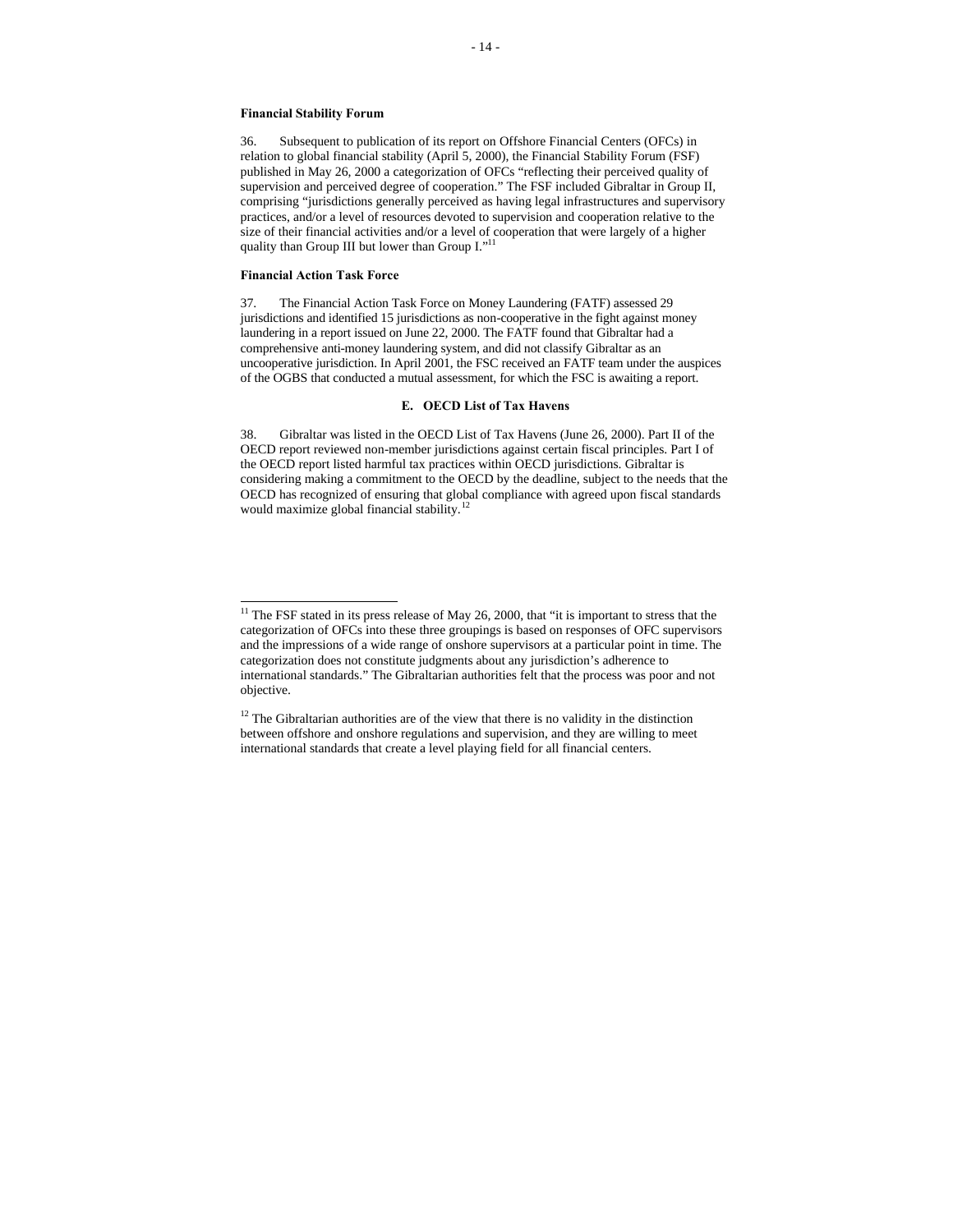## **III.** ASSESSMENT OF GENERAL **ISSUES**

39. This chapter reviews issues that cut across all financial sectors, and therefore are assessed separately.

#### **A. Responsibilities, Independence, and Resources**

#### **Responsibilities and independence**

40. The FSC is the sole regulatory and supervisory authority of the financial sector in Gibraltar, including banks, insurance companies, insurance company managers, investment firms, insurance intermediaries, and company managers and professional trustees. The responsibilities of the FSC are to carry out the functions set out in Section 6 of its founding Financial Services Commission Ordinance 1989 (FSCO 89), and other relevant ordinances and regulations (see Section II, Chapter C for major legislation). The FSC plays no role in the marketing of Gibraltar as a financial center, which is the responsibility of the Department of Trade, Industry, and Telecommunications and its Minister.

41. Although overall responsibility for financial services rests with the Government, the Governor of Gibraltar, acting with the agreement of the U.K. Foreign Secretary, appoints the Commissioner of the FSC—also the Chairman of the Commission—as well as seven other members of the Commission.<sup>13</sup> The FSC is fully independent of the Government of Gibraltar. In practice, the FSC's daily supervision is fully discharged by its staff, however, the FSC liaises well with the government and consults with industry and government when making changes to broad regulating policy or changes that have significant implications for industry. The Commission is obliged to submit an annual report and its accounts to the relevant government minister, who, in turn, is obliged to lay the report and the accounts before the House of Assembly, pursuant to the FSCO 89.

#### **Resources**

j

42. The FSC currently employs 15 people, eight of them professional staff, with one or two each dedicated to banking supervision, insurance supervision, investment services supervision, controlled activities supervision, and internal financial accounting. Two professionals are qualified accountants, and four others hold university degrees. There is a general need for additional capacity for analytical and enforcement staff, and the FSC has already recognized the need, and are considering that the recruitment of more professionals to assist in all the supervisory areas would be an asset. The evaluation of these needs are discussed in Sections IV-VII. Many jurisdictions face this problem of requiring additional

<sup>&</sup>lt;sup>13</sup> Members of the Commission are all non-executives. The Commissioner is the executive officer. Board meetings are held four times a year at the FSC.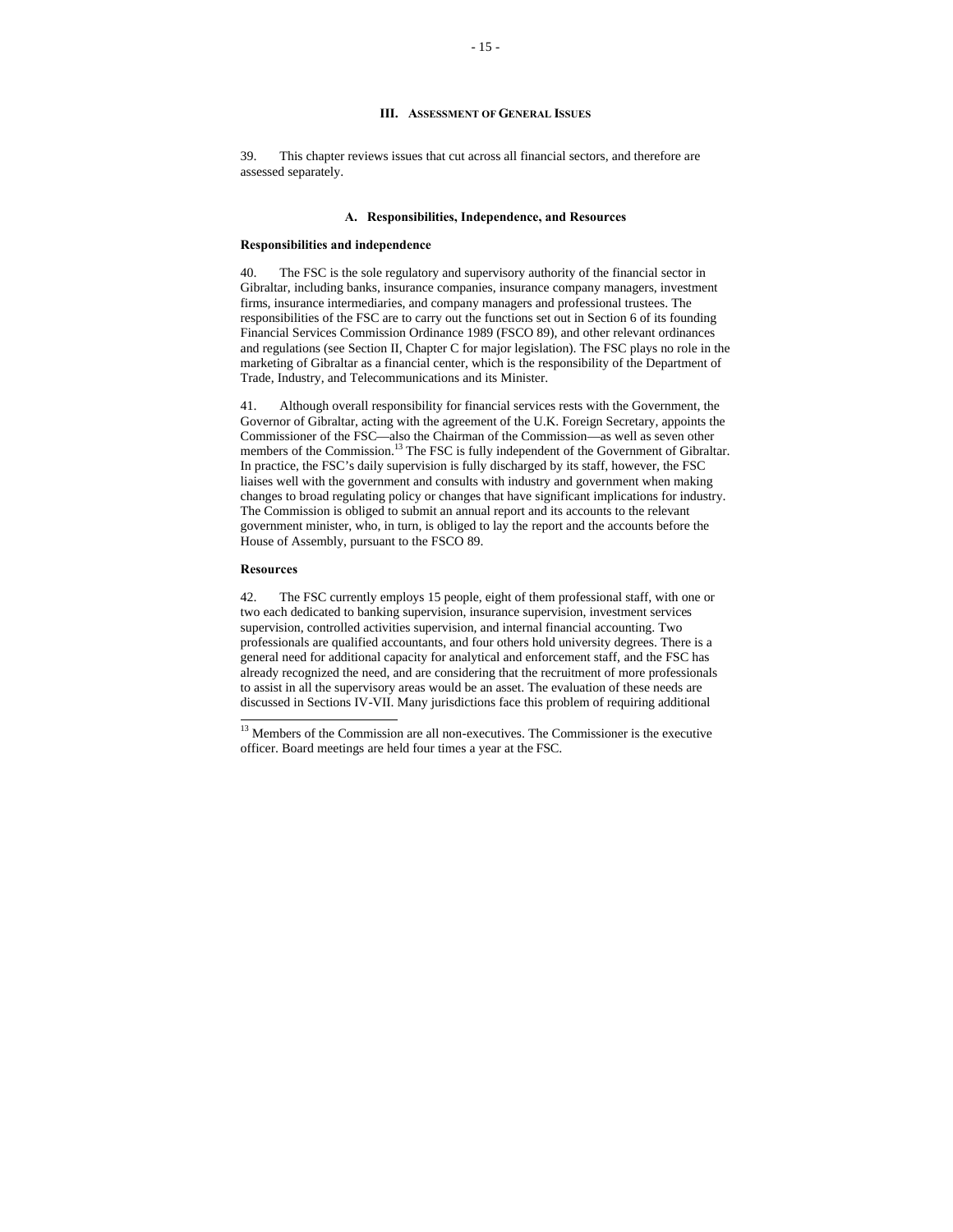personnel since the increased levels of supervisory performance generally demand more supervisors.

43. The FSC is funding its operations mainly through the fees that it charges licensees. There have been shortfalls in recent years, owing mainly to rising overhead costs to recruit, develop, and retain staff, which has been met by financial assistance from the Government of Gibraltar since FY1997 (April – March), accounting for 15–20 percent of the FSC budget. The FSC has received a letter of comfort from the Government of Gibraltar each year in March since the subvention started. To enhance the basis for self funding, the FSC has proposed a change in the fee regulation that has remained unchanged for a decade. The new proposal is being discussed with the private sector, and is expected to be considered first by the government; thereafter agreed upon changes will be introduced.

# **B. Cross-Border Cooperation**

44. The FSC complies with accepted international standards for cooperation with foreign supervisory agencies with regards to the exchange of information. The exchange of information between the FSC and foreign supervisor is generally provided for under Section 22 of the Financial Services Commission Ordinance, and, more specifically, under Subsection 82(10) and Sections 60A, 61, 86A and Schedule 3 of the Banking Ordinance,<sup>14</sup> as well as Schedule 16 of the Insurance Ordinance and Section 58 of the Financial Services Ordinance 1989. There is no exclusion in the scope of information that can be exchanged. The exchange of information with the other EEA supervisors is governed by various EU directives transposed into Ordinances. Confidential information on banks can only be disclosed to foreign supervisors meeting the EEA standards. The FSC is also satisfied that the United States, Switzerland, Jersey, Guernsey, and the Isle of Man meet these standards.

45. The FSC allows foreign home supervisors to conduct onsite reviews in Gibraltar. Onsite reviews have been conducted by the banking supervisors from Denmark and from the United States when U.S. banks were operating from Gibraltar.

46. The FSC signed a Mutual Assistance Agreement with the London Stock Exchange (LSE) in June 1996 regarding exchange of information on members of LSE conducting investment business in Gibraltar. Also, the FSC signed a Memorandum of Understanding (MOU) with the Jersey FSC regarding exchange of information on banks in October 1998,<sup>15</sup> and with the London International Financial Futures and Options Exchange (LIFFE) in

 $\overline{a}$ 

<sup>&</sup>lt;sup>14</sup> While Section 86A of the Banking Ordinance 1992 provides for the exchange of information on consolidated supervision, there are no internationally active banking groups for which the FSC has the responsibility of consolidated supervision.

<sup>&</sup>lt;sup>15</sup> The FSC signed an MOU with the Bank of England in 1995, but has not yet negotiated one with the FSA yet. The FSC is in discussions with the Isle of Man about signing an MOU regarding the exchange of information on banking.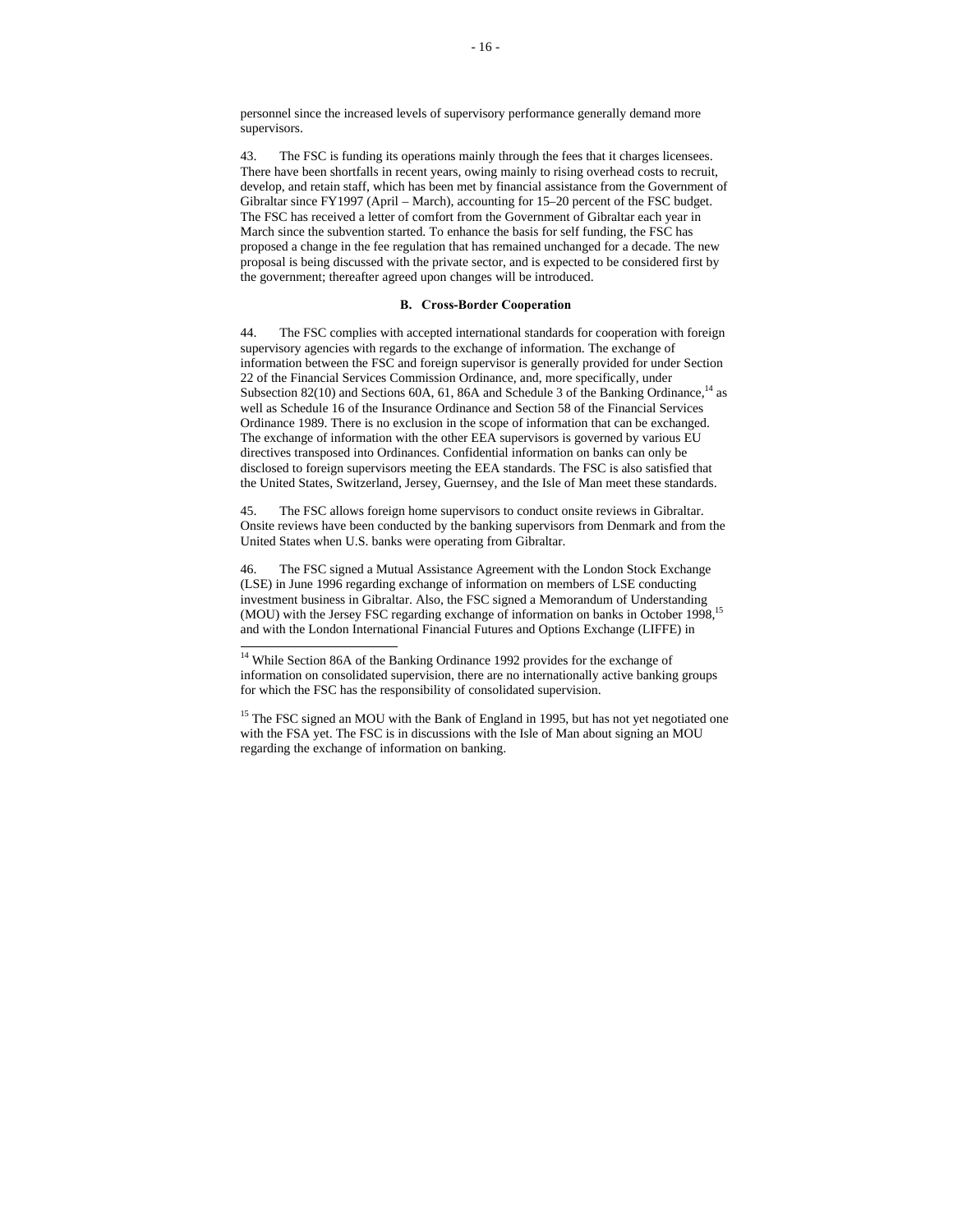August 1998 regarding exchange of information on members of the LIFFE incorporated in Gibraltar. These memoranda of agreement describe the scope of information to be exchanged along with their confidentiality.

47. The FSC is a member of international groups, including the IAIS, the Offshore Group of Insurance Supervisors (OGIS), and the Offshore Group of Banking Supervisors (OGBS).<sup>16</sup> The FSC sends its staff to international seminars in which supervisory issues are discussed, and has close contacts with the Financial Services Authority in the United Kingdom.

#### **C. Enforcement Remedies**

48. The matter of enforcement remedies available to the FSC was discussed extensively during the mission. These remedies are adequate for most purposes. The mission pointed out that, as a general rule, regulators are well served when they have the broadest possible array of enforcement tools at their disposal—even if some of the more robust remedies are most often held in reserve, or are used only in special cases. The mere availability of certain remedies is often sufficient to deter wrongdoers. In addition, in order to be fully effective in dealing with unexpected problems, the enforcement remedies must be in place before the need for them arises. One issue that was explored extensively was civil money penalties.

#### **Civil Money Penalties**

l

49. The FSC has adopted regulations that provide authority for the imposition of civil money penalties (penalty fees) for violations by licensees of any provision of FSO 89 and regulations adopted there-under; however, the regulatory infractions that are listed on the schedule attached to the Penalty Fees Regulation suggests that they will be applied principally for relatively minor infractions. These include the failure to file required forms and notices on a timely basis, and the failure to display a license, although a few more serious offenses, such as the failure to contain the business conducted within the terms of the license are listed. The penalties appear to be low and are stated as flat amounts. Because civil money penalties are not criminal sanctions, they may be imposed more speedily and without reference to many of the procedural requirements applicable to the use of criminal sanctions; indeed, the mere availability of a credible threat of civil money penalties can deter potential wrongdoers.

<sup>&</sup>lt;sup>16</sup> The FSC hosts the Internet site for the OGIS. The FSC hosted a joint meeting of the OGIS and the OGBS in June 2001. The Gibraltar Financial Intelligence Unit has sought membership in the Egmont Group of Financial Intelligence since 1997, but membership has not been provided due to political objections from Spain.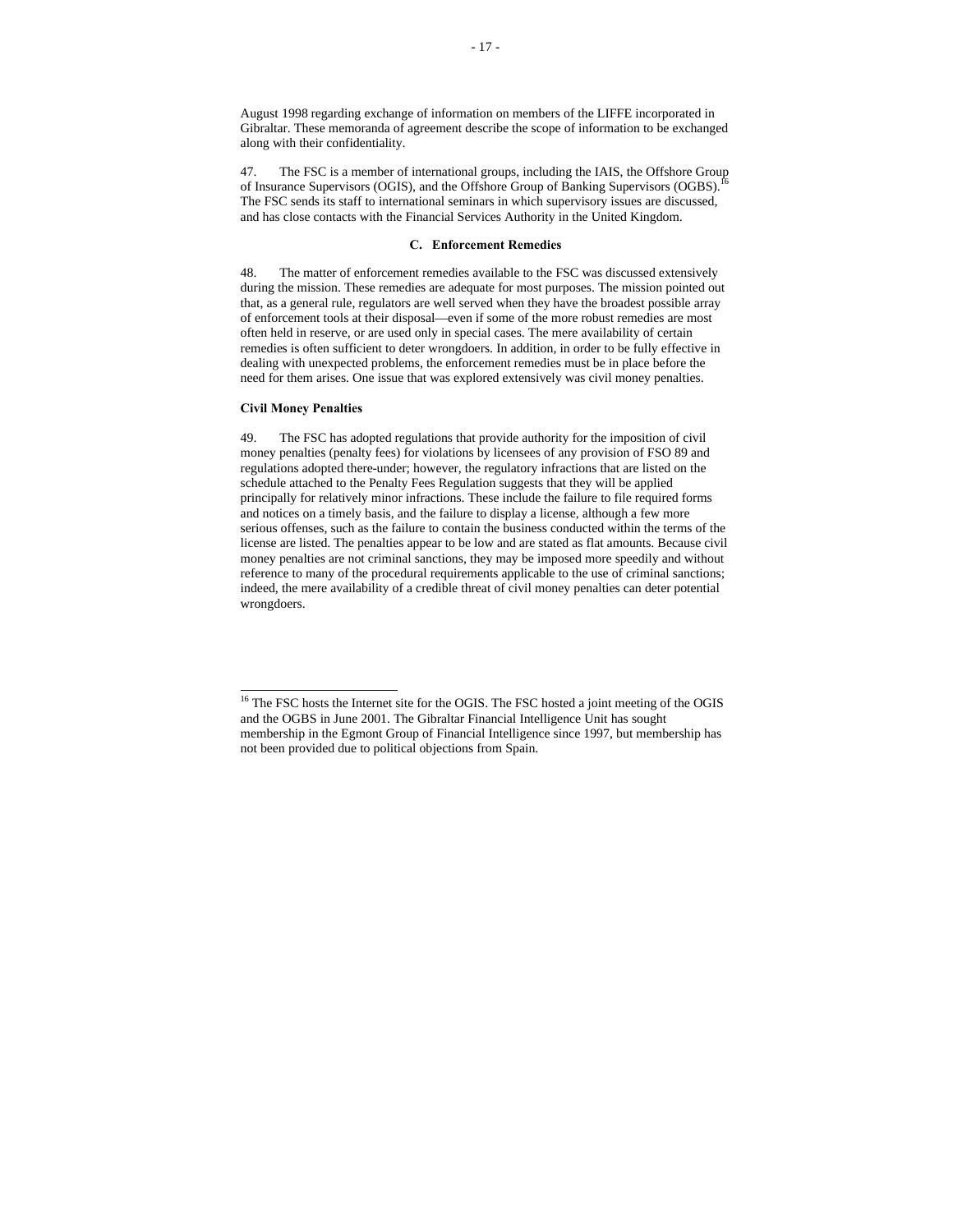**The FSC should consider a regime of penalty fees for all sectors that would provide more flexibility for the FSC to impose penalties at its discretion and in amounts high enough to serve as a deterrent for all for serious violations of law or regulation. This would be without prejudice to other sanctions as applicable in accordance with law. The licensee would continue under current law to have recourse to the courts.**

#### **Suspension or removal of certain persons**

50. The FSC's enforcement powers in some matters are indirect, for example, the suspension or the removal of executive officers of a licensed entity, the removal of external auditors of insurance companies and the appointment of a temporary administrator for troubled insurance companies. The clarification of those powers and their application would benefit both the FSC and the supervised institutions.

51. The ability to remove an officer or director who is causing damage to a licensee, and to suspend such an individual for a temporary period when the need for action is urgent, are important supervisory tools. Similarly, the appointment of a temporary administrator for a troubled institution for a period of time can prevent dissipation of assets and provide the opportunity for the regulator to assess options to deal with the institution's problems.

52. Persons who are the subject of enforcement action sometimes challenge its authority. As a result, enforcement remedies should not rely on indirect methods, or implied powers – such as the threat of license revocation - but instead should reflect a specific and clear grant of enforcement authority by the legislature to the regulator. While current law may indirectly provide such authority, the removal authority would be more likely to survive challenge if it were set forth explicitly, rather than being derived by implication.

#### **Recommendation**

**The FSC should consider seeking the explicit legal power, exercisable in the appropriate circumstances, to suspend on a temporary basis any officer or director of a regulated entity; to permanently remove such an individual; and, in appropriate cases, to bar an individual from working in the financial services industry for a period of time.**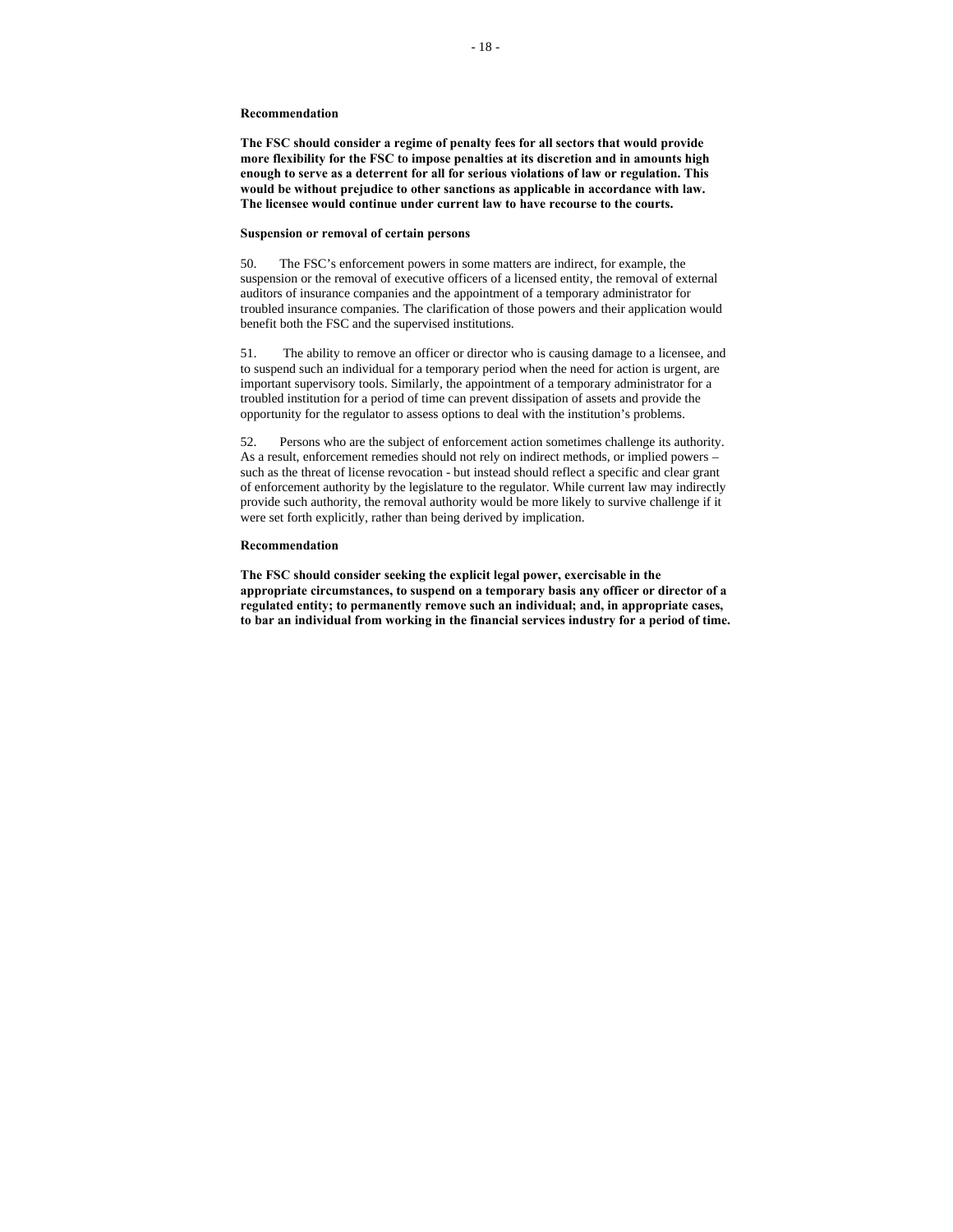# **D. Prudential Aspects of Anti-Money Laundering Efforts**

#### **Introduction**

53. The assessment of Gibraltar's anti-money laundering regime in this report relates primarily to those standards contained in the Basel Core Principles, the IOSCO Principles and the IAIS Principles. As indicated earlier, the FATF found that Gibraltar had a comprehensive anti-money laundering system. The following comments and recommendations are intended to improve the system.

## **Legislation**

54. Gibraltar's anti-money laundering legislation, which is modeled on that of the United Kingdom, consists of the Drug Trafficking Offences Ordinance 1995 ("DTO") and the Criminal Justice Ordinance 1995 ("CJO"). There are also Anti-Money Laundering Guidance Notes (March 2000, amended June 2000) (hereinafter the "AMLGN") that have been issued by the FSC pursuant to the CJO. The CJO has the stated intention of transposing into Gibraltar law the EU anti-money laundering directive, Council Directive 91/308/EEC.

## **Anti-Money Laundering Guidance Notes**

55. The AMLGN have been adopted by the trade and representative organizations in Gibraltar that represent all of the activities regulated by the FSC, and, under the CJO, may be taken into account by a court in determining whether a person charged with a crime has complied with the requirements of the CJO. In addition, the FSC has issued a Best Market Practice Newsletter stating that compliance with the AMLGN was a "continuous condition for a license" to all institutions licensed under the Financial Services Ordinance, such as general insurance intermediaries and company and trust services providers, that were not covered by the CJO. The AMLGN are based upon guidance notes issued in the United Kingdom by the Bankers Association for their members and endorsed by the U.K. regulatory authorities. One of the focal points of the AMLGN are the "Know-your-customer" (KYC) requirements, particularly in Part IV, which, require particular attention to ensure that best practices have been met.

56. The provisions dealing with postal, coupon, telephone and internet business [4.42– 4.51; 4.70 and CJO 12] should be revisited to explore ways to tighten identification procedures for opening new accounts. In addition, the provisions dealing with Client Accounts Opened by Intermediaries [4.92–4.109 and CJO 13] deal with KYC requirements involving intermediaries from EU countries and equivalent countries. In particular, concerns arise with respect to relying on intermediaries or introducers in lieu of the institution in Gibraltar conducting its own KYC diligence. While practices similar to these may be found in EU countries and in other jurisdictions as well, the authorities should be aware that approaches such as these may have the effect of creating increased money laundering risks.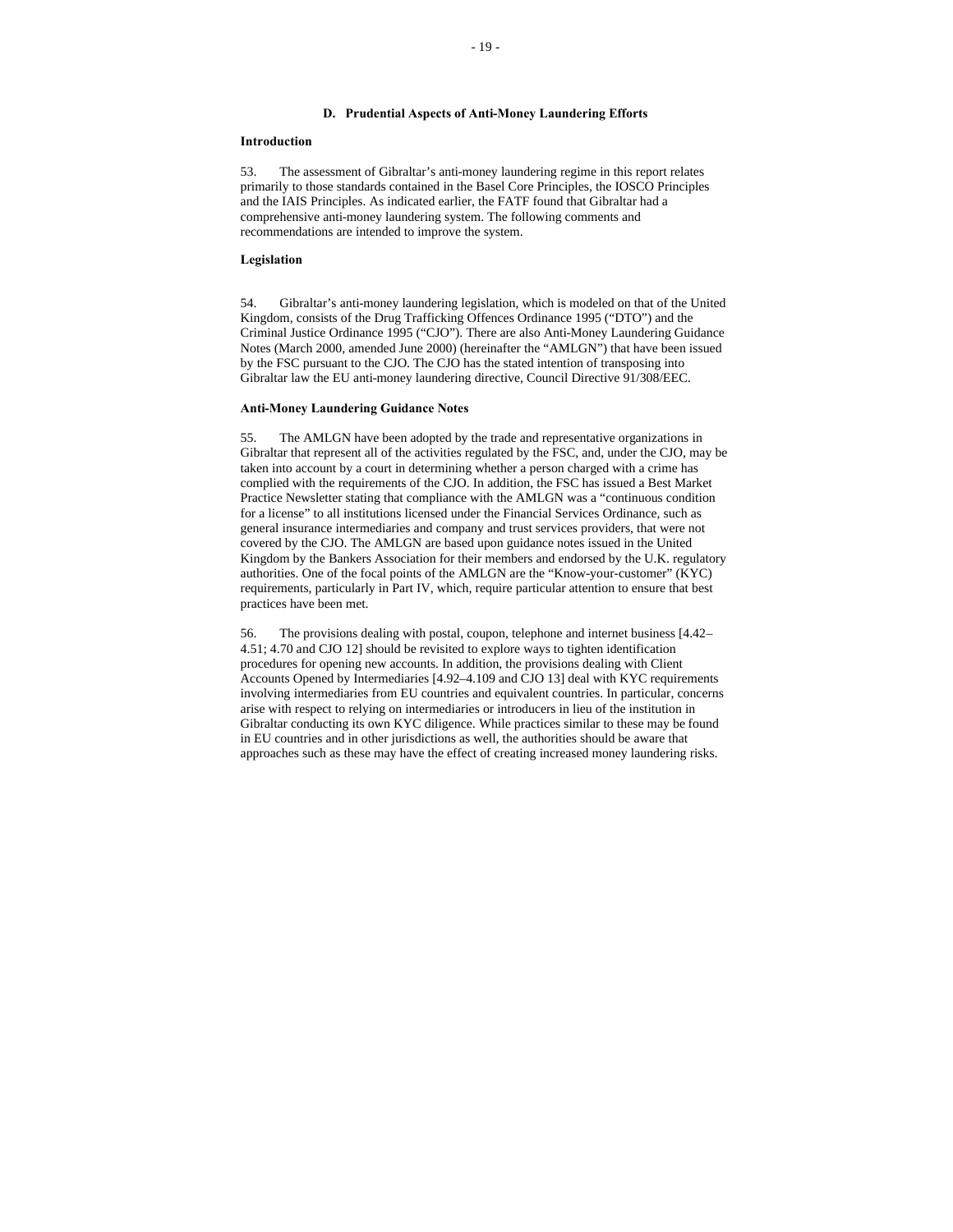**Given their legal significance, as outlined above, the review of the AMLGN that is contemplated by the Consultation Paper on Amendments to Gibraltar's Anti-Money Laundering Regime (March 1, 2001) should include, but not be limited to, the following:**

- **The use of terms such as "recommended"' [Sec. 3.06], "strongly recommended" [4.04] "should" and "would" [4.11, 4.30, 4.43], "ideally" [4.10], and "may wish" [3.06], suggests that the action is not mandatory and therefore may provide a defense to a criminal defendant who has not complied with the CJO. The use of these terms should be reviewed to determine if "shall" or a comparable term would be more appropriate to indicate that the action is required and not discretionary on the part of the institution.**
- **The FSC should make the AMLGN available on its web site, along with the amendments and consultation paper that are currently posted.**

## **Consultation Paper on Amendments to Gibraltar's Anti-Money Laundering Regime (March 1, 2001)**

57. The FSC has issued a Consultation Paper on Amendments to Gibraltar's Anti-Money Laundering Regime (March 1, 2001) containing four recommendations primarily relating to updating the KYC requirements of Gibraltar laws and the AMLGN, in part responding to concerns raised by the FATF in its June 2000 report on the use of these and other practices internationally.

58. There remain a few areas where the Consultation Paper endorses practices that are found in EU countries but the effect may be to allow Gibraltar institutions to rely on introducers to take steps that the Gibraltar institution would otherwise be required to perform. For example, Recommendation No.1 would amend Part IV of the AMLGN to permit an institution "to rely upon copies of due diligence documentation provided by an introducer." A similar issue also arises with respect to Recommendation No. 4 of the Consultation Paper, which refers to verification of KYC documentation by introducers meeting certain criteria. The statutory basis for these practices is found in Sec. 13 of the CJO. While practices similar to these may be found in EU countries as well as in other jurisdictions, the authorities should be aware that approaches such as these may have the effect of creating increased money laundering risks.

#### **Recommendations**

**In general, the Consultation Paper recommendations are a response to the concerns raised by the June 2000 FATF report, but the following issues should be clarified, as follows:**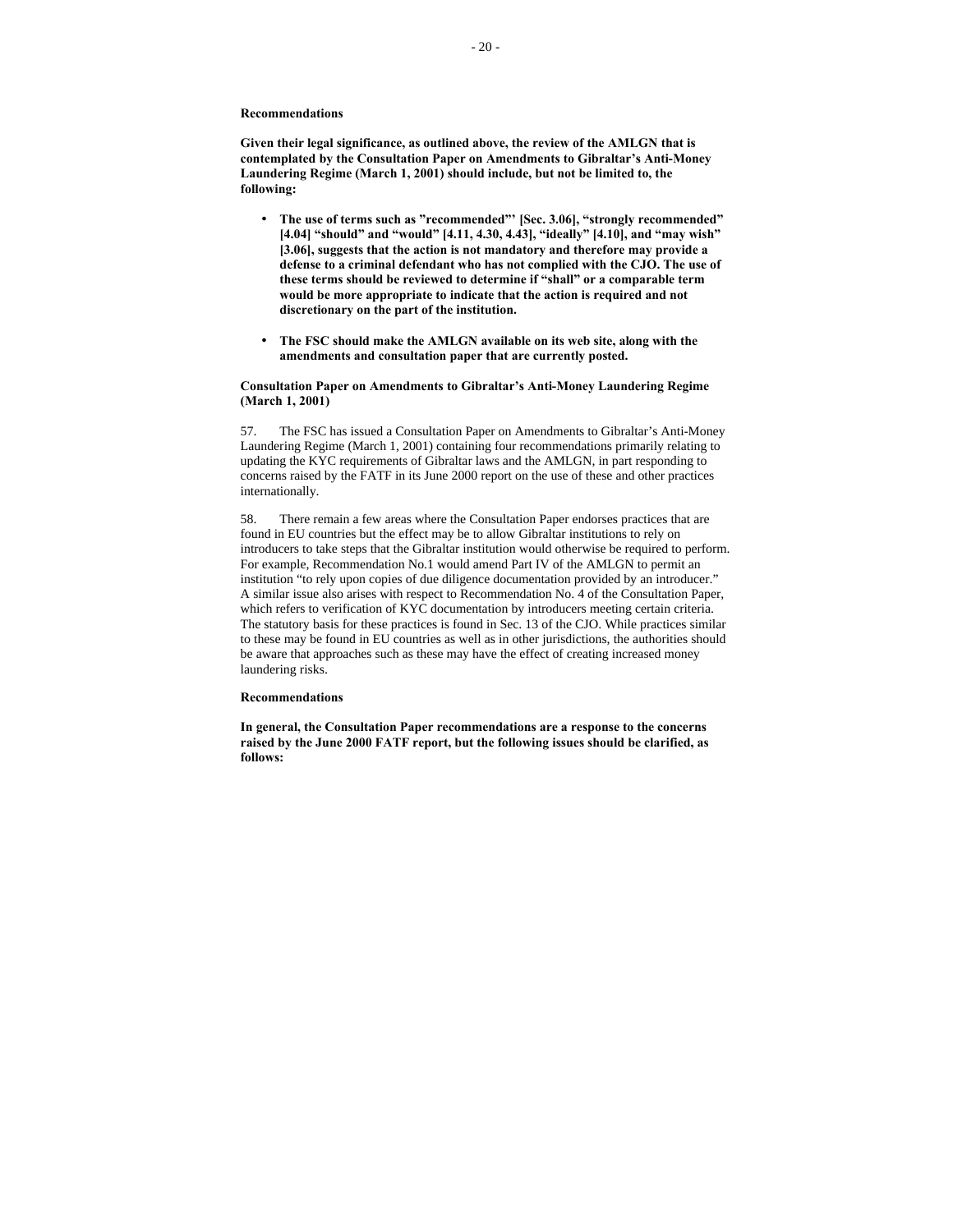**With respect to Recommendation No. 4, the reference in the second bullet to permitting "an institution's management to signing off individual documentation requirements as having been met for business relationships...where the relationship is of such a nature as to make the obtaining of such documentation unnecessary" should be revisited, since this citation. This could be used as an all-purpose exemption from the KYC requirements for institutions not wishing to disturb their customers. At a minimum, (i) a reference to the criminal offense provisions of Sec. 10(1) of the CJO, which refers to a money laundering offense that has been committed with the** *consent* **of a director or officer, should be included in the AMLGN; (ii) the sign-off should be characterized as a consent under Sec. 10(1) of the CJO in order to tie the sign-off more closely to the CJO; and (iii) some conditions to the management sign-off should be added to the AMLGN to avoid the sign-off process from being used as the primary method of complying with the requirements.**

# **Gibraltar Financial Intelligence Unit (GFIU)**

59. Financial intelligence units (FIU's) are not explicitly mentioned in the Basel Core Principles (BCP), the IOSCO and the IAIS principles. However, in the BCP methodology, criterion one refers to "reporting of such suspected activities to the appropriate authorities." The receipt and use of suspicious activity reports is one of the primary functions of an FIU, and the effective follow up of suspicious activities is an important link in strengthening the prudential aspects of anti-money laundering efforts.

60. The GFIU has an intelligence gathering and analysis function and provides suspicious transaction reports to the Royal Gibraltar Police (RGP) and Gibraltar Customs. The GFIU is a two-person unit in a larger entity known as the Gibraltar Co-ordinating Center for Criminal Intelligence & Drugs ("GCID"), which has an additional five individuals, all seven of whom have been seconded from either the RGP or Gibraltar Customs. Of the two individuals at the GFIU, one has three months experience, the other three years, and the Head of the GCID has six months experience. The GCID Head reports both to the Chief Minister of the Government and to the Governor. The actual task of following up the reports is for the RGP and customs.

61. The GFIU received 216 suspicious transaction reports in 2000, of which about 70 percent were from banks, 9 percent from telecommunications, 6 percent from money transmission services, 5 percent from company management and 4 percent from bureaux de change. Within the financial sector, the number of reports varies widely. In about 98 percent of the reports, no criminal offense was determined, and only 1 percent of the reports directly lead to an arrest or conviction on money laundering or other offenses. While these statistics do not necessarily reflect levels of compliance, they could reveal differences in compliance within the financial sector that should be followed up with additional training and publicity provided by the GFIU and the FSC.

62. Our terms of reference did not require us to conduct an in-depth assessment of all of the activities of the FIU. However, it appears on the basis of the information in the two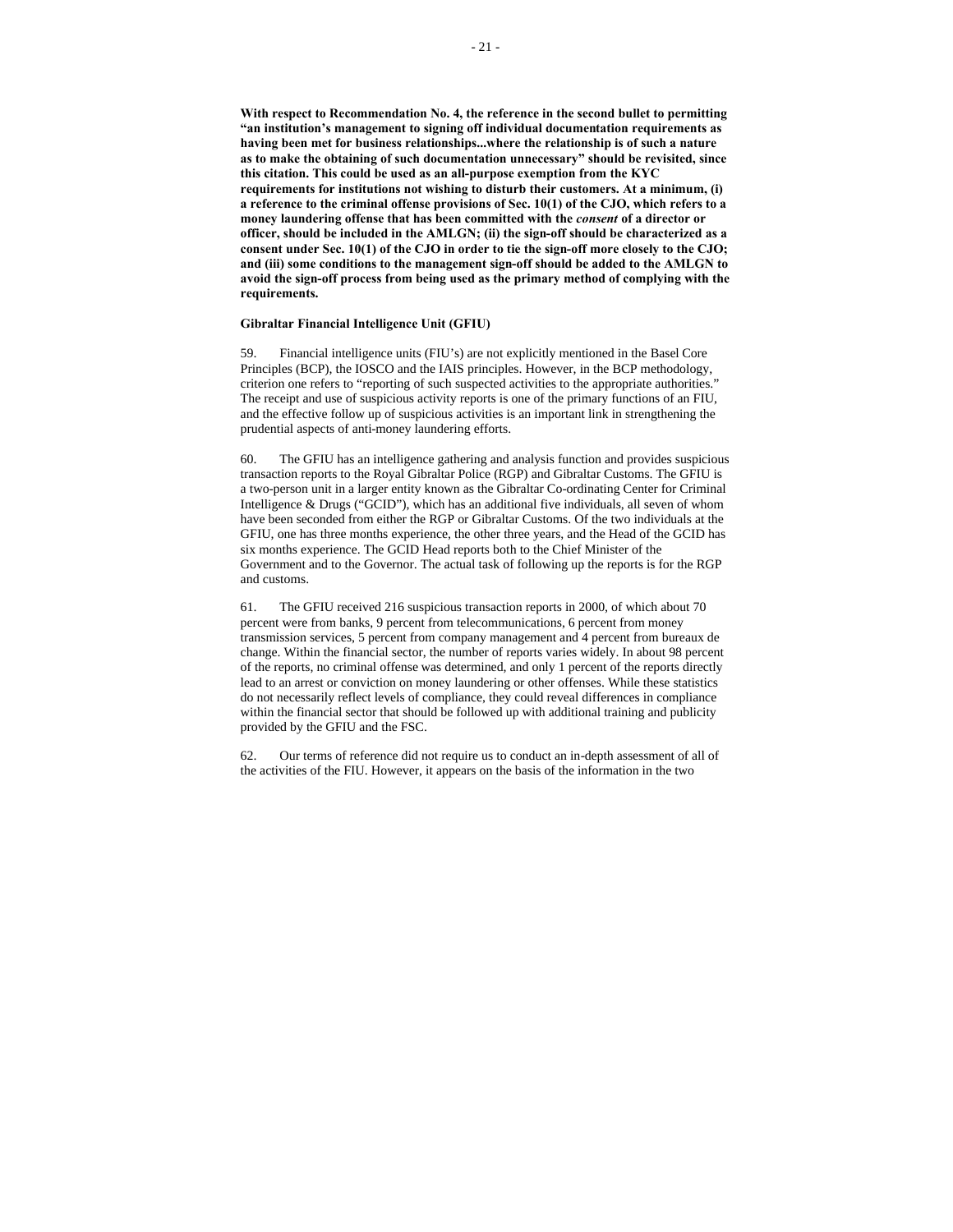paragraphs above that the authorities should consider providing more staff to the FIU so as to improve its effectiveness. In addition, since some expertise is needed in computer and financial analysis and investigative skills, and given the learning curve involved in financial investigations work, consideration might also be given to the retention of a cadre of career employees.

#### **E. Legal/Policy Development Officer**

63. Consideration should be given by the FSC to employing an attorney on its staff. Although the Commission has had an in-house attorney in the past, in the last two years it has relied on the services of a number of private firms. The tasks of the legal/policy development officer could include the drafting of legislation, regulations and guidance notes; initiation of enforcement actions and the prosecution or defense of any litigation associated therewith; acting as secretary to the board of the FSC, including the drafting of board resolutions and U.K. initiatives with a view to implementing them in Gibraltar; and policy development and analysis in connection with the work of the FSC.

64. During the coming year, the drafting of amendments to current legislation administered by the FSC as well as a revision of the Anti-Money Laundering Guidance Notes will be necessary. The hiring of a legal/policy development officer would free up the time of operations staff. This arrangement would still leave the FSC with the option of retaining outside counsel in cases involving specialized or complex matters.

### **IV. ASSESSMENT OF BANKING STANDARDS**

#### **A. Introduction**

65. The banking sector is comprised of 19 banks, small by international standards. Eleven banks are engaged exclusively in offshore activities and the remaining eight combine a mixture of offshore and onshore activities (mixed activity banks).

66. The combined balance sheet total for the 19 banks is £5.2 billion of which £1.9 billion relates to the offshore banks and £3.3 billion to the mixed activity banks.

67. The off-balance sheet activities of offshore banks amount to £25.7 million and £23.5 million for mixed activity banks. In addition, the offshore banks have funds under management of £5.1 billion while the total for mixed activity banks is £0.8 billion. Approximately 75 percent of total banking business originates offshore.

68. The EU Second Banking Coordination Directive established the Single European Passport for banks authorized with the EU. Since Gibraltar is part of the EU, the Directive was transposed with the jurisdiction under the Banking Ordinance 1992. Branches of authorized EU banks may set up in Gibraltar without the need for further authorization procedures by the FSC. Similarly Gibraltar-incorporated banks may also branch out into EEA member countries without further authorization from those states. In only 1999, the UK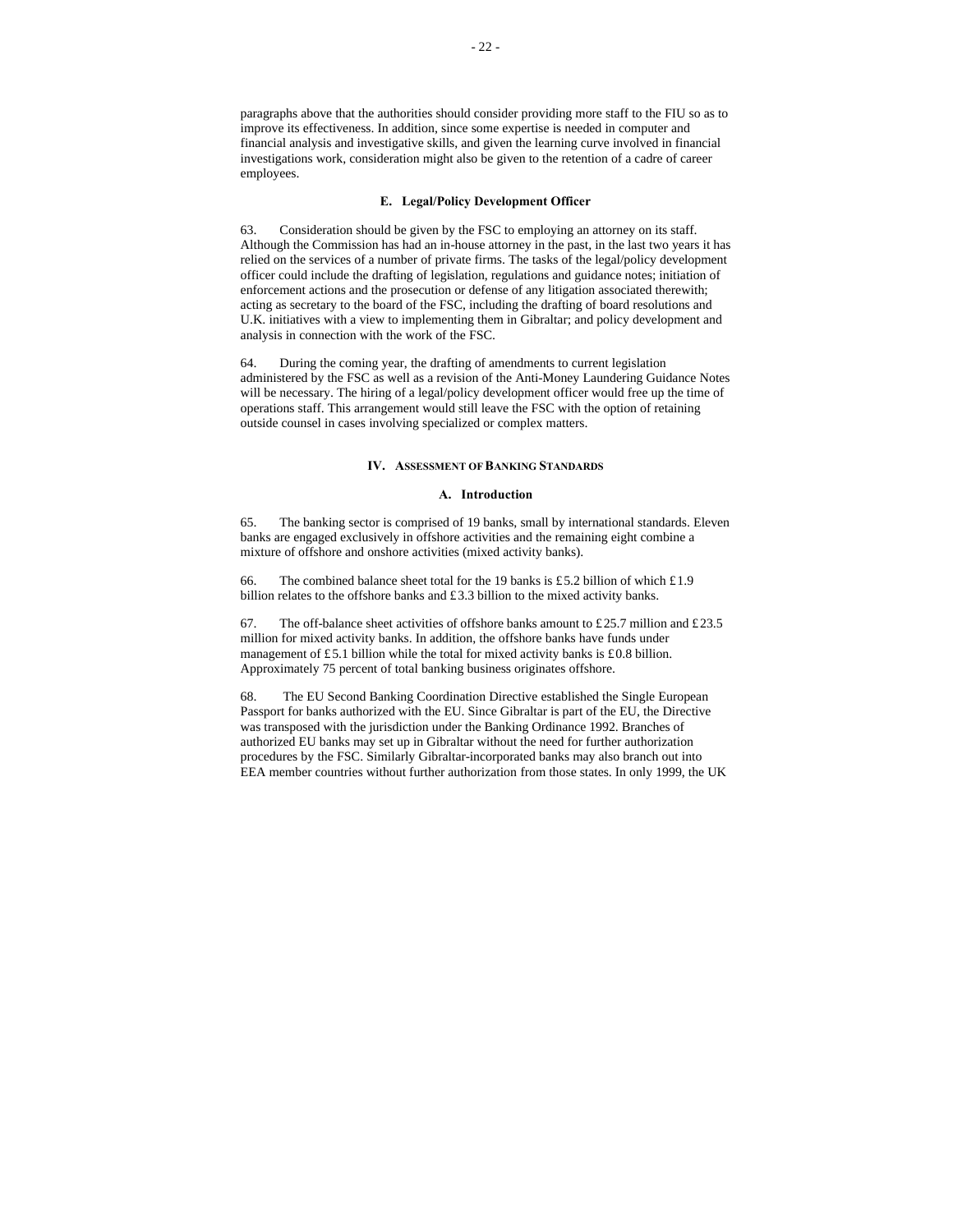authorities confirmed that they were satisfied with the banking supervision processes in Gibraltar and that Gibraltar–licensed Banks could passport banking services into member countries.

69. Ten banks are incorporated in Gibraltar, seven are branches of EEA banks and two are branches of non-EEA banks (Jersey and the Isle of Man). The Financial Services Commission (FSC) has primary supervisory responsibility for the 10 locally incorporated banks and the two non-EEA branches. The countries of origin for the EEA Branches (United Kingdom [4], Spain [1], France [1] and The Netherlands [1]) have primary responsibility for these branches.<sup> $17$ </sup> With the exception of one bank, which is minority owned by a bank and individuals, all banks are members of international banking groups.

70. Prior to 1992, two types of banking licenses were issued: Class, "A" that related to onshore activities and Class "B" (tax exempt) to offshore business. Since 1992, only one type of license has been issued. After being licensed, banks may select the nature of business they wish to engage in onshore, offshore or a combination of both. Market limitations and an accommodating tax structure largely drive this choice for banks engaged in the provision of banking services. A recent modification of the tax laws permit banks to elect to provide a mixture of offshore and domestic services with each activity taxed independently. No one bank deals exclusively onshore.

71. Bank operations are straightforward for both offshore and onshore banks. Most of the banks are used by their parents for deposit raising activities. For instance, of total assets £5.2 billion, £3.9 billion is placed with other banks, all outside Gibraltar, mainly with group banks. Total loans and advances amount to £1.2 billion with approximately 63 percent in the form of back-to-back loans.<sup>18</sup> Total non-bank deposits amount to £2.5 billion and total bank deposits to £1.7 billion, again mainly from group sources. Banks in Gibraltar do not place or take deposits with or from one another. Total off-balance sheet operations amount to  $£49.2$ million, all of which relate to traditional banking activities, for example guarantees and letters of credit. None of the banks engages in activities related to derivatives or securitization.

j

<sup>&</sup>lt;sup>17</sup> Under the EU Second Banking Coordination Directive, 1992 the country of origin (i.e., "home country supervisor") supervises all prudential aspects of its EEA banks' branches except for liquidity. Thus, the FSC is confined to monitoring the liquidity of these branches. For non-EEA branches, the FSC supervises all aspects except for capital and large exposures that are the preserve of the home country supervisors as branches are not required to have capital. The FSC is responsible for supervising all aspects of locally incorporated banks.

<sup>&</sup>lt;sup>18</sup> Back-to-Back loans are commonly used to facilitate cross-border lending. These loans are secured by funds in one jurisdiction, with the loan itself made in another jurisdiction secured by a formal pledge of the deposit/portfolio.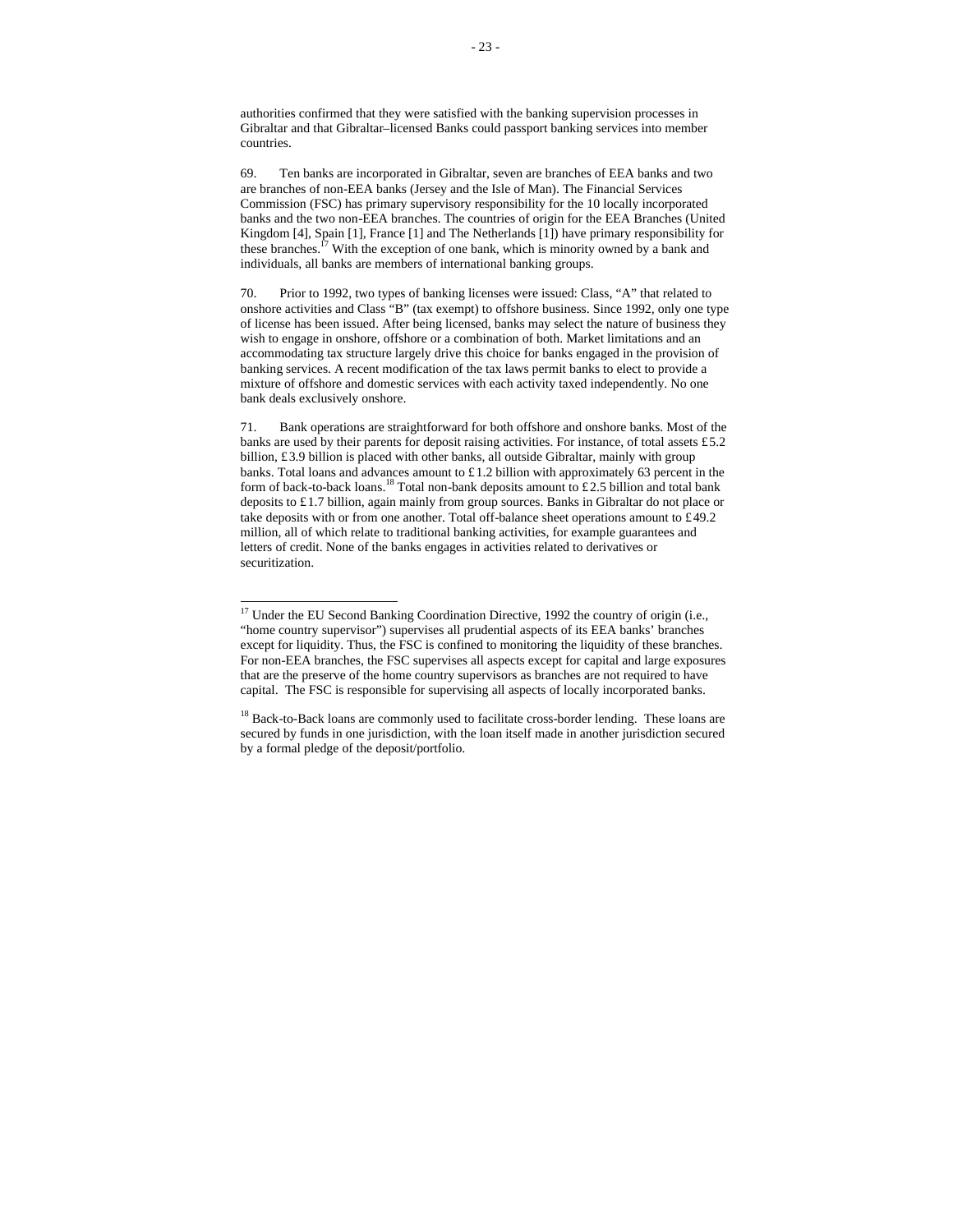73. The offshore customer base is primarily comprised of North European nationals who have settled in Spain and to a lesser extent Portugal. This base, particularly U.K. nationals, is attracted to Gibraltar because of its English tradition and familiar products and services. A number of banks have developed specialty mortgage services that target acquisition of residential real estate in Spain and Portugal.

74. The primary legislation covering the regulation and supervision of the banking industry is contained in the Banking Ordinance 1992. Under this ordinance, responsibility lies with the Commissioner of Banking who is also the Commissioner of the FSC.

75. The Banking Supervision Section is comprised of the Commissioner and two staff members: the Banking Supervisor and a Banking Analyst. These three supervisors have access to an IT expert and six general office support staff on an as needed basis.

76. The Banking Supervision Section supervises all licensed deposit-taking institutions in Gibraltar. As part of the European Union, Gibraltar is obliged to and has transposed all relevant EU supervisory legislation. In addition, Gibraltar is legally obliged to match U.K. standards of banking supervision.

77. Supervision embraces authorization, ongoing supervision and policy development. There is no difference in the supervision of domestic and offshore banks.

78. On the policy side, the Commission has produced a number of publications, which include a Handbook of Banking Supervision, Banking Guidance Notes and Banking Newsletters. It has also produced a guidance paper on the application of anti-money laundering legislation. It recently circulated a discussion paper among the industry proposing changes to the legislation and guidance paper. It also holds seminars on money laundering for the industry. All the publications mentioned above are available to the public.

79. The Handbook covers, inter alia, authorization procedures and details of the implementation of the various EU banking directives. The guidance notes cover such topics as: connected lending, provision of cross-border services and outsourcing. A draft guidance note on the development of a risk-based approach to banking supervision and one relating to provisioning policy are currently being finalized. Newsletters, 11 of which have been produced to date, deal with various aspects of banking supervision.

80. In addition to the above publications, the FSC has prepared a banking procedures manual for internal use. It covers such topics as objectives of supervision, application procedures for licenses, ongoing supervisory procedures and reporting requirements.

81. Authorization procedures follow best international practices. They include detailed discussions with the applicant, the submission of application forms from the prospective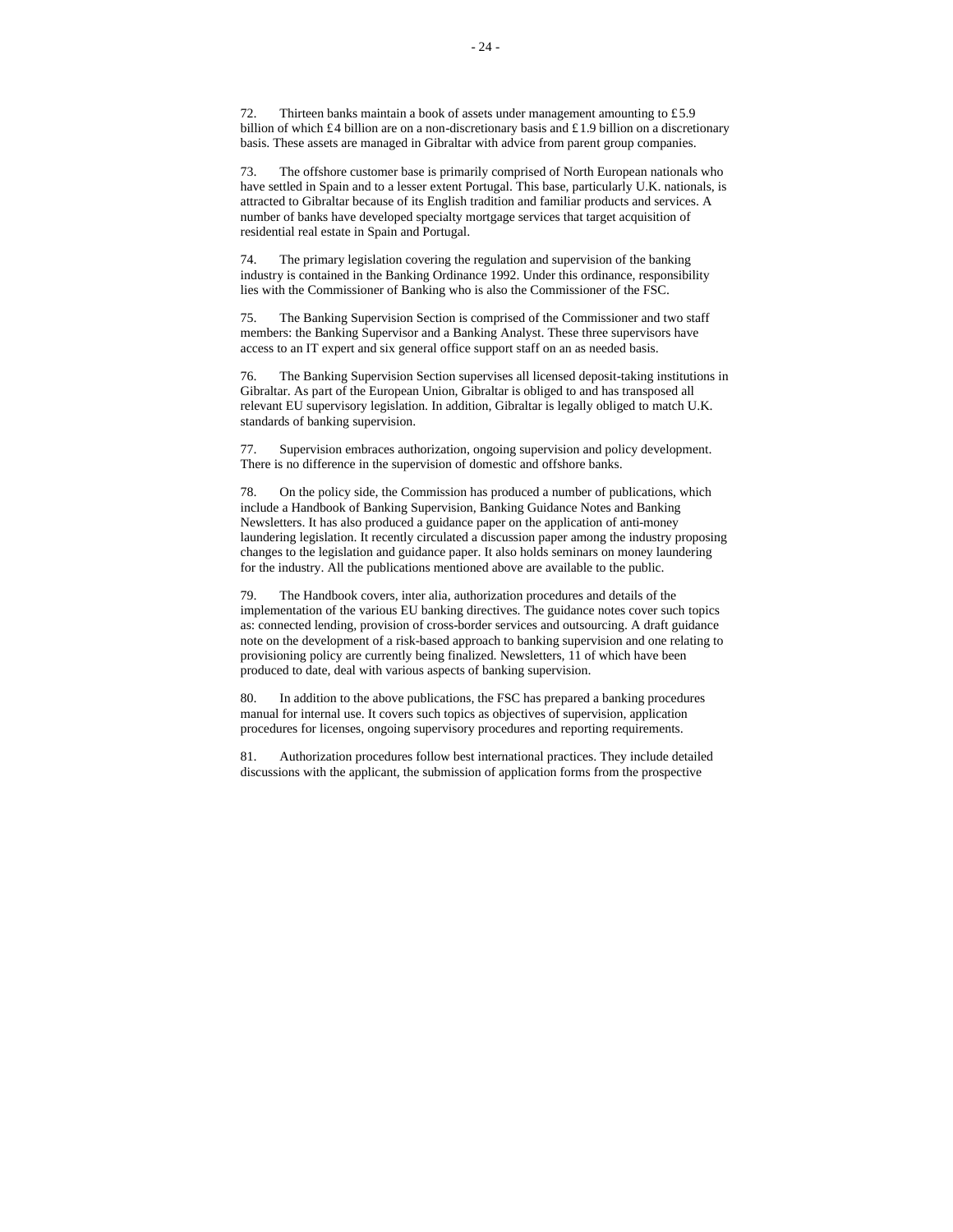bank, its shareholders, directors and managers. The requirements also include a comprehensive business plan. Fit and proper criteria are applied to shareholders, directors and managers<sup>19</sup> as are requirements relating to experience and expertise, head office presence, minimum capital and four-eyes principles.

82. Ongoing supervisory requirements include the analysis of detailed quarterly returns, regular meetings with banks (prudential meetings), tripartite meetings attended by the FSC, the bank under review and its external auditor. The FSC also uses reporting accountants.

The quarterly returns include:

- a balance sheet incorporating off-balance sheet items,
- a profit and loss statement,
- the calculation of capital adequacy ratios,
- a large exposure listing,

j

- a liquidity maturity schedule,
- a lending book analysis (sectoral, regional and connected lending),
- a listing of the ten largest depositors and,
- details related to market risks.

83. Prudential meetings are held on bank premises twice a year for all banks incorporated in Gibraltar and for branches of non-EEA banks. Prudential meetings are held once a year for EEA banks. Among subjects discussed at these meetings are: matters outstanding, management and organization, money laundering controls, internal audit reviews, performance/ profitability, capital, liquidity and asset quality/arrears provisions.

84. The tripartite meetings are held following receipt of the external auditor's report. Items discussed would include any weaknesses uncovered by the auditor.

 $19$  Every prospective controller or one already named is required to be a fit and proper person. In this regard, the Commissioner will consider an individual's probity, competence, and soundness of judgment for fulfilling the responsibilities of that position, the diligence with which that individual is filling or likely to fulfill those responsibilities and whether the interests of depositors or potential depositors are, or are likely to be, threatened in any way by his/her holding of that position.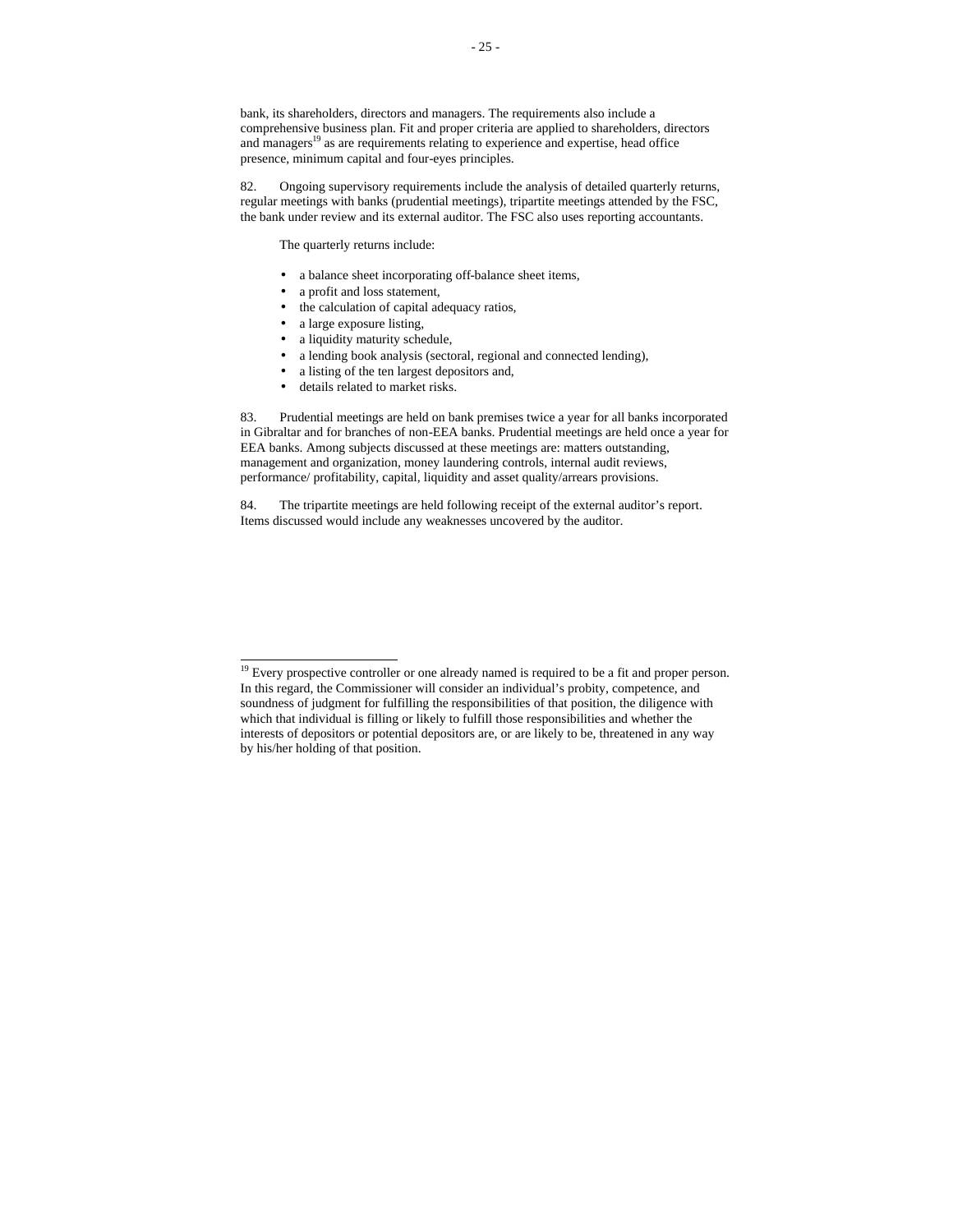85. The FSC requires an annual report from the reporting accountant for the twelve banks for which it has primary supervisory responsibility. Each year the reporting accountant will examine in some detail an aspect of the bank's activities that is determined by the FSC. Points covered by the reporting accountant have included:

- high level controls;
- credit risk;
- money laundering;
- information technology;
- private banking; and
- investment business.

86. The FSC does not carry out onsite inspections. Instead, it relies on the above procedures that are based on UK practices. However, the FSC is moving to a risk-based approach to supervision (in line with UK developments) that will involve onsite inspections.

87. The FSC is supported by a well-developed IT system. The system provides a wide range of timely management information including a database of all relevant details of the bank's activities. It contains statistical data from returns from 1990. It also allows for indepth peer group analysis, trends and exception reports. An important additional advantage to the use of this system is that a recently hired analyst can input the data thus affording him an opportunity to become even more knowledgeable of the banks he is responsible for.

- 88. The following points are also relevant in understanding Gibraltar's banking system:
	- a depositor's protection scheme, based on the relevant EU Directive, was put in place in 1999;
	- the FSC is the "Authority" responsible for overseeing the banks' (including the seven EEA branches) adherence to anti-money laundering legislation;
	- none of the banks licensed in Gibraltar has an overseas presence;
	- the FSC's approach to information exchange is based on EU legislation;
	- three overseas banks from Morocco, Jersey, Isle of Man have representative offices in Gibraltar.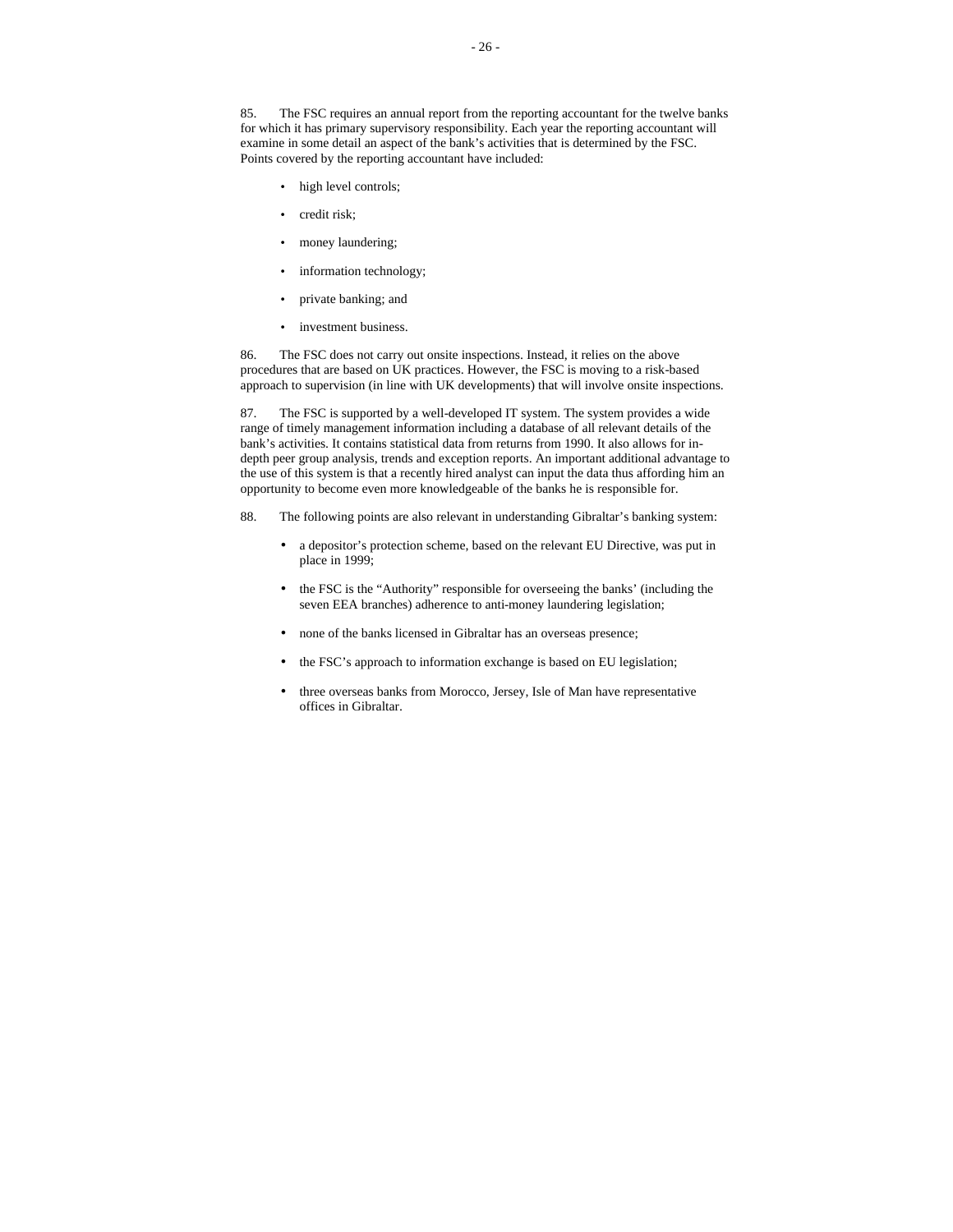#### **B. Assessment**

89. In general, there is a high level of compliance with the Basel Core Principles for Effective Supervision of Banking in Gibraltar. Gibraltar is compliant with 18 of the principles and largely compliant with the seven other principles. There are no instances of being materially non-compliant, or of non-compliance. This assessment is summarized in the attached Table 3.

90. The assessors noted that the nature of business undertaken is relatively limited and straightforward.

91. In general, the FSC has the necessary legislative base to undertake effective supervision and carries out its functions in a professional and dedicated manner.

92. It was evident that the FSC carried out its duties diligently and had an intimate knowledge of the banks under its supervision. In some instances, its approach appeared informal but this is a characteristic of small jurisdictions where the regulators and principals of regulated entities are well known to each other. During the course of the review, the assessors visited a number of banks and noted that there was general acknowledgement of the FSC's professional approach.

#### **Areas where improvements would be beneficial**

#### *Independence and Resources (BCP 1.2)*

93. Gibraltar is largely compliant with this principle. The supervisory regime is enhanced by a highly motivated and experienced staff. The Commissioner has 15 years and the Supervisor 10 years of supervisory experience and the analyst less than one. The number of staff is inadequate to carry out its day-to-day performance demands and will be even more so following the introduction of onsite inspections and the adoption, as we recommend, of a more structured approach to assessing banks' compliance with anti-money laundering procedures. Currently, the department has one experienced banking analyst and a relatively recent recruit.

#### **Recommendation**

**It is recommended that at least one additional analyst be hired, preferably with direct onsite inspection experience.**

#### *Legal Protection (BCP 1.5)*

94. Gibraltar is largely compliant with this principle. There is no statutory provision protecting the FSC's staff against civil suits and indemnifying them against the costs associated with such suits.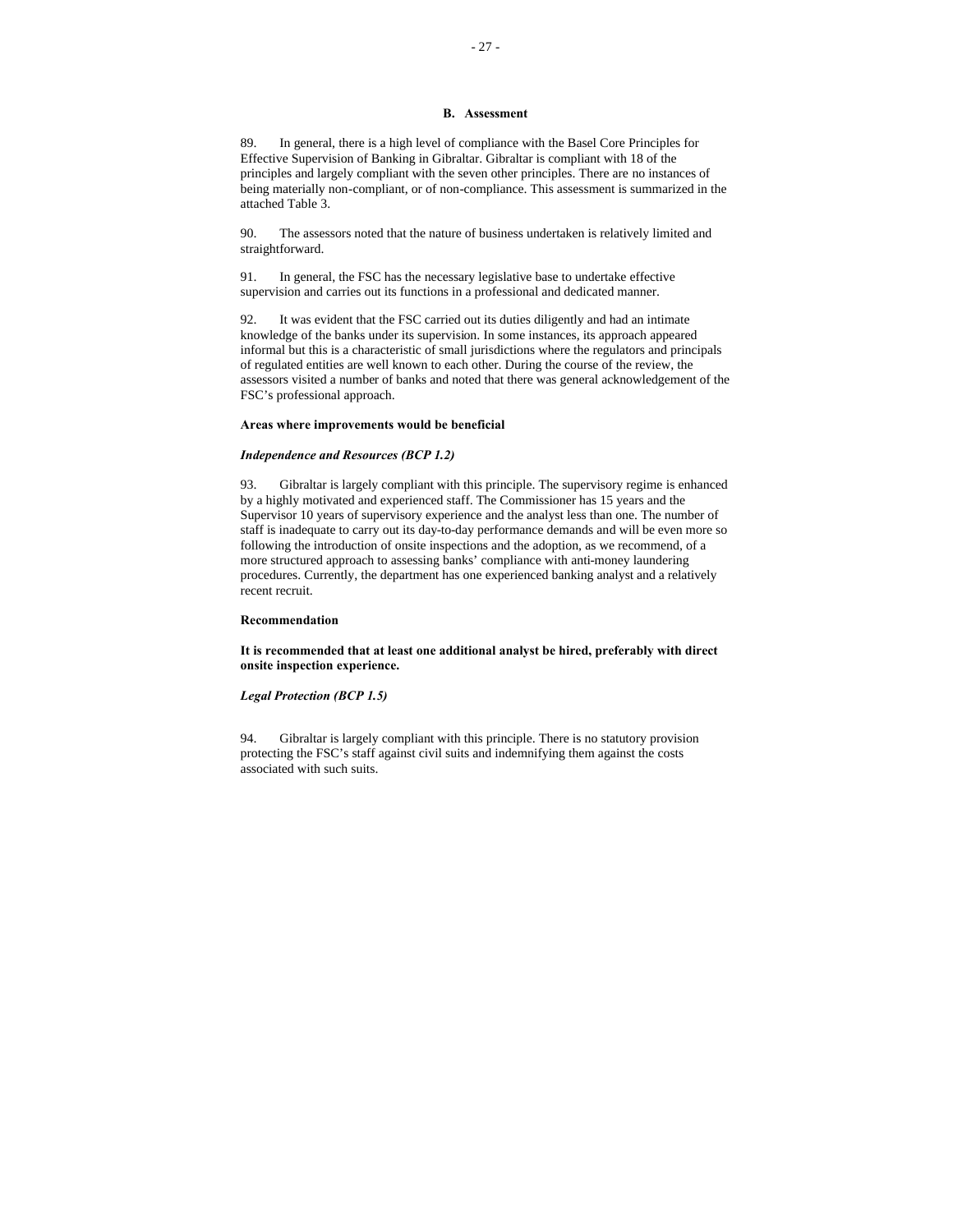# **It is recommended that relevant legislation be amended to provide for such protection.**

# *Loan Principles (BCP 7)*

95. Gibraltar is largely compliant with this principle. There is no explicit requirement for the FSC to verify periodically that prudential credit granting and investment criteria, policies, practices and procedures are approved, implemented, and reviewed by bank management and boards of directors.

#### **Recommendation**

**It is recommended that the draft guidance notes addressing this issue be adopted as a matter of urgency.**

# *Loan Classification (BCP 8)*

96. Gibraltar is largely compliant with this principle. The FSC does not require loans to be classified when payments are contractually a minimum number of days in arrears.

#### **Recommendation**

**It is recommended that the FSC require banks to introduce a loan classification regime that would reflect best international practices.**

# *Country Risk (BCP 11)*

97. Gibraltar is largely compliant with this principle. Exposures are not identified on an individual country basis, nor has the FSC decided on an appropriate minimum provisioning policy.

#### **Recommendation**

**It is recommended that exposures be classified and monitored on an individual country basis and that appropriate minimum provisioning policy be introduced.**

## *Internal Controls (BCP 14)*

98. Gibraltar is largely compliant with this principle. There is no formal requirement for banks to appoint non-executive directors to their boards or for the internal audit function to report to an audit committee.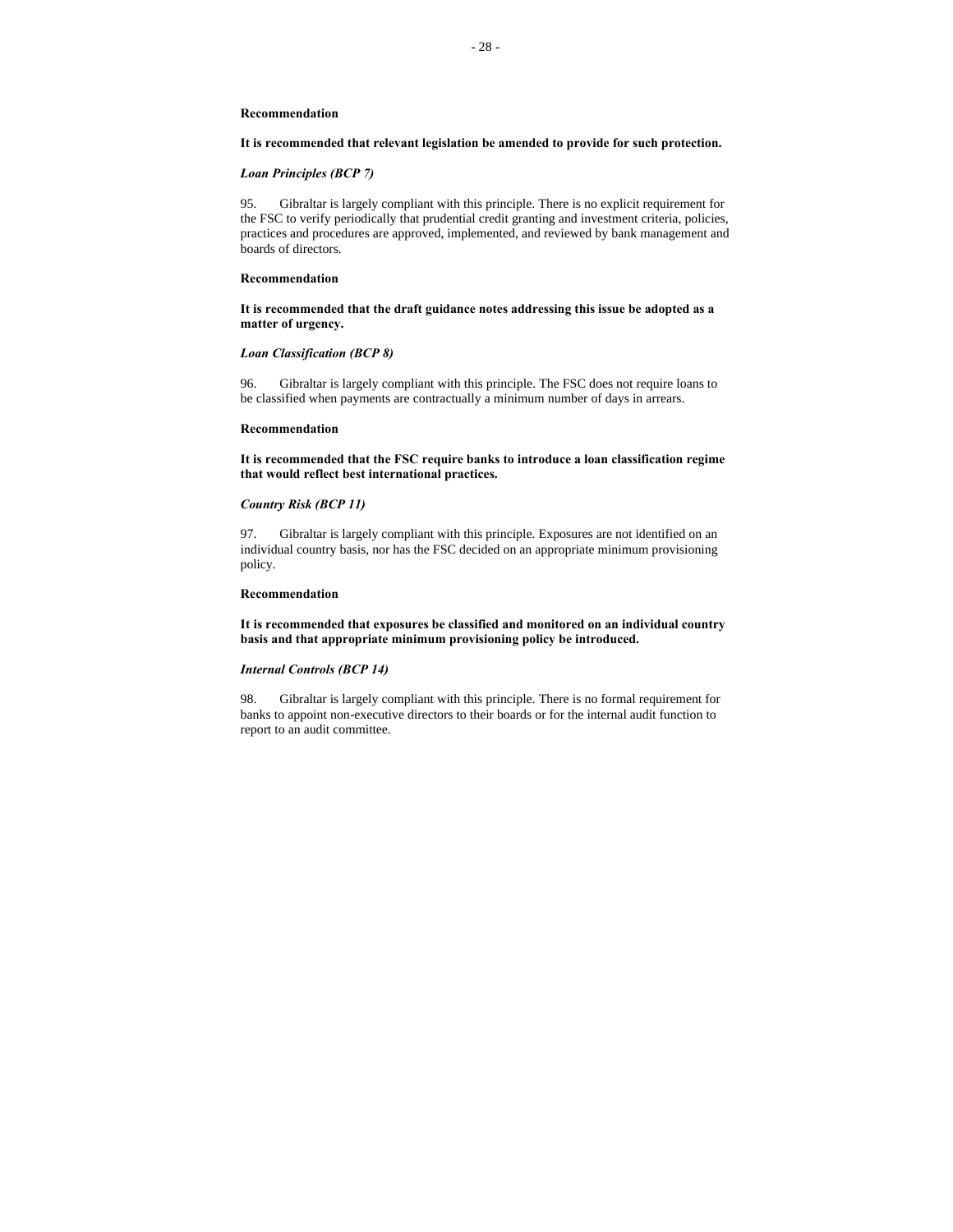**It is recommended that banks be required to appoint non-executive directors and to establish audit committees to which the internal audit function would report.**

#### *Money Laundering (BCP 15)*

99. Gibraltar is largely compliant with this principle. The FSC is responsible for monitoring compliance by all banks (including the 7 EEA branches) with anti-money laundering legislation. Each year the internal audit function of each bank carries out a review of anti-money laundering procedures. The FSC receives a report of these reviews and will raise any relevant findings with the bank in question. The FSC also raises compliance issues with each bank during prudential visits. In addition, for the 12 banks for which it has primary supervisory responsibility, the FSC employs reporting accountants to assess such compliance. However, the last time most of these banks were assessed was 1997 and only two were assessed in the last two years.

#### **Recommendation**

**It is recommended that the FSC adopt a more structured approach to overseeing compliance with anti-money laundering procedures. In particular, the mission recommends that regular anti-money laundering assessments form a regular part of the proposed introduction of the onsite inspection regime.**

#### *Corrective Action (BCP 22)*

100. Gibraltar is largely compliant with this principle. The FSC does not have the legal authority to apply civil money penalties to a bank, the board of directors or management. **Recommendation**

**It is recommended that appropriate legislation be enacted to give the FSC authority to directly apply such penalties.**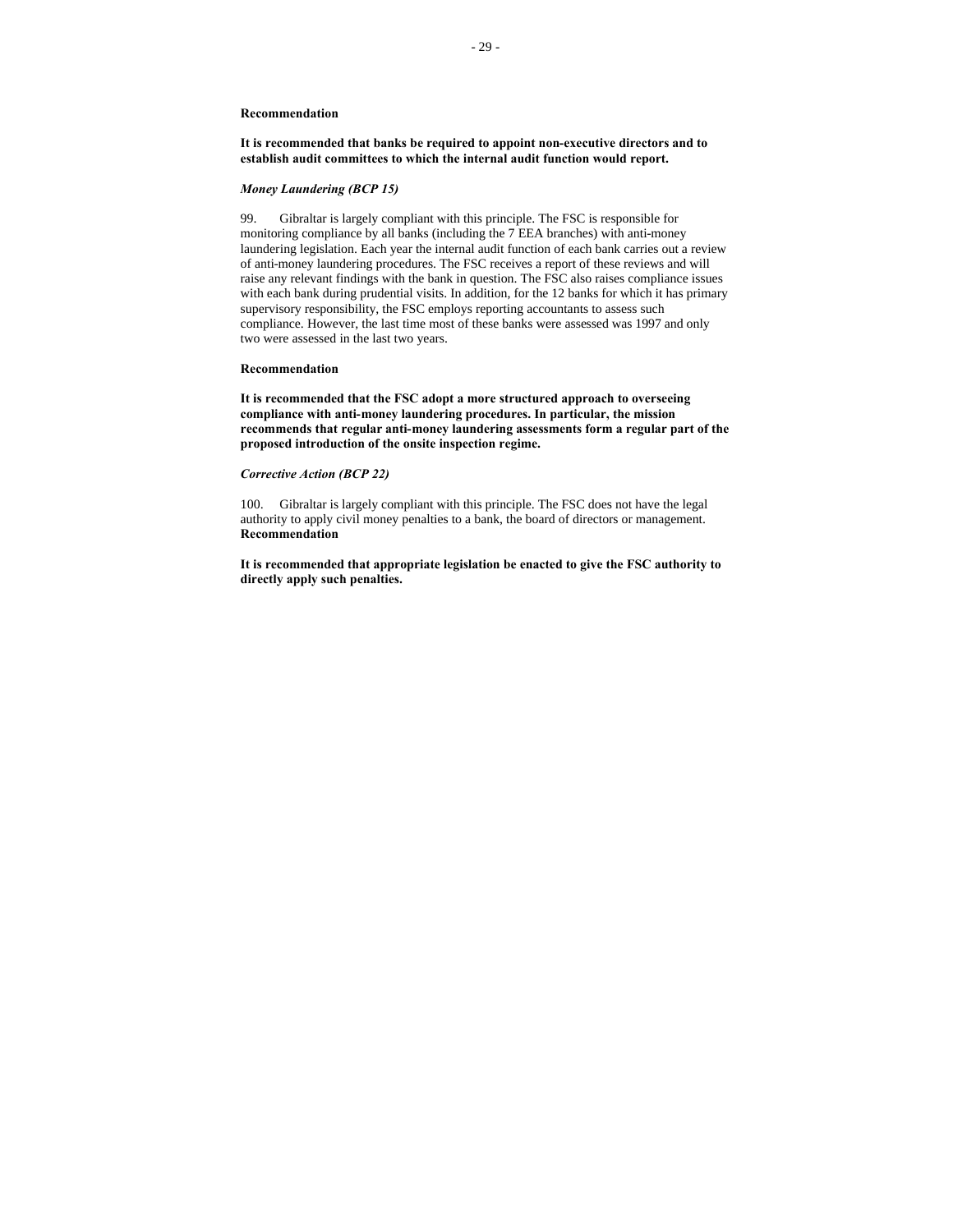# Table 3: Compliance with Basel Core Principles

| Core<br>Principle       | Principle                             |                |                         |                      | Degree of Compliance            | Comments<br>including |                                                                                                                                                                                                                                                                                                                                                        |                          |
|-------------------------|---------------------------------------|----------------|-------------------------|----------------------|---------------------------------|-----------------------|--------------------------------------------------------------------------------------------------------------------------------------------------------------------------------------------------------------------------------------------------------------------------------------------------------------------------------------------------------|--------------------------|
| (CP)                    |                                       |                | Compliant               | Largely<br>Compliant | Materially<br>Non-<br>Compliant | Non-<br>Compliant     | Not<br>Applicable                                                                                                                                                                                                                                                                                                                                      | improvements<br>underway |
| $\overline{1.1}$        | Clear supervisory<br>responsibilities | X              |                         |                      |                                 |                       |                                                                                                                                                                                                                                                                                                                                                        |                          |
| 1.2                     | Independence and resource             |                | $\overline{X}$          |                      |                                 |                       | Supervisory resources are inadequate. No statutory provision for<br>disclosure of reasons for removal of Commissioner.                                                                                                                                                                                                                                 |                          |
| 1.3                     | Legal framework                       | X              |                         |                      |                                 |                       |                                                                                                                                                                                                                                                                                                                                                        |                          |
| 1.4                     | Supervisory powers                    | X              |                         |                      |                                 |                       |                                                                                                                                                                                                                                                                                                                                                        |                          |
| 1.5                     | Legal protection                      |                | X                       |                      |                                 |                       | There is no statutory provision protecting the Commission or its staff<br>against civil suits and indemnifying them against the costs associated<br>with such suits.                                                                                                                                                                                   |                          |
| 1.6                     | Information sharing                   | $\overline{X}$ |                         |                      |                                 |                       |                                                                                                                                                                                                                                                                                                                                                        |                          |
| $\overline{2}$          | Permissible activities                | $\overline{X}$ |                         |                      |                                 |                       |                                                                                                                                                                                                                                                                                                                                                        |                          |
| 3                       | Licensing                             | X              |                         |                      |                                 |                       |                                                                                                                                                                                                                                                                                                                                                        |                          |
| $\overline{4}$          | Transfer of ownership                 | X              |                         |                      |                                 |                       |                                                                                                                                                                                                                                                                                                                                                        |                          |
| F                       | Acquisitions and investments          | X              |                         |                      |                                 |                       |                                                                                                                                                                                                                                                                                                                                                        |                          |
|                         | Capital requirements                  | $\overline{X}$ |                         |                      |                                 |                       |                                                                                                                                                                                                                                                                                                                                                        |                          |
|                         | Loan principles                       |                | $\overline{\mathbf{x}}$ |                      |                                 |                       | There is no explicit requirement for the Commission to periodically<br>verify that prudential credit granting and investment criteria policies,<br>practices and procedures are approved, implemented and periodically<br>reviewed by bank management and boards of directors.<br>(This is currently being addressed by way of a draft Guidance Note). |                          |
| $\overline{\mathbf{8}}$ | Loan classification                   |                | $\overline{\mathbf{x}}$ |                      |                                 |                       | The FSC does not follow the Basel Core Principles recommendations<br>regarding the classification of loans 90 days past due as non-<br>performing.                                                                                                                                                                                                     |                          |
| 9                       | Large exposures                       | X              |                         |                      |                                 |                       |                                                                                                                                                                                                                                                                                                                                                        |                          |
| 10                      | Connected lending                     | X              |                         |                      |                                 |                       |                                                                                                                                                                                                                                                                                                                                                        |                          |
| 11                      | Country risk                          |                | X                       |                      |                                 |                       | Exposures are not identified on an individual country basis nor has the<br>FSC decided on an appropriate minimum provisioning policy.<br>Exposures, however, are closely monitored on a regional basis and the<br>level of lending outside of Western Europe is negligible.                                                                            |                          |
| 12                      | Market risk                           | X              |                         |                      |                                 |                       |                                                                                                                                                                                                                                                                                                                                                        |                          |
| 13                      | Other material risks                  | $\overline{X}$ |                         |                      |                                 |                       |                                                                                                                                                                                                                                                                                                                                                        |                          |
| 14                      | Internal controls                     |                | X                       |                      |                                 |                       | Currently there is no formal requirement for the appointment of non-<br>executive directors, nor for the internal audit function to report to an<br>audit committee.                                                                                                                                                                                   |                          |

- 30 -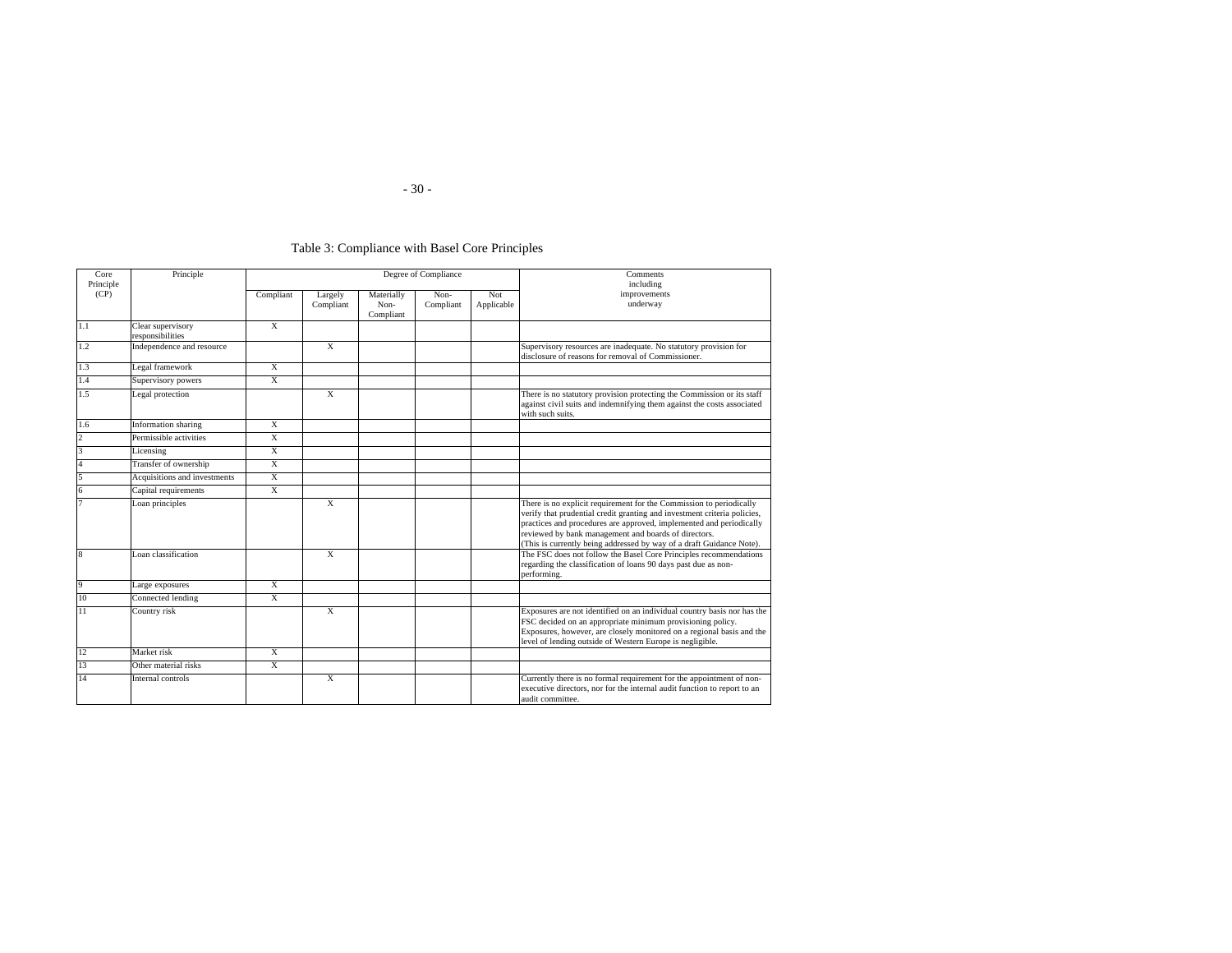| Core<br>Principle | Principle                               |                         |                      |                                 | Degree of Compliance | Comments<br>including |                                                                                                                                                                                                                                |
|-------------------|-----------------------------------------|-------------------------|----------------------|---------------------------------|----------------------|-----------------------|--------------------------------------------------------------------------------------------------------------------------------------------------------------------------------------------------------------------------------|
| (CP)              |                                         | Compliant               | Largely<br>Compliant | Materially<br>Non-<br>Compliant | Non-<br>Compliant    | Not<br>Applicable     | improvements<br>underway                                                                                                                                                                                                       |
| 15                | Money laundering                        |                         | X                    |                                 |                      |                       | The FSC needs to adopt a more structured approach to assessing<br>compliance with anti-money laundering procedures, particularly in the<br>context of the proposed introduction of an onsite inspection regime.                |
| 16                | Onsite-offsite supervision              | X                       |                      |                                 |                      |                       | As permitted under the Core Principles the FSC uses external bodies to<br>undertake onsite inspections. The FSC has initiated a move towards a<br>risk-based supervisory regime, which will incorporate onsite<br>inspections. |
| 17                | Understanding banks'<br>operations      | X                       |                      |                                 |                      |                       |                                                                                                                                                                                                                                |
| 18                | Consolidated reporting                  | $\overline{\mathbf{x}}$ |                      |                                 |                      |                       |                                                                                                                                                                                                                                |
| 19                | Independent validation                  | X                       |                      |                                 |                      |                       |                                                                                                                                                                                                                                |
| 20                | Consolidated supervision                | X                       |                      |                                 |                      |                       |                                                                                                                                                                                                                                |
| 21                | Accounting and disclosure               | X                       |                      |                                 |                      |                       |                                                                                                                                                                                                                                |
| 22                | Corrective action                       |                         | X                    |                                 |                      |                       | The FSC does not have a legal basis to apply penalties to a bank, board<br>of directors or management.                                                                                                                         |
| 23                | Global supervision                      | X                       |                      |                                 |                      |                       |                                                                                                                                                                                                                                |
| 24                | Cooperation with foreign<br>supervisors | X                       |                      |                                 |                      |                       |                                                                                                                                                                                                                                |
| 25                | Foreign banks' branches                 | X                       |                      |                                 |                      |                       |                                                                                                                                                                                                                                |

- 31 -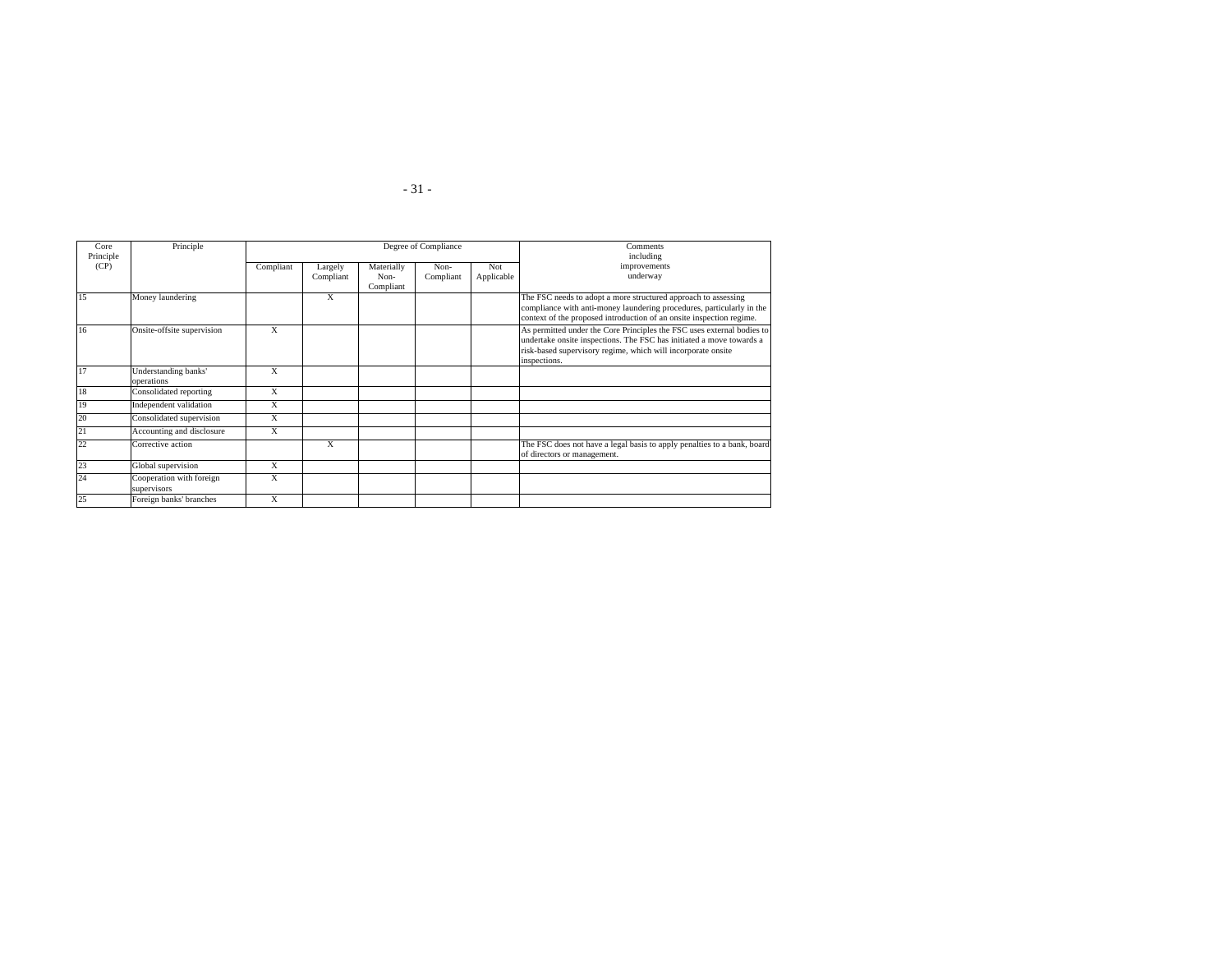# **V. ASSESSMENT OF INSURANCE STANDARDS**

# **A. Introduction**

101. At the end of April 2001, 18 companies were licensed under the Insurance Companies Ordinance 1987 to carry on insurance business in Gibraltar. Of these 18 insurers, two are catering to the domestic market while the remaining 16 are writing risks situated in foreign jurisdictions, either directly or by way of reinsurance. There are no "brass plate" insurers in Gibraltar.

102. Only one of the 18, by use of the EU cross border rules, carries on insurance business by establishment in an EEA country (the United Kingdom) but nine are entitled to provide services in several EEA countries. The most significant of these can provide services in 18 of these countries. Gibraltar has implemented all but one (the Insurance Groups Directive) of the EU Directives relating to insurance supervision.

103. Ten of the 18 insurers are captives; these are generally insurance companies that primarily cover the risks of the parent company or of affiliated companies.

104. The captives are mostly managed by insurance managers who are themselves licensed under the Financial Services Ordinance 1989. There are seven such licensed insurance managers although two of them have not yet taken on any insurers under management.

105. The latest available figures show that gross premium income of the licensed insurers is approximately £70 million and that the total assets are about £210 million. Of the gross premium income, 55 percent has its origins in the U.K., 21 percent in Europe, only 4 percent in Gibraltar, and 20 percent in the rest of the world.

106. Gibraltar, as part of the EU, has EU resident insurers writing Gibraltar based risks either through established branches or on a services basis. The branches, presently all consisting of agency representations, are licensed and supervised by the relevant EEA country. A number of other overseas insurers also provide services in Gibraltar through intermediaries.

107. There are 25 insurance intermediaries serving Gibraltar residents although some of these provide services to residents in foreign jurisdictions. Of the 25, 16 sell only life products, the rest both life and non-life products. There are only three insurance brokers, all the remainder are agents. These insurance intermediaries are supervised under the Financial Services Ordinance 1989, and are also able to place insurance business with insurers from foreign jurisdictions.

108. The legislation follows that mandated by the EU Directives, and the style of supervision is very much that of the United Kingdom. In cases where insurers operate through branches in other EU member countries there is a system of home and host insurance supervision, with the home supervisor licensing and supervising the insurer, including the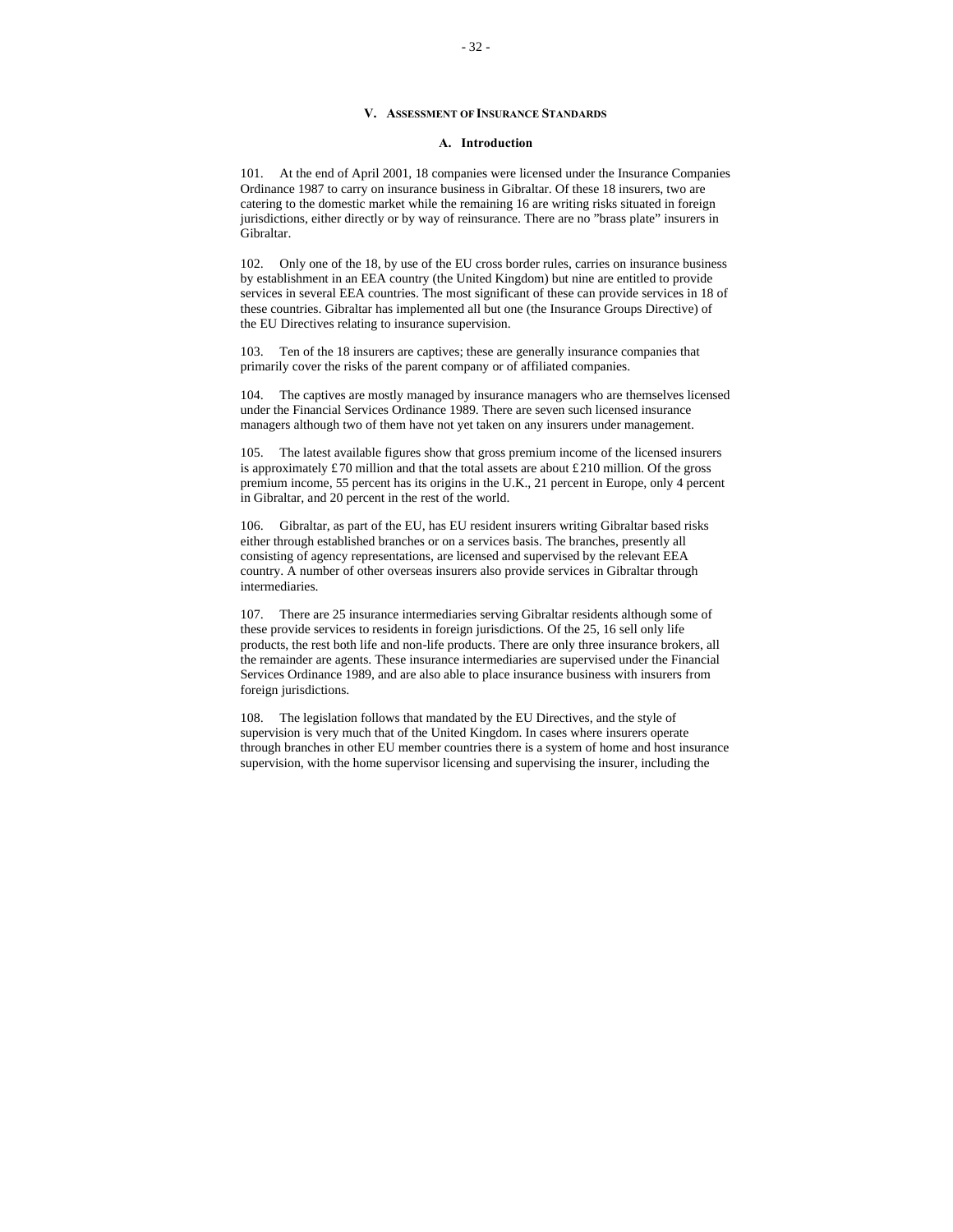branch, for prudential purposes. The host supervisor will concern himself with market conduct aspects of supervision.

109. The supervisory process in Gibraltar revolves around the licensing and continuing monitoring of the insurer. The main aspects of the licensing procedures are fit and proper criteria (i.e., appropriate knowledge, skills and integrity) tests to determine the quality of shareholders, directors and other notifiable persons and ensuring that the business proposals are feasible, bearing in mind the insurance and reinsurance program. Particular attention is given to the retentions of the insurer and of the protection provided by the reinsurance program. The continuing monitoring involves the offsite inspection of quarterly management financials and the annual inspection of the independently audited annual financial statements. In addition, there is regular contact with the insurance managers, along with ad hoc meetings with insurers to discuss any material changes to the applications and the latest submitted business plans.

#### **B. Assessment**

The standards and practices of insurance supervision were reviewed in comparison with the Insurance Core Principles and Insurance Core Principles Methodology promulgated by the International Association of Insurance Supervisors (IAIS). The mission's overall impression is that insurance is supervised to a good standard by experienced professionals.

110. We consider that Gibraltar is observant of 13 of the 17 Core Principles of Supervision, and largely observant of three others, and materially non-observant of one principle. The latter relates to onsite visits, and the FSC is considering what needs to be done to fully observe this principle. The full assessment is summarized in the attached table 4.

#### **Areas where improvements would be beneficial**

111. The following paragraphs contain our main recommendations, mainly applicable to those principles of which Gibraltar was either largely or materially non-observant.

#### *Organization (IAIS 1)*

112. Gibraltar is observant of this principle. However, the current insurance supervisor, who is a very experienced plans to retire at the end of September 2002. It is essential that succession planning should be discussed and the policy implemented at an early stage. It is fortunate that the current assistant insurance supervisor is able and experienced, an invaluable part of the team, but he has other duties as the Financial Controller for the Commission, although these duties do not occupy a large part of his time. His position within the insurance division also requires succession planning. The steadily growing numbers of licensed insurers in Gibraltar*,* the diversity of knowledge needed; the need for comprehensive onsite inspections; the demands from EU, the United Kingdom., and international initiatives are important factors relevant to the adequacy of resources.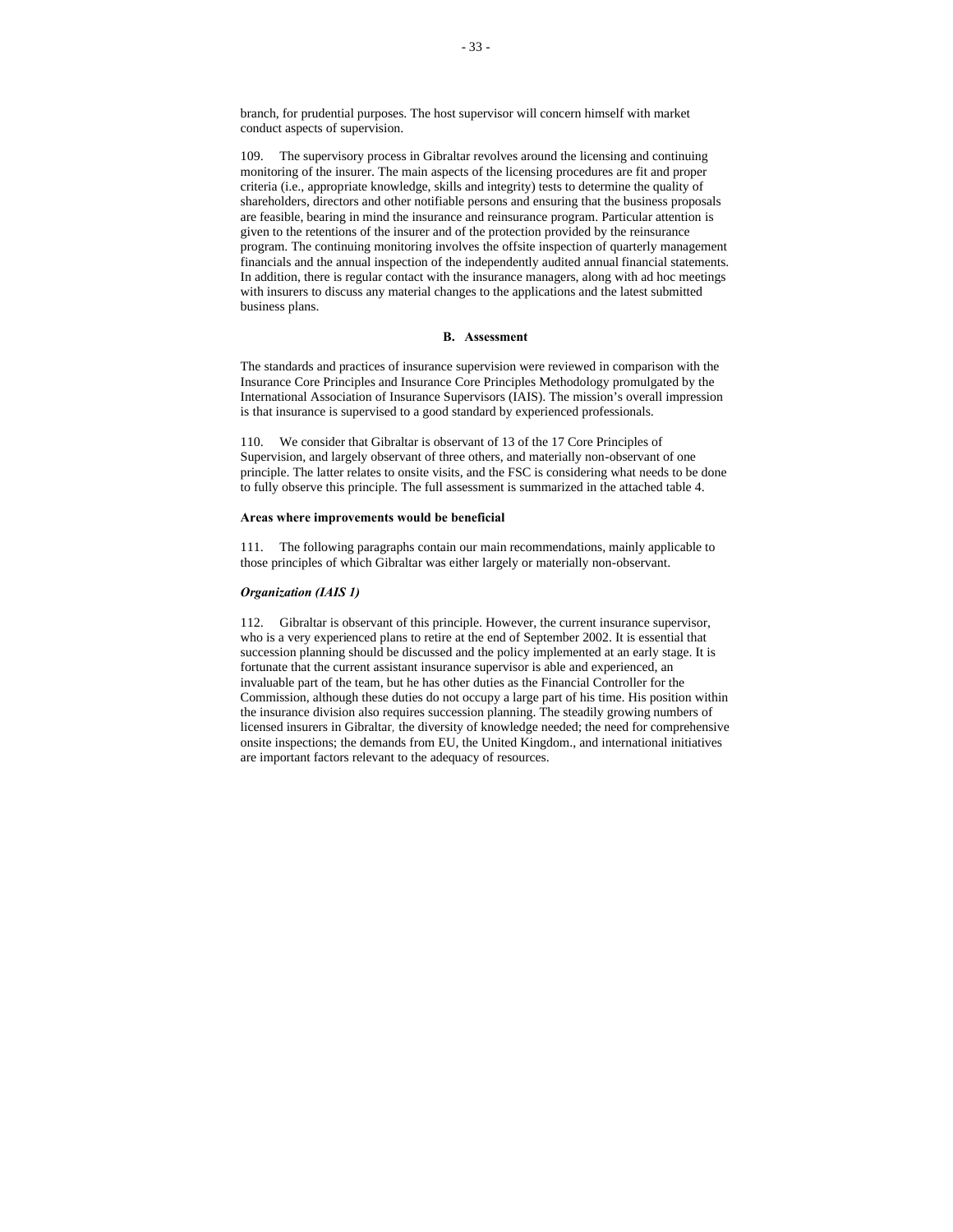**If Gibraltar is to continue to support regulatory progress it must plan its resources accordingly. Taking all of the above into account we recommend that the Commission consider the issue of succession planning as much in advance as possible. This should be done in ways that minimize gaps in expertise and take into account the growth of the insurance sector in Gibraltar, the need for more onsite supervision and the continuing demands made by international initiatives. Our assessment is that there will be a need for increased staff in the future, possibly at the senior analyst level plus another person to assist part time with onsite visits.** 

### *Licensing (IAIS 2)*

113. Gibraltar is observant of the licensing principle. The Commissioner is prohibited from issuing a license to an applicant if it appears that any director, controller, manager or main agent of the applicant is not a fit and proper person to hold the position under consideration (Section 24A). In addition he/she may not issue a license to an applicant if it appears that the criteria of sound and prudent management are not fulfilled or will not be fulfilled with respect to the applicant. The criteria of sound and prudent management, which cover such matters as integrity and skill, number of persons who direct and manage the insurer, and the conduct of business, are set out in schedule 15 of the Ordinance.

114. Gibraltar is fully aware of the risks involved for jurisdictions that seek to attract nondomestic insurance business. These include the probable involvement of foreign residents in some part in the procurement process, the attendant difficulties with due diligence, and, possibly a large reputational risk for Gibraltar, should the company fail. The insurance supervisory team has named several cases where due diligence has successfully deterred unsuitable persons from participating in the Gibraltar insurance sector. The team makes great efforts to check the bona fides of potential entries to the market, but this is sometimes made difficult by poor response rates internationally. Because it is one of the smallest jurisdictions within the EEA, there could be a perception by the international insurance sector that smaller operations, with participants that are not already in the sector, or with participants with a less than excellent reputation would be welcome establish themselves in Gibraltar. Gibraltar has been at pains to make it perfectly clear that this is not the case, and should continue to do so.

115. It is often the case that persons can give acceptable answers to all of the fitness and propriety questions asked and can pass police and other checks but the insurance supervisor receives a verbal opinion from another foreign supervisor that the individual is "under investigation", "being watched" or other similar wording. This falls short of absolute evidence that the individuals are not fit and proper, and it is sometimes difficult for the Commissioner to find reason to refuse the application. The Ordinance contains sufficient grounds for refusing a license if the Commissioner has even a small doubt of the suitability of the applicant and these grounds should be used if that doubt exists.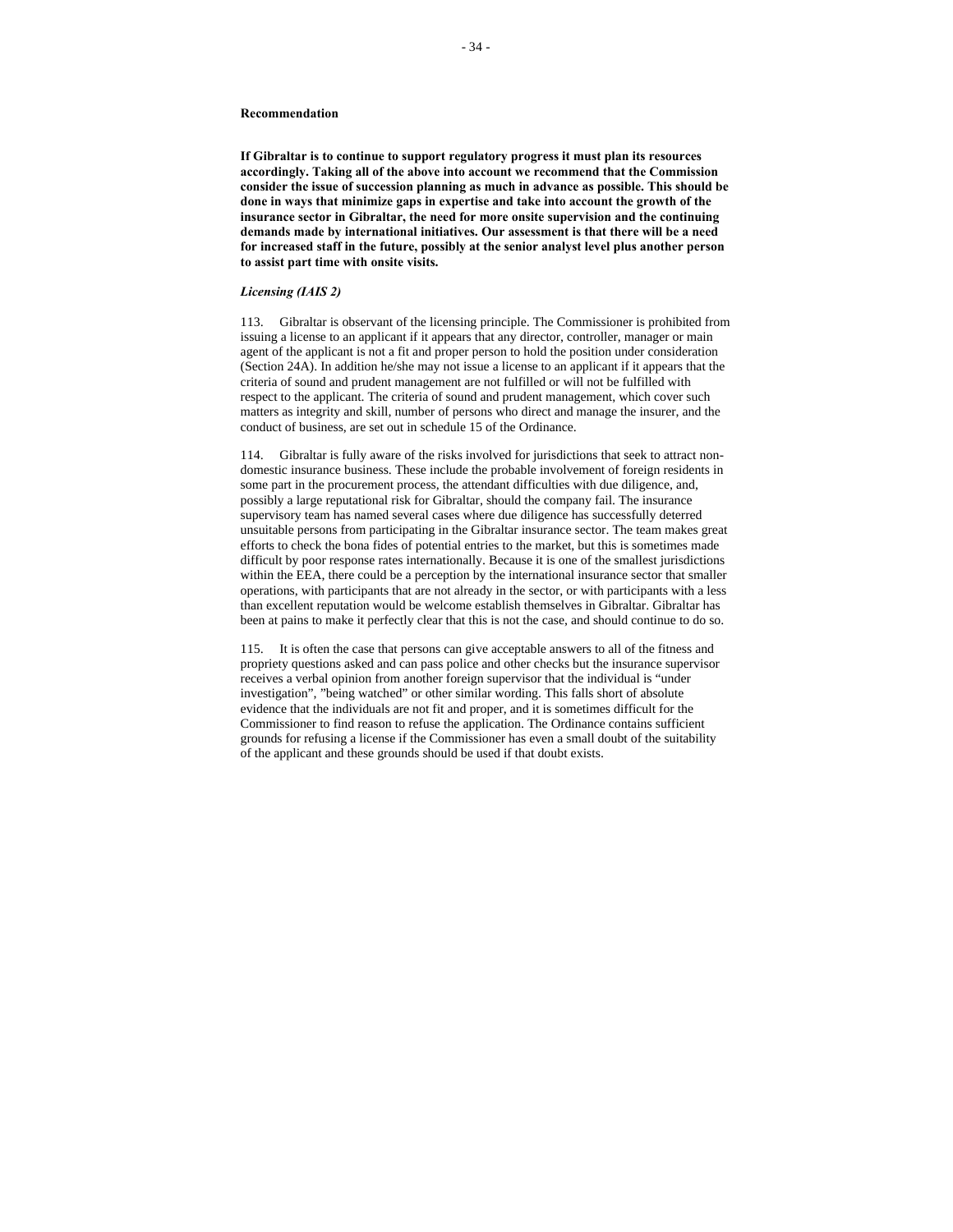The Commissioner has issued a very comprehensive note on the identification of notifiable persons (which includes fitness checks) as part of the insurance procedures manual (insurance internal guideline No. 4).

#### **Recommendations**

**The system is already very detailed but we recommend that it could be extended even further. It is not difficult to overlook one of the checks that may hold a vital clue to fitness and propriety. Therefore, we suggest a fitness checklist, containing all possible checks, instituted for all notifiable persons and that if there are any slight questions arise against them, the application should be refused on grounds that do not infringe upon human rights regulations. Currently, there is no application checklist in use; we recommended that the fitness check list be incorporated within such a list when it is developed.**

**When there is a review of the Insurance Ordinance we recommend that the reasons for refusal or revocation of licenses should be expanded so that the Commissioner has the widest choice of reasons, including the person's participation in unsound transactions. The policy should, in addition, be clearly stated to all involved in the insurance sector so that they are aware of the higher standards that apply to Gibraltar insurers than to many other jurisdictions. The insurance sector should play an integral part in this aspect of the work of the Commission.**

**The Commission should introduce a more structured approach to determining exposure on the insurance business underwritten. Such a method would include the use of exposure spreadsheets. This would apply mainly at application stage but could be used to monitor any proposed material changes during the year. It is important that the insurance managers and any prospective applicants have the prior knowledge of and are made aware of the methods used by the insurance supervisor.** 

#### *Corporate Governance (IAIS 4)*

116. Gibraltar is largely observant of this principle. There are no individual sections under the legislation dealing specifically with corporate governance. The essential criteria, therefore, cannot be regarded as being met directly. In 1998 the Commission issued a newsletter setting out the principles and practices of corporate governance. In meetings and in visits to the insurers, the insurance supervisory team forms a view on whether the principles of good corporate governance are being observed against the criteria set out in the 1998 Newsletter but there are no standard questions used.

#### **Recommendation**

**We recommend a review of all licensed companies and the adoption of the corporate governance arrangements set down in the essential and additional criteria brought out by the IAIS in principle number 6. In the case of managed captives the criteria should**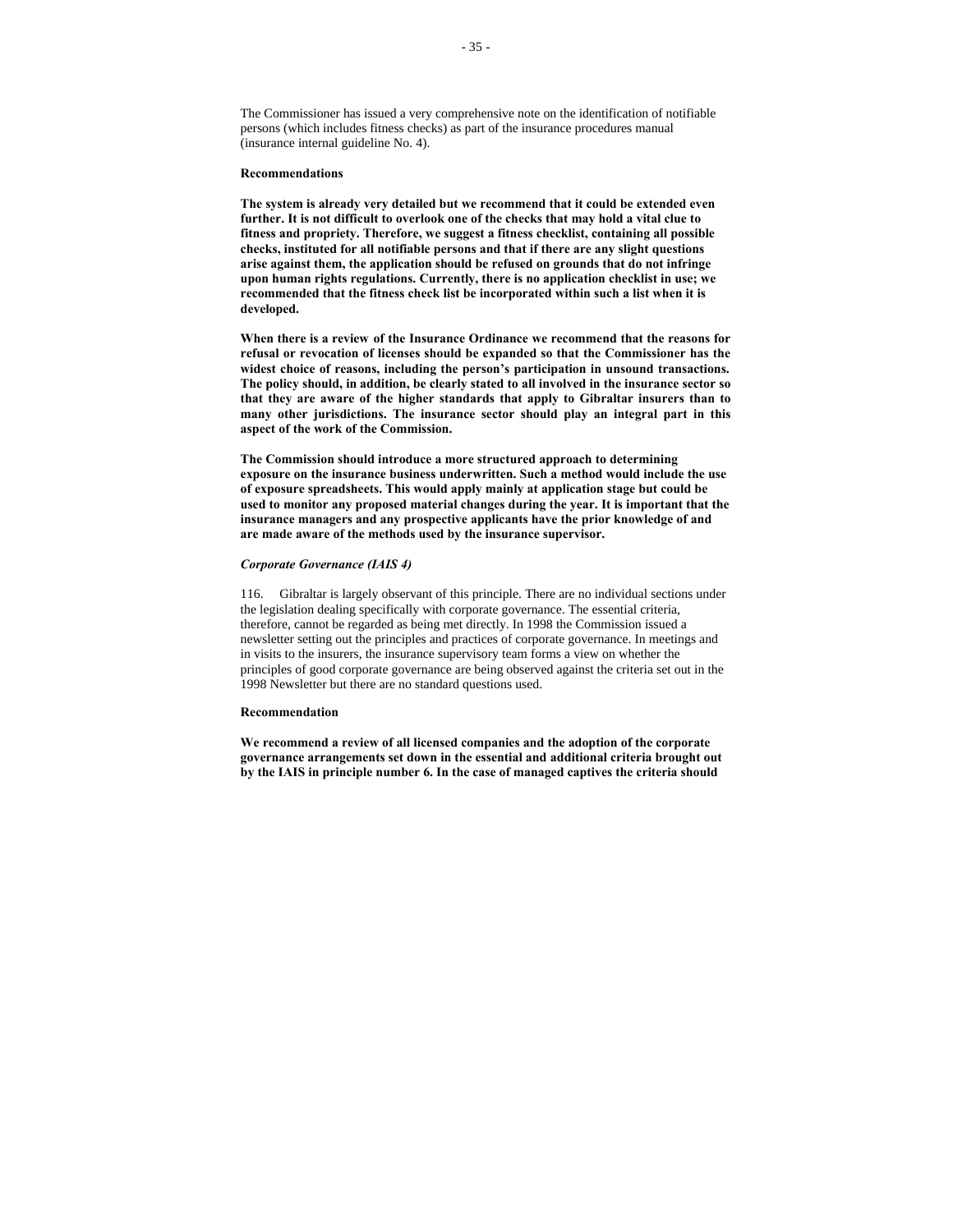**be slightly adapted to take account of the role that the insurance manager plays. We recommend that the Commission be given direct powers to specifically deal with corporate governance issues.**

# *Capital adequacy and solvency (IAIS 8)*

117. Gibraltar is observant of this principle of capital adequacy and solvency since it follows the EU Solvency Directive. However, it, like the United Kingdom has not yet implemented the new Insurance Groups Directive that will help counter the problems of double/multiple/gearing of capital. Recommendation

#### **Recommendation**

#### **We recommend that Gibraltar should implement this directive as soon as possible.**

## *Market Conduct (IAIS 11)*

118. Gibraltar is largely observant of this principle. Long-term life assurance contracts with an investment element are investments for the purposes of the Financial Services Ordinance 1989 ("the Ordinance", for the purposes of this section only). Intermediaries selling such investment products must be licensed under the Ordinance. In addition, insurance broking or acting as an insurance agent with regard to other forms of life assurance or general insurance is a controlled activity for the purposes of the Ordinance. It follows that all insurance intermediaries must be licensed under the Ordinance 1989 and that all the requirements of the Ordinance and related regulations and guidelines apply to insurance intermediaries, as they do to any other entities licensed under the Ordinance. Taken together, the legal obligations imposed on licensed intermediaries cover the areas included in principle 11 (market conduct). The detailed requirements of principle 11 are closely matched by the statement of principles set out in Part II of the Financial Services (Conduct of Business) Regulations 1991 ("CoB").

119. For administrative convenience, the investment services supervisor is responsible for supervising the activities of general business insurance intermediaries. However, the definition of controlled activities in the Financial Services Ordinance, 1989 is unclear. Under the heading "insurance broking" it is defined, inter alia, as "Carrying on any insurance business, which takes or uses any style, title or description, which consists of or includes the expression insurance broker or insurance agent or inviting for profit or reward another person to make an offer or proposal, or to take any other step, with a view to entering into a contract of insurance with an insurer." This implies that sales by insurers direct to the public are not covered by the market conduct rules of the investment services supervisor.

120. There are certain market conduct rules (for example commission disclosure) that are not mandated in Gibraltar, the investment services supervisor taking the view that, because of the very small domestic market, any such measures would deter insurers from underwriting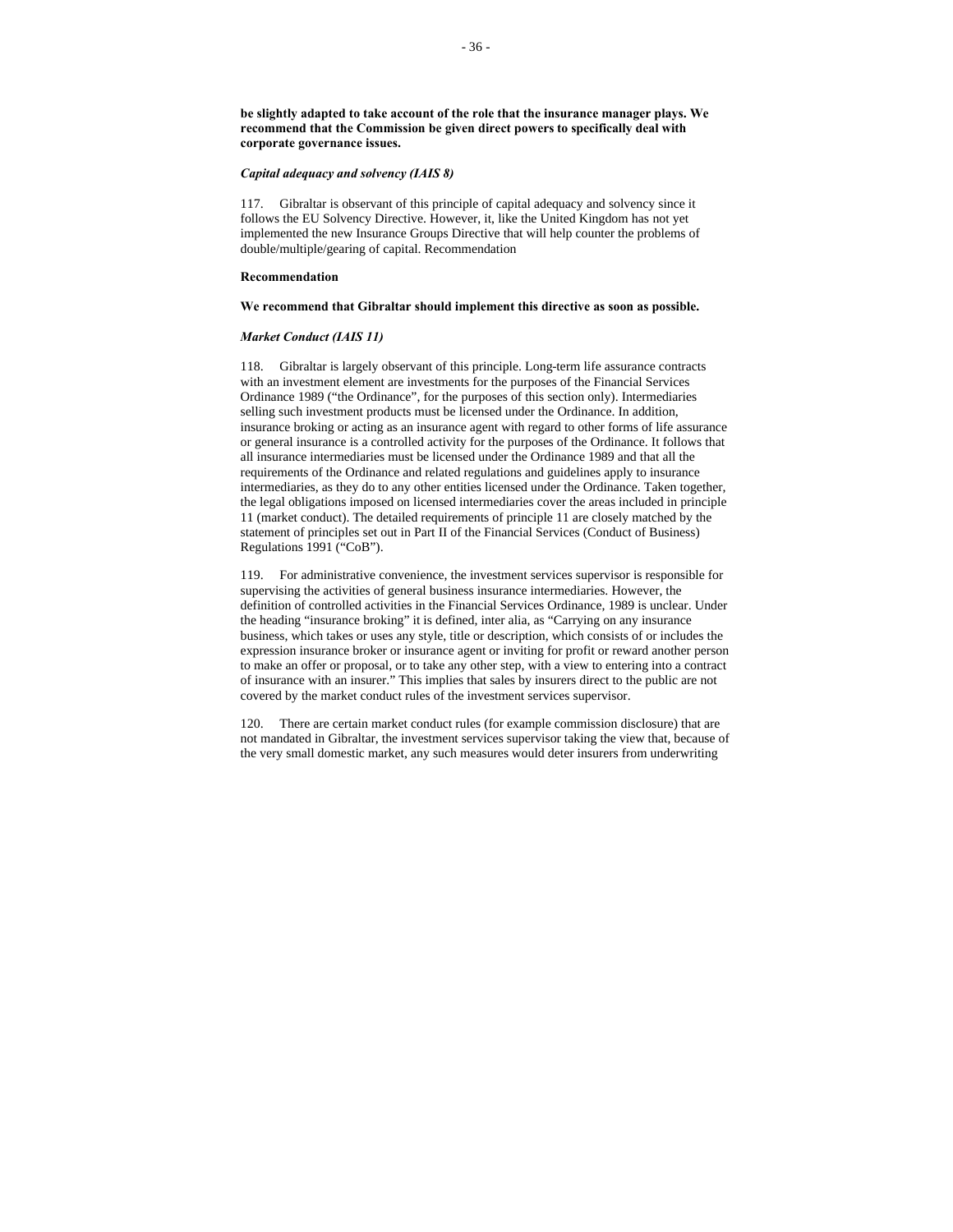121. The insurance supervisor (because intermediaries are monitored by his colleague) does not take such a keen interest in market conduct issues. However, there are disclosure requirements in the Directives and there are guidance notes issued under the Insurance Companies Ordinance.

There are disadvantages of splitting the supervision of products between two sets of legislation and overviewed by two different supervisors. In small jurisdictions, invariably, the insurance expertise lies with the insurance supervisor. The counter argument is that taking away insurance market conduct issues from investment supervision could result in different methods of supervision of, for example, unit trusts and unit-linked bonds, which are virtually the same product. It would also mean that intermediaries selling both investment products and insurance products would be licensed under two different sets of legislation, unless a single financial services law is produced. These split roles do not seem to be the ideal solution and we suggest that, at some time in the future, this aspect of supervision should be reviewed.

123. Now that passporting has proven to be effective and is about to be utilized by more Gibraltar insurers, we believe that the insurance supervisor should take a greater interest in the products on offer and in the product literature so that he can be sure that they broadly meet the expectations of any prospective policyholder, whether resident in Gibraltar or elsewhere. Market conduct should be the province of the host supervisor, but Gibraltar needs to be extra careful that its reputation cannot be damaged.

124. Onsite visits to intermediaries have been deferred, as the Commission's staff members have had to spend considerable amounts of time on EU and U.K. matters. Other similar jurisdictions have found that onsite inspections have unearthed a relatively significant amount of irregularities, especially in the areas of money laundering and client recording (fact finds). The former is an area where traditionally the industry (both life and non-life) has not realized just how vigilant they have to be. In order to keep Gibraltar's reputation intact the Commission should commence a structured program of onsite visits using comprehensive checklists.

125. There is no direct supervision of insurance sales persons and there are no direct powers to stop an individual, who may not be fit and proper, selling insurance products. These deficiencies should be addressed.

126. Gibraltar has no policy holder protection scheme. Most jurisdictions have in place a system of levies, either prospective or retrospective, that are contributed by industry. The problem is that with only two companies in Gibraltar licensed to write life business, if one were to become financially impaired, the other would be unable to afford to pay the huge amount to the compensation fund. An alternative is to keep assets, representing policyholder liabilities, with an independent trustee/custodian. Our view is that none of these methods is as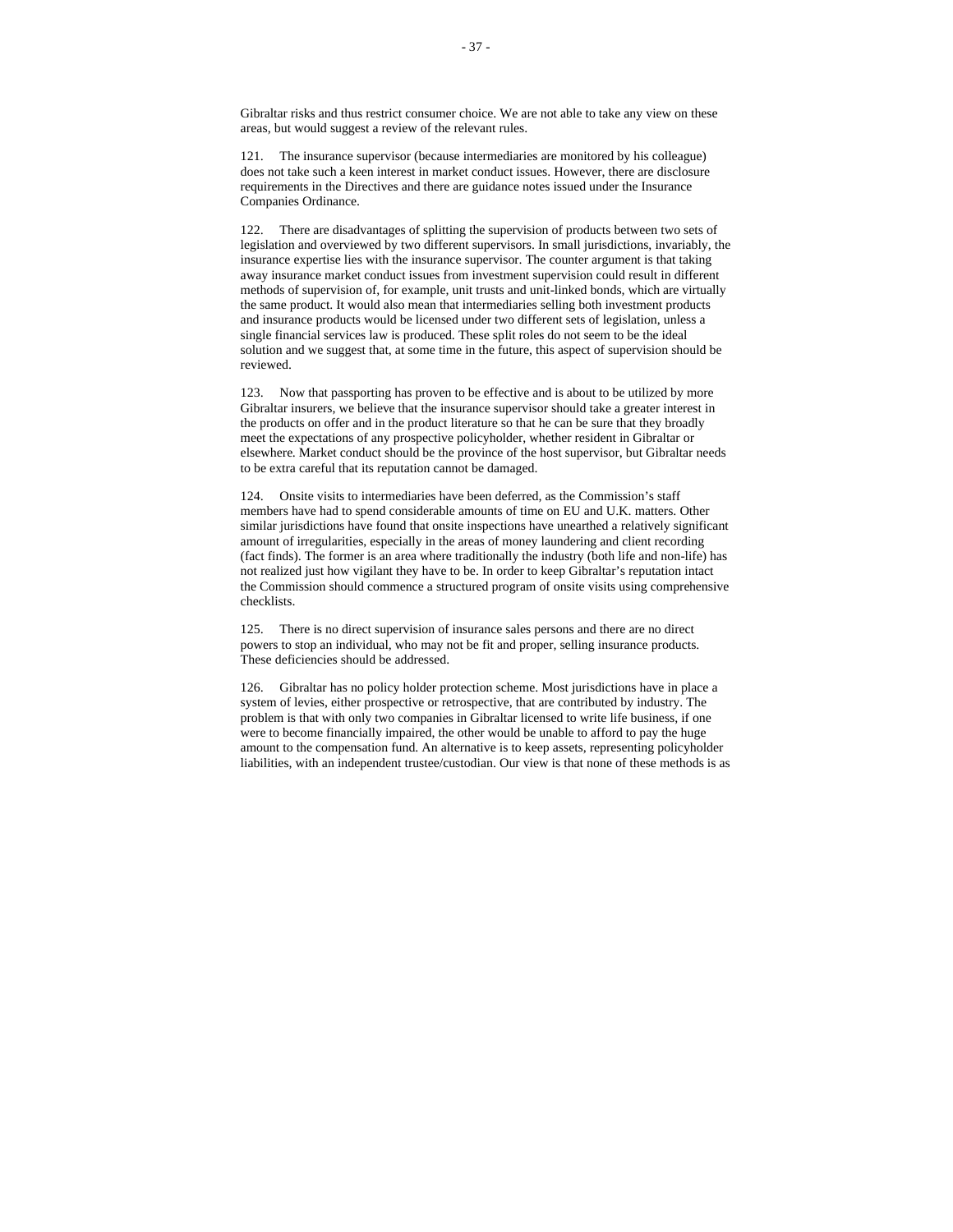yet suitable for Gibraltar but that the issues should be regularly revisited as the market changes. However, we do feel that the relevant supervisor should mandate that appropriate warning notices should be present on all life policy literature. In accordance with the Conduct of Business Regulations such as warning needs to be in any advertisement issued by an unlicensed non-EEA insurer.

127. There appears to have been few miss-selling problems of the type, which occurred in the U.K., regarding endowment policies. This is probably due in part to large advantages in the purchase of such policies because of taxation allowance, which were abolished in the U.K.

128. A lack of resources may be holding back proactive work (including onsite visits and money laundering checks) of the investment services supervisor.

129. Handling complaints in the best interests of policyholders could involve a conflict with prudential supervision. This conflict would not be there if complaints were resolved by the establishment of an alternative dispute mechanism.

#### **Recommendation**

**We recommend that there be a full review of market conduct issues, taking into account the above comments (especially those relating to onsite inspections); a review of qualification requirements; a review for possible omissions in the conduct of business regulations; the collation of more reliable statistics and a fuller consideration of overseas policyholders. Finally, Gibraltar should seek to employ a financial services ombudsman, or someone similar, in order that disputes between licensee and consumers can be readily resolved.**

#### *Onsite Inspection (IAIS 13)*

130. Gibraltar is materially non-observant of this principle. Supervisory visits to companies are carried out to inform the supervisory team of each company's activities, organization, approach to record keeping, customer care, and other matters that are not readily obvious from the financial information submitted. These 'supervisory visits' stop short of being 'onsite inspections' in the sense that there is no detailed examination of documents

131. Full onsite inspections represent an invaluable asset to the supervisor in the prudential supervision of insurers and insurance intermediaries. An additional component to the inspections should be that of money laundering avoidance checks, which is an area not proactively monitored elsewhere or by other authorities. The onsite inspections are also a check on the other IAIS Core Principles, and are especially valuable in the areas of corporate governance and internal controls.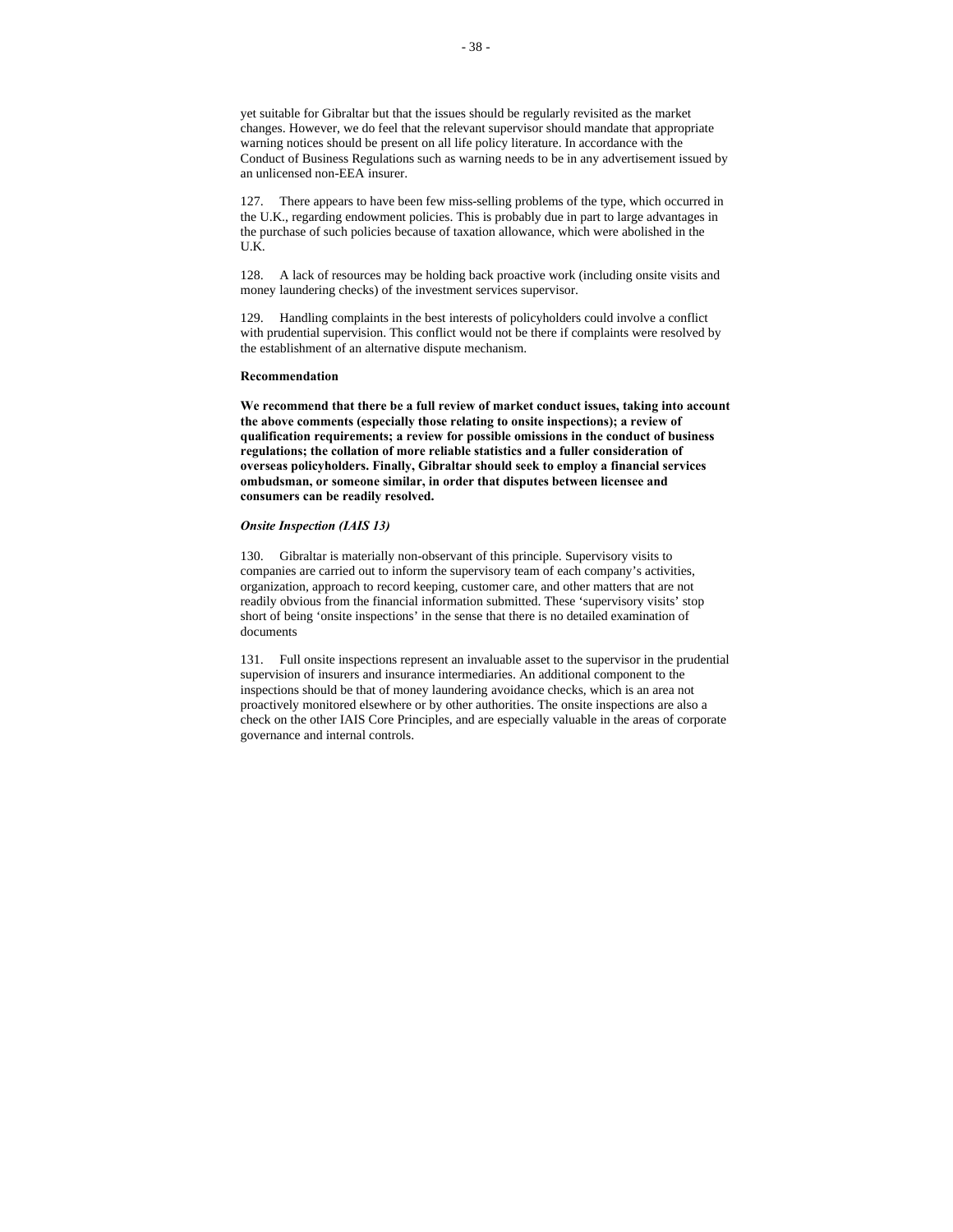**We recommend that a structured program of onsite visits be instituted as soon as possible using a detailed check list (including a money laundering module) with the objective of an inspection every three years, or more frequently, allowing appropriate feedback from the insurer or insurance intermediary.** 

#### *Sanctions (IAIS 14)*

132. Gibraltar is observant of this principle. The Ordinance, Sections 62 to 70 and 98 to 109 give the Commissioner a wide range of powers that enables him to take remedial action. These range from the power to fine companies when their financial statements are submitted late, through the power to withdraw a company's license in the event that it becomes insolvent or is not being administered in a sound and prudent manner.

133. There are, however, certain powers that are stated explicitly in the IAIS's principles that are not reflected directly in the Gibraltar legislation. The FSC believes that it can achieve the same results by using the ultimate power of withdrawal of the license as a threat. The mission believes that it would be beneficial to the FSC and the industry, and less open to legal challenge if the specific powers were to be included within the legislation.

#### **Recommendation**

**We recommend that there be a review of the powers available to the Commissioner and that legislation be amended to include the specific powers outlined in Chapter III C above.**

#### *Coordination, and Cooperation (IAIS 16)*

134. Gibraltar is largely observant of this principle of coordination and cooperation. The Financial Services Commission also supervises Banking and Investment Services activities. Information relating to the supervision of these entities is also available and is shared between the relevant supervisors in the Commission. Formal memoranda of understanding (MOU) have not been concluded in any significant numbers with supervisors in other jurisdictions but that the lack of MOU's has not affected Gibraltar's ability to share information of mutual interest.

135. The Insurance Commissioner is not routinely informed about insurance fraud or money laundering within the insurance sector. The Insurance Supervisor does not have any statistics about the number or types of disclosures made by the insurance sector. Some of the disclosures could reveal matters of potential concern for the Insurance Supervisor.

#### **Recommendation**

**It is recommended that regular meetings be held with the Financial Intelligence Unit (FIU) in order to exchange information about money laundering within the insurance sector.**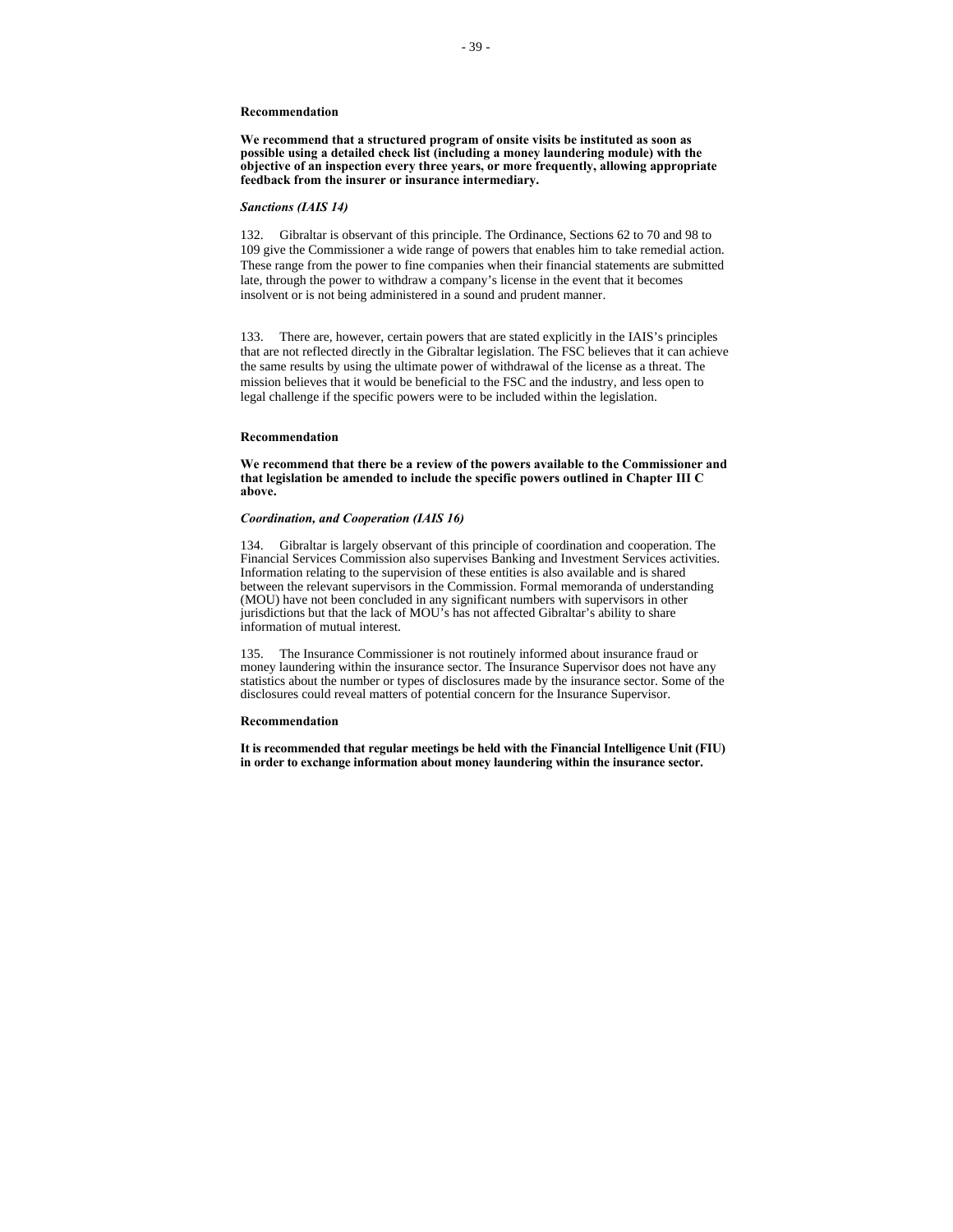| Core              |                                                   |                         | Degree of Observance         |                                          |                           |                           |                                                                                                                                         |  |
|-------------------|---------------------------------------------------|-------------------------|------------------------------|------------------------------------------|---------------------------|---------------------------|-----------------------------------------------------------------------------------------------------------------------------------------|--|
| Principle<br>(CP) | Principle                                         | Observant<br>(FO)       | Largely<br>Observant<br>(LO) | Materially<br>Non-<br>Observant<br>(MNO) | Non-<br>Observant<br>(NO) | Not<br>Applicable<br>(NA) | Comments including improvements under way                                                                                               |  |
|                   | <b>Organization of Insurance Supervisor</b>       | X                       |                              |                                          |                           |                           |                                                                                                                                         |  |
|                   | Organization                                      |                         |                              |                                          |                           |                           |                                                                                                                                         |  |
|                   | <b>Licensing and Changes in Control</b>           |                         |                              |                                          |                           |                           |                                                                                                                                         |  |
| $\overline{2}$    | Licensing                                         | X                       |                              |                                          |                           |                           |                                                                                                                                         |  |
| 3                 | Changes in control                                | X                       |                              |                                          |                           |                           |                                                                                                                                         |  |
|                   | <b>Corporate Governance</b>                       |                         |                              |                                          |                           |                           |                                                                                                                                         |  |
| $\overline{4}$    | Corporate governance                              |                         | X                            |                                          |                           |                           | A review of all licensees is needed with eventual law<br>changes to give the Commissioner specific powers.                              |  |
|                   | <b>Internal Controls</b>                          |                         |                              |                                          |                           |                           |                                                                                                                                         |  |
| 5                 | Internal controls                                 | X                       |                              |                                          |                           |                           |                                                                                                                                         |  |
|                   | <b>Prudential Rules</b>                           |                         |                              |                                          |                           |                           |                                                                                                                                         |  |
| 6                 | Assets                                            | X                       |                              |                                          |                           |                           |                                                                                                                                         |  |
| 7                 | Liabilities                                       | X                       |                              |                                          |                           |                           |                                                                                                                                         |  |
| 8                 | Capital adequacy and solvency                     | X                       |                              |                                          |                           |                           | Should implement EU Insurance Groups Directive as a<br>matter of urgency                                                                |  |
| 9                 | Derivatives and off-balance sheet items           | X                       |                              |                                          |                           |                           |                                                                                                                                         |  |
| 10                | Reinsurance                                       | X                       |                              |                                          |                           |                           |                                                                                                                                         |  |
|                   | <b>Market Conduct</b>                             |                         |                              |                                          |                           |                           |                                                                                                                                         |  |
| 11                | Market conduct                                    |                         | X                            |                                          |                           |                           | Full review of market conduct issues required.                                                                                          |  |
|                   | <b>Monitoring, Inspection, and Sanctions</b>      |                         |                              |                                          |                           |                           |                                                                                                                                         |  |
| 12                | Financial reporting                               | $\overline{\mathbf{x}}$ |                              |                                          |                           |                           |                                                                                                                                         |  |
| 13                | Onsite inspection                                 |                         |                              | X                                        |                           |                           | Structured, documented onsite inspections required.                                                                                     |  |
| 14                | <b>Sanctions</b>                                  | $\overline{X}$          |                              |                                          |                           |                           | Some sanctions currently indirect and a change to more<br>specific language is recommended.                                             |  |
|                   | <b>Cross-Border Business Operations</b>           |                         |                              |                                          |                           |                           |                                                                                                                                         |  |
| 15                | Cross-border business operations                  | $\overline{X}$          |                              |                                          |                           |                           |                                                                                                                                         |  |
|                   | Coordination, Cooperation, and<br>Confidentiality |                         |                              |                                          |                           |                           |                                                                                                                                         |  |
| 16                | Coordination and cooperation                      |                         | $\overline{X}$               |                                          |                           |                           | Regular meetings should be held with the FIU in order to<br>exchange information about money laundering within the<br>insurance sector. |  |
| 17                | Confidentiality                                   | X                       |                              |                                          |                           |                           |                                                                                                                                         |  |

# Table 4: Observance of International Association of Insurance Supervisors (IAIS) Core Principles

- 40 -

 $\overline{\phantom{1}}$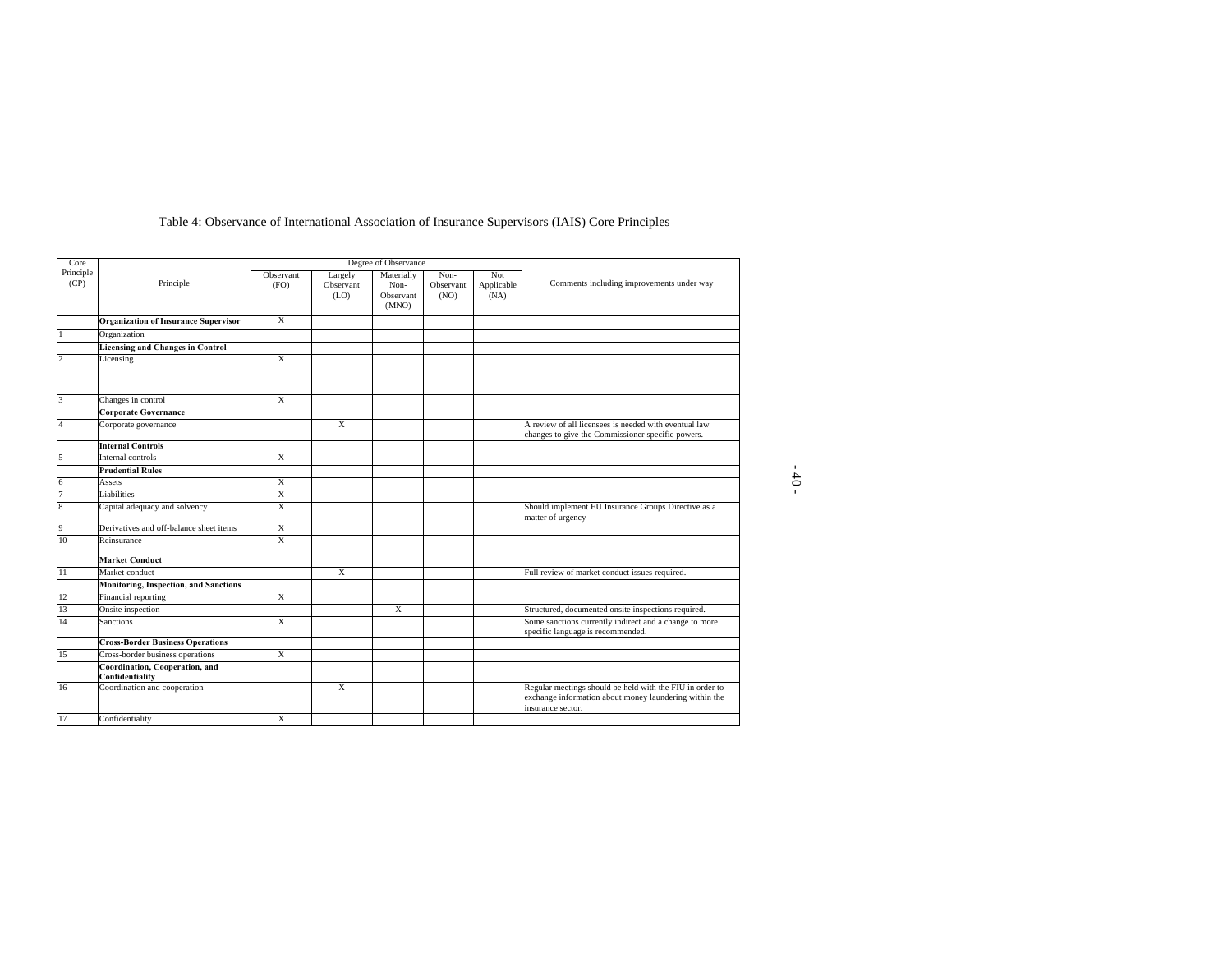#### **VI. ASSESSMENT OF INVESTMENT AND SECURITIES STANDARDS**

# **A. Introduction**

136. The investment services sector may be divided into two principal groups: those that serve the needs of the local community by providing collective investment schemes and insurance products with an investment value; and those that provide portfolio management and other investment services to institutions and high net worth individuals. About 22 insurance intermediaries are in the first group and about 28 securities firms are in the second group. Some of the latter have discretionary authority over their customers' accounts. In addition, there are two locally operated collective investment schemes and about 42 recognized collective investment schemes that are marketed locally but have been authorized and are operated from elsewhere, mainly in other EU jurisdictions. Finally, about seven banks provide investment services under authority of the banking laws. None of the securities firms deals as principal with its customers, none provides underwriting services, and there are no securities exchanges. Total assets under management at year-end 2000 were about £6.9 billion.

137. Investment services provided in or from within Gibraltar are subject to the requirements found in Financial Services Ordinance, 1989, and the Financial Services Ordinance, 1998 (FSO 89 and FSO 98). The Commissioner, Financial Services Commission (FSC), is responsible for carrying out the provisions of the statutes referred to above; this individual is assisted in relation to investment services by the investment services supervisor, and part of the time of an assistant supervisor, with additional staff support. Responsibilities of the Commissioner and staff include that of ensuring that the supervision of investment services complies with any of Gibraltar's obligations to comply with directives of the European Union; and to establish where EU law applies, supervisory standards that match those applied in the United Kingdom.

138. A securities firm that is formed under local law, or that maintains its headquarters in Gibraltar, must obtain specific authority from the FSC to provide investment services in or from Gibraltar. The regulator has established an application procedure that develops detailed information concerning the investment services to be provided, the financial resources that will support the proposed operation, and the background and experience of the principals that will control and manage the company.

139. Licensees must designate a compliance officer although, depending on the size of operations, that need not be a full-time position. The FSC is authorized to impose conditions upon the exercise of any authority granted to the licensee pursuant this procedure. The public is informed regarding the identity of licensees through the publication by the FSC of lists by category, in the agency's annual report and on its website, of persons that have been authorized to conduct the securities business in Gibraltar.

140. Providers of investment services in Gibraltar are subject to prudential regulation, capital adequacy requirements, disclosure requirements, conduct of business regulation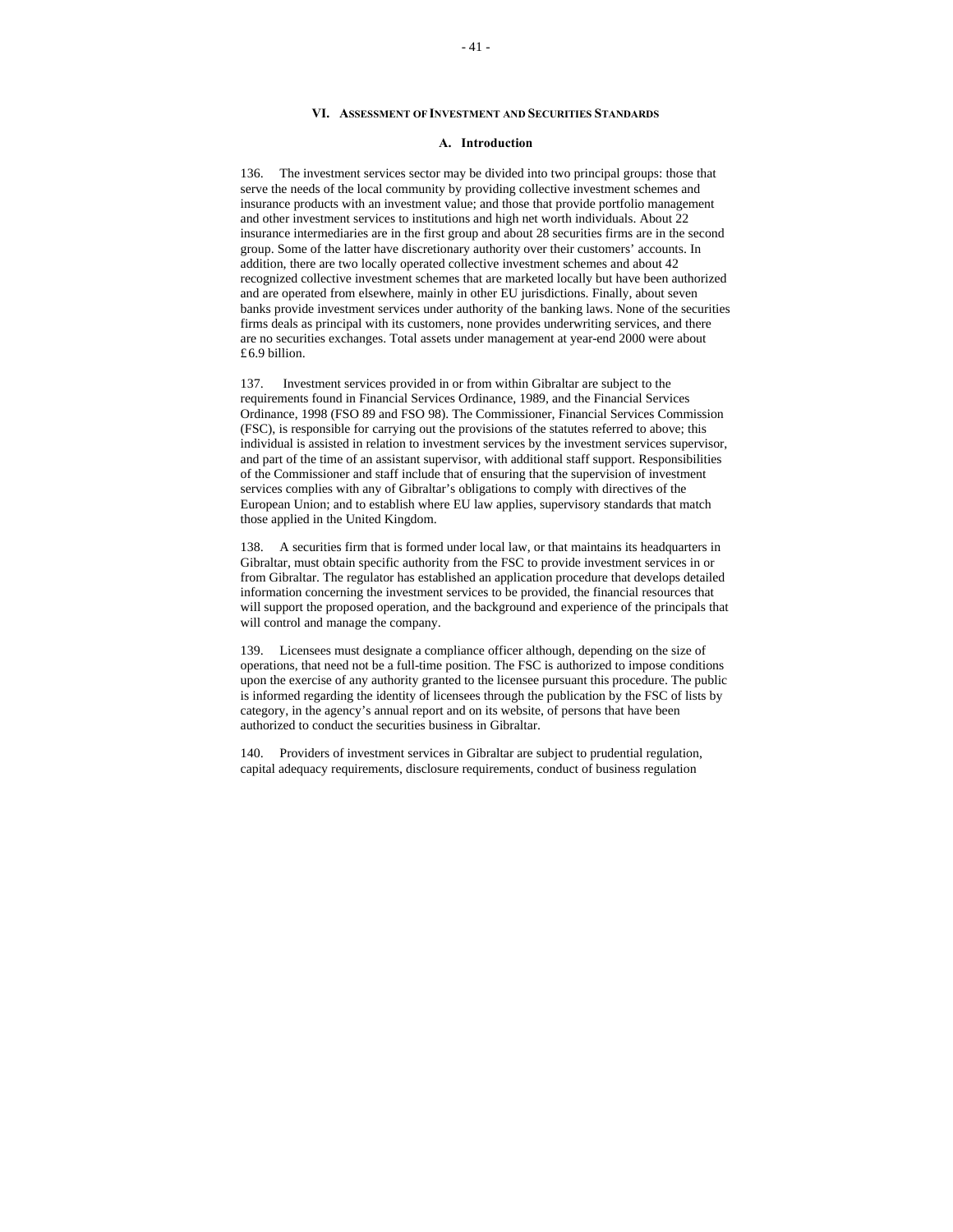141. While the law establishes the duties of directors, the FSC has issued a newsletter that elaborates upon and develops these standards. Under Section 10 of FSO 98, the FSC monitors acquisitions of controlling interests and changes in control of securities firms regulated under that Ordinance; and where it objects, it may seek to bar the person from voting the shares to be acquired, subject to procedural requirements. The FSC has publicly stated that it is committed to the full range of international supervisory standards; and that it will permit no "brass plate" operations. Further, the FSC is required by law to consider only applications to carry on the investment business from or within Gibraltar where the "mind and management" of the enterprise for which approval is sought are located within the jurisdiction; and that the "four eyes" principle, under which at least two individuals must effectively direct the enterprise and participate in major decisions, will be applied.

142. The FSC has also taken steps to close down the operations and freeze the assets of unlicensed securities firms that were registered in Gibraltar but sold their products and conducted their operations entirely outside the jurisdiction, thereby protecting Gibraltar against reputational risk. Carrying these stated intentions into effect appears likely to limit the opportunities for misuse of an investment firm license in this jurisdiction.

143. Section 50 of FSO 89 provides for the receipt in confidence of information regarding individuals and establishes a framework for such information to be passed on to other authorities when the FSC believes that is necessary to enable the agency to carry on its statutory functions, or in the interests of the prevention or detection of crime, or in discharge of international commitments, or (in the absence of treaty obligation) to assist authorities in other countries in the discharge of regulatory responsibilities similar to those exercised by the FSC. While the number of formal arrangements with other regulators is limited by Gibraltar's political status, the FSC indicates that lack of explicit undertakings has not inhibited exchanges of information and that it has, in fact, provided and received confidential information from securities regulators in other jurisdictions.

144. Gibraltar is moving to bring itself into compliance with the European Union's Investor Compensation Schemes Directive (ICD); in May 2001 the Government of Gibraltar issued a Consultation Paper that outlines a proposal pursuant to which a safety net will be erected for small investors that provides a minimum level of protection in the event that a securities firm is unable to meet its obligations. Under the proposal, investment firms for which Gibraltar is the home state will be required to join the Gibraltar Investor Compensation Scheme (GICS) that will administer the Gibraltar Investor Compensation Fund. The Commissioner of FSC will serve as Chairman of GICS.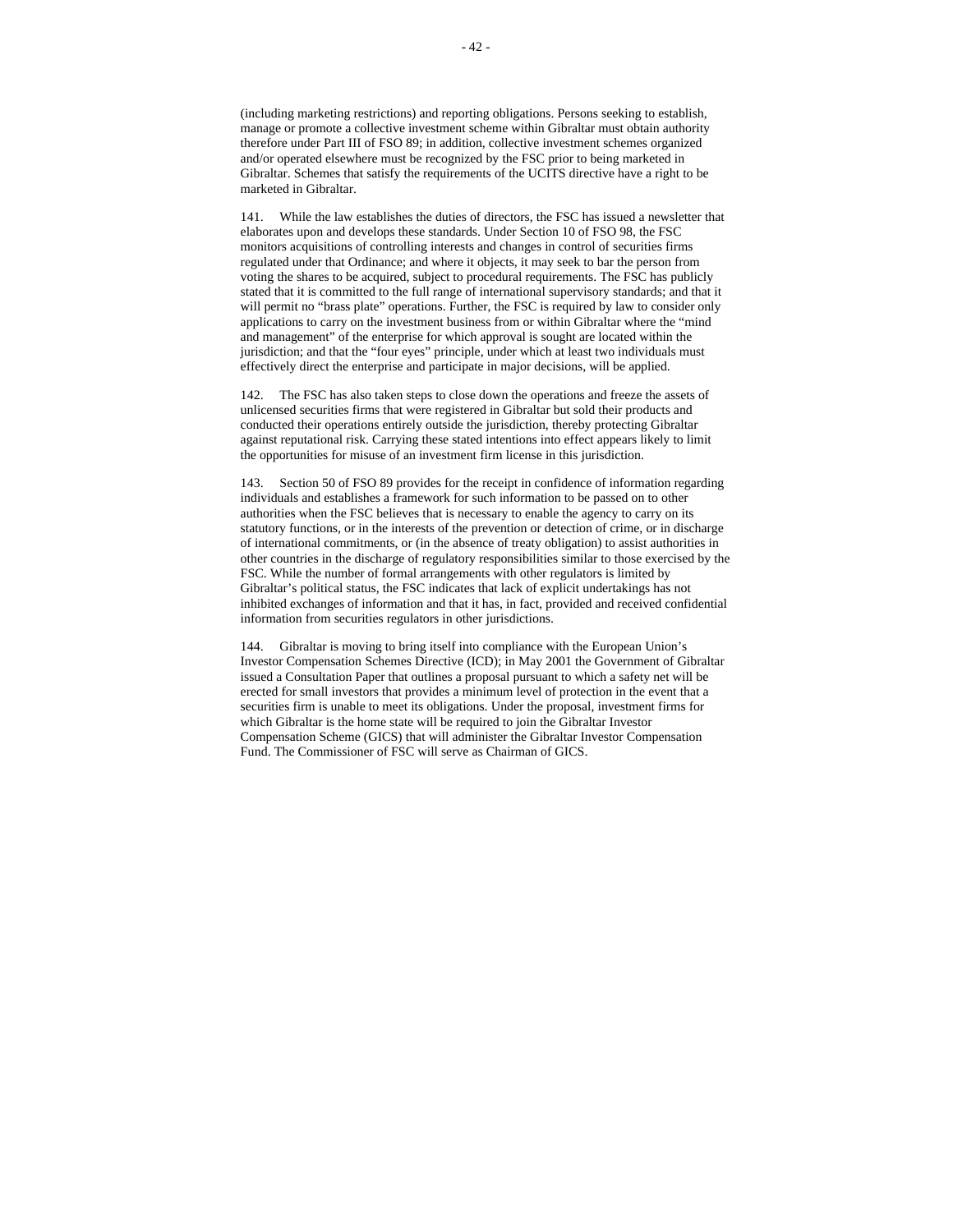145. In the event that an investment firm is unable to meet its obligations to its clients, GICS would make a levy on all member firms in an amount sufficient to provide coverage for 90 percent of the value of consumer claims up to a maximum of £13,000 per investor. Alternatively, the proposal states that consideration will be given to the possibility of obtaining insurance in the amount required to provide the necessary cover. While the ICD permits the use of levies, that method of funding a contingent liability of this nature carries the possibility that the failure of one firm could trigger systemic difficulties in the sector within Gibraltar.

#### **B. Assessment**

146. In general, there is a high level of compliance with the IOSCO Objectives and Principles of Securities Regulation. Gibraltar is compliant with 19 of the principles, largely compliant with three and eight are not applicable. Although some powers are indirect, the FSC has the necessary legislative base to undertake effective supervision of the investment and securities industry. The mission has made some suggestions about amending the law to make some powers more explicit. The full assessment is summarized in Table 5.

#### **Areas where improvements would be beneficial**

#### *Clear Responsibilities (IOSCO Principle no. 1)*

147. Gibraltar is compliant with this principle. IOSCO identifies certain core objectives of the principle, including (i) that markets are fair, efficient and transparent and (ii) that systemic risk is reduced. These may fairly be considered to be subsumed within the language of the Gibraltar statute and FSC staff appears to have these objectives in mind as they carry out their responsibilities.

148. However, for greater certainty, Gibraltar may want to consider making explicit the core objectives as stated by IOSCO. That could have the effect of enhancing the institutional focus of the FSC, and may be useful, should a reviewing court be called upon to resolve an ambiguity to bring about a construction of the statutes governing the investment industry that is favorable to the core objectives of securities regulation.

#### **Recommendation**

**The responsibilities of the FSC as stated in the law should be amended to specifically include:(i) protect investors, (ii) ensure that markets are fair, efficient and transparent, and (iii) reduce systemic risk.** 

#### *Adequate Resources (IOSCO Principle no. 3)*

149. Gibraltar is largely compliant with this principle. The regulator should have adequate powers, proper resources and the capacity to perform its functions and exercise its powers.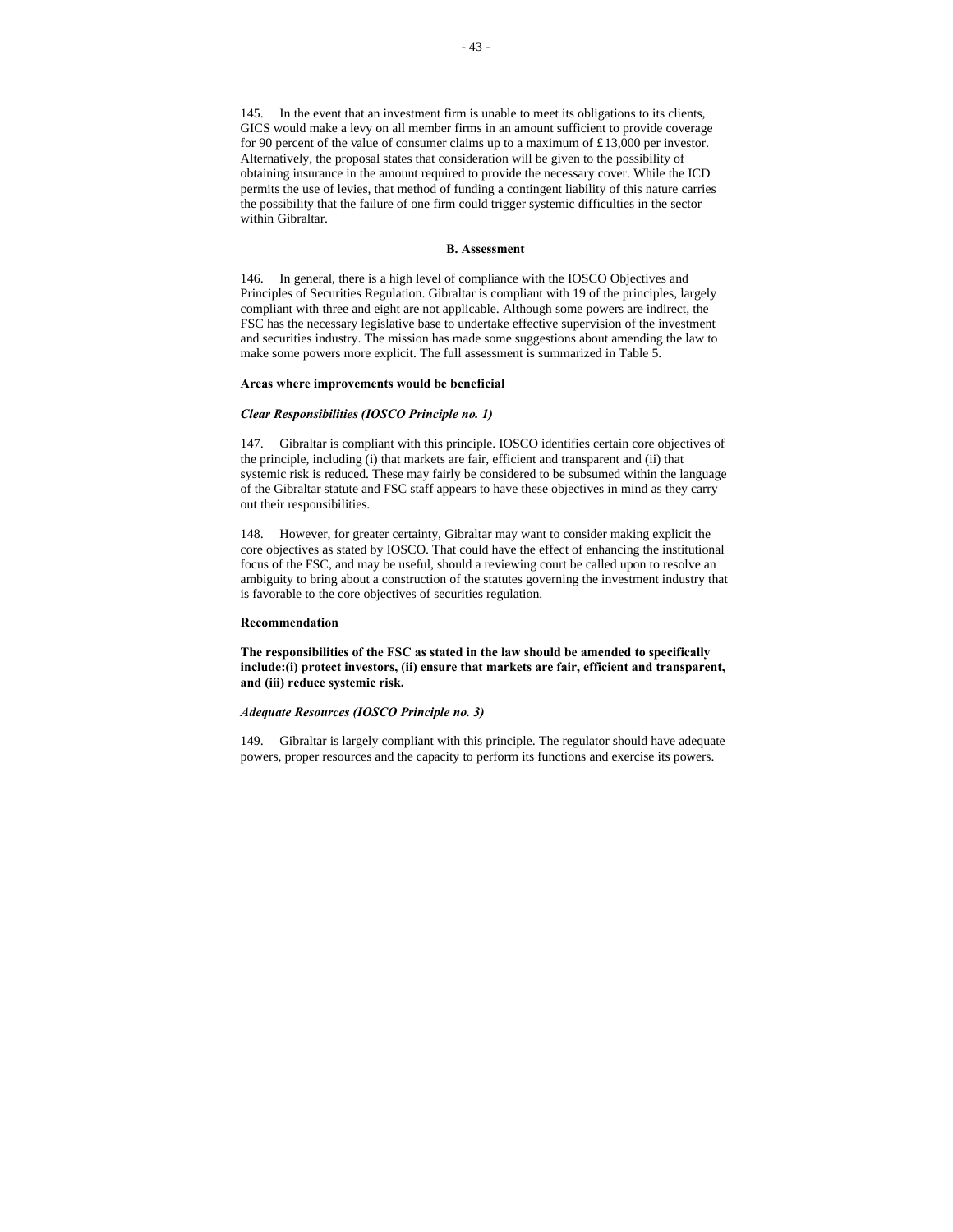150. While the FSC thus exercises significant supervision over securities firms, it does not conduct onsite inspections using its own personnel with the exception that inspections of new licensees are made immediately after they have opened for business. The FSC believes that the formal regulatory reports that it receives from the institutions, as well as information received from third parties in this small community, keep it well informed regarding investment firms; and that a risk-based focus to its efforts suggests that its limited resources are better deployed otherwise.

151. While onsite inspections do require the dedication of resources, they can also yield significant benefits. Experience demonstrates that knowledge within an industry that onsite inspections are made by the regulator, even if they are not made frequently in the case of institutions that are well run, has a beneficial effect on the compliance record of industry participants. Onsite inspections also serve the useful function of increasing the regulator's understanding of the business and clientele of the industry that is being regulated. These benefits are difficult, if not impossible, to achieve through means other than onsite inspections.

152. Therefore, while the constraints imposed by limited resources in this jurisdiction might require initial reliance on external auditors for this purpose, we recommend that the FSC institute a formal program of onsite inspections of securities firms on a regular cycle; further, in connection with new licensees, an inspection about six months after business commences (the exact timing depending on the circumstances of each case) is useful to monitor compliance with the business plans and projections originally submitted.

#### **Recommendation**

**The FSC should add resources to give it the capacity to perform in a timely manner a range of supervisory functions, including onsite inspections, offsite monitoring and the preparation of procedural and examination manuals.**

# *Self-Regulatory Organizations (IOSCO Principles nos. 6, 7)*

153. These principles are currently not applicable in Gibraltar. The regulatory regime should make appropriate use of Self-Regulatory Organizations (SROs) that exercise some direct oversight responsibility for their respective areas of competence, to the extent appropriate to the size and complexity of the markets.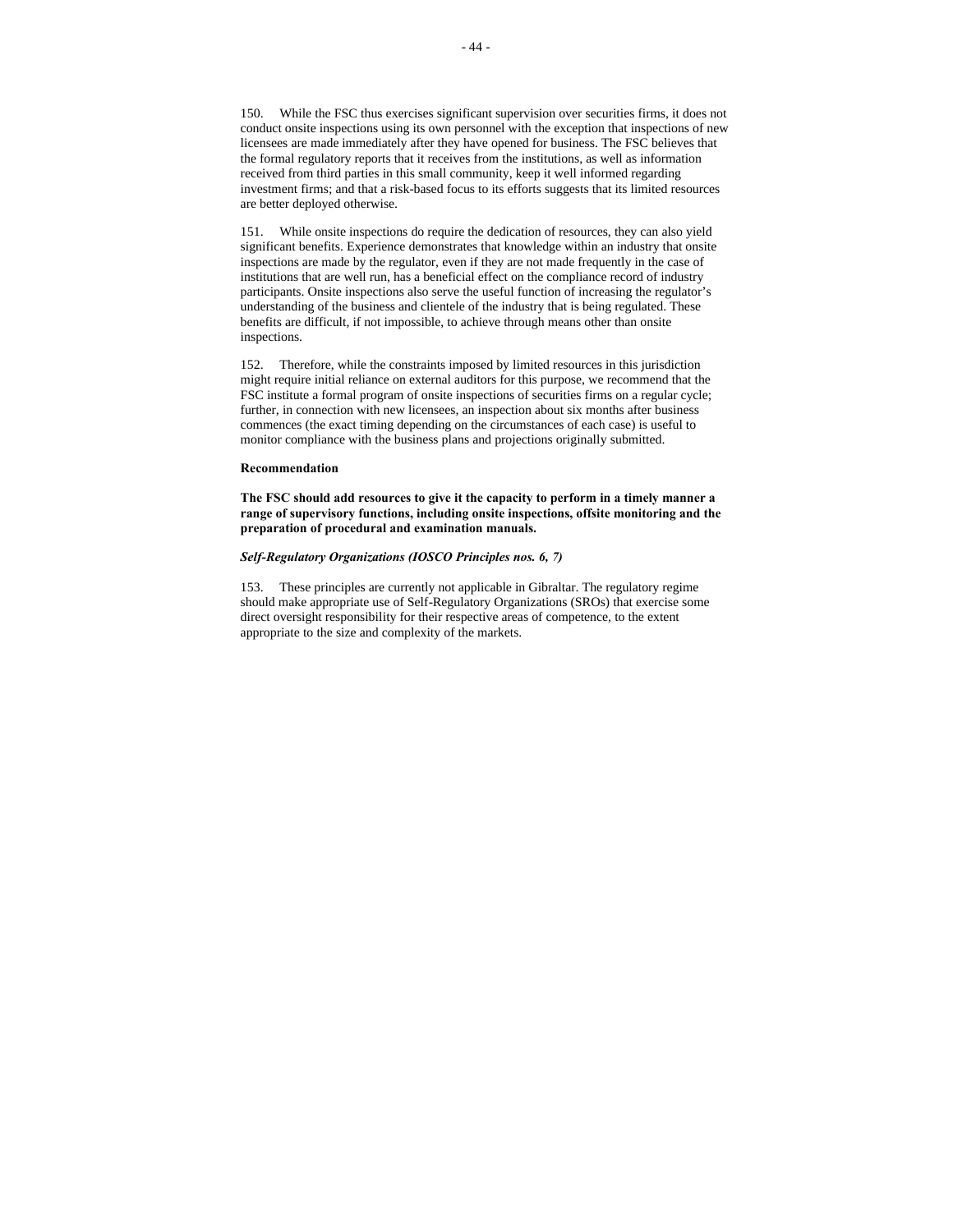**SROs can be a valuable complement to regulatory oversight in achieving the objectives of securities regulation. The FSC should take into account Gibraltar's unique circumstances, the manner in which SROs could augment its own efforts in securities regulation.**

#### *Compliance (IOSCO Principle no. 10)*

154. Gibraltar is largely compliant with this principle. The regulatory system should ensure an effective and credible use of inspection, investigation, surveillance and enforcement powers and implementation of an effective compliance program.

155. The FSC does not use procedural manuals in connection with its supervision of investment firms, and since it does not ordinarily conduct onsite inspections, it does not use examination manuals either. The development and use of such manuals can promote institutional continuity; facilitate the integration of new personnel as the section grows or as staff members retire; and enhance consistency in the treatment of regulated institutions. Procedural and examination manuals, when made available to securities firms, can increase the level of compliance and the utilization of best practices by participants in this sector. In light of limited staff resources available for this purpose, consideration could be given by the FSC to outsourcing the actual preparation of manuals.

156. Criteria employed by the FSC in connection with the processing of applications as well as in various other matters, require the Commissioner to determine whether a prospective principal of an applicant meets the "fit and proper" criteria before holding the prospective position; to aid in making this determination, and to inform the public regarding the factors likely to be considered, the FSC has developed internal guidance that discusses this test in some detail (while the memorandum refers to itself as a "Newsletter," FSC staff states that it is not yet made available publicly). The law states that the requirement applicable to principals of a licensee to remain fit and proper in order to hold their positions is a continuing one, but the consequences of failure to meet that standard on an ongoing basis are not clear. If the guidance were public and specifically stated that there is a continuing requirement to meet the test and that failure to continue to meet the test disqualifies the individual from further service, the mission believes that the FSC's legal position would be strengthened when it took action to demand an end to the individual's service with the institution if so desired. The occurrence of events affecting on a person's ability to continue to meet the fit and proper test could be monitored through a requirement calling for the submission of updated financial and biographical information to be provided to the FSC on a periodic basis.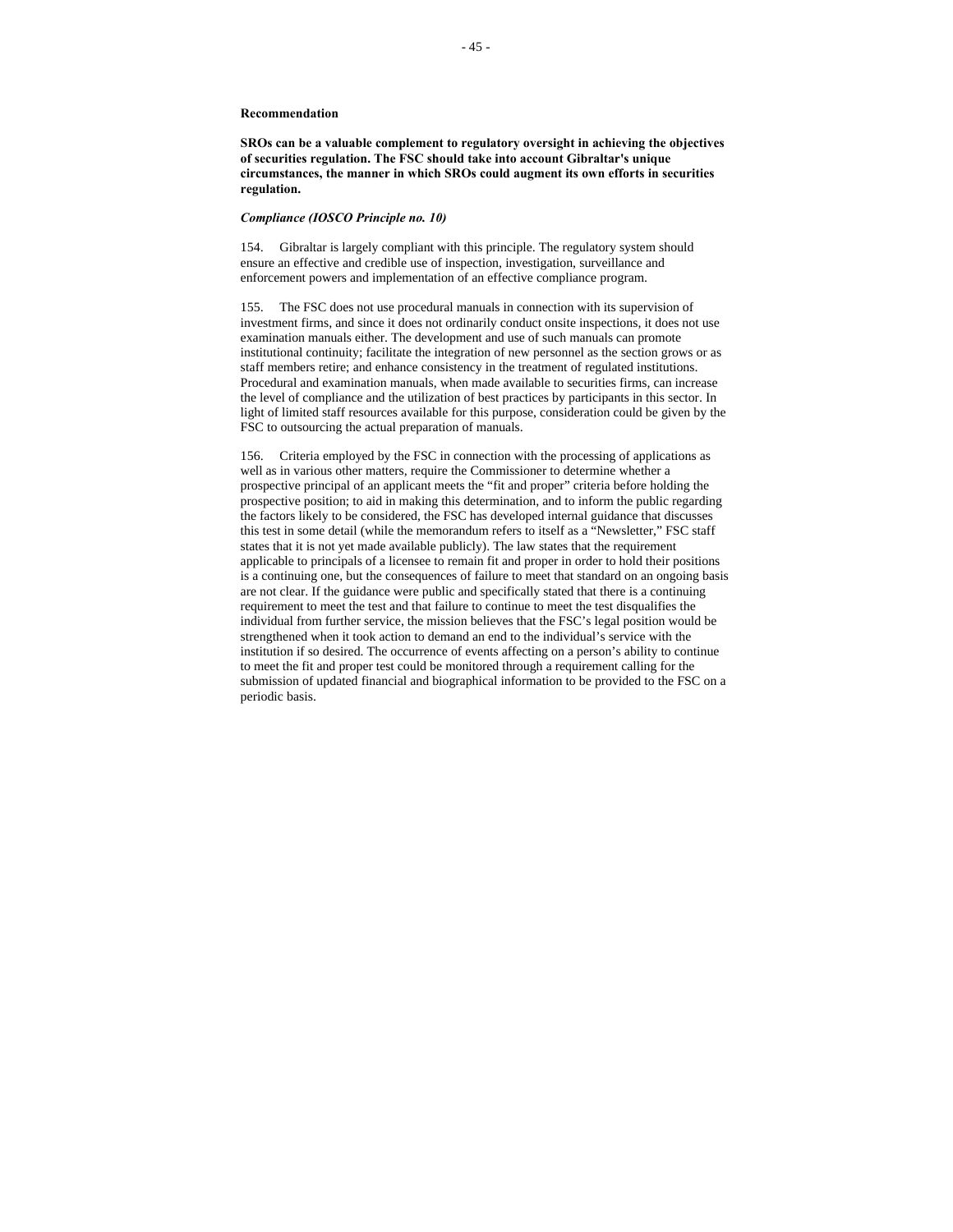**The FSC should use onsite inspections as well as procedural and examination manuals. The FSC, acting with the advice of counsel, should issue a guidance note setting forth the fit and proper criteria. In so doing, the FSC should ensure that the criteria are transparent, provide clear guidance to the public, place limits on the discretion available in administering this test; specifically asserts that the obligation of a licensee's directors and executive officers to remain fit and proper is a continuing one; and that failure to meet this test is grounds for removal of the person by the FSC.** 

# *Internal Organization and Operation of Market Intermediaries (IOSCO Principle no. 23)*

157. Gibraltar is largely compliant with this principle. Market intermediaries should be required to comply with standards for internal organization and operational conduct that aim to protect the interests of clients, ensure proper management of risk, and under which management of the intermediary accepts primary responsibility for these matters. **Licensees are also required to keep compliance manuals and compliance records, and to report compliance breaches annually to the FSC.** In order to ensure compliance, the FSC should have an independent review conducted of the licensee, either by the FSC or a third party on behalf of the FSC.

#### **Recommendation**

**The FSC should use onsite inspection procedures to spot check compliance, even in the absence of suspected breaches.**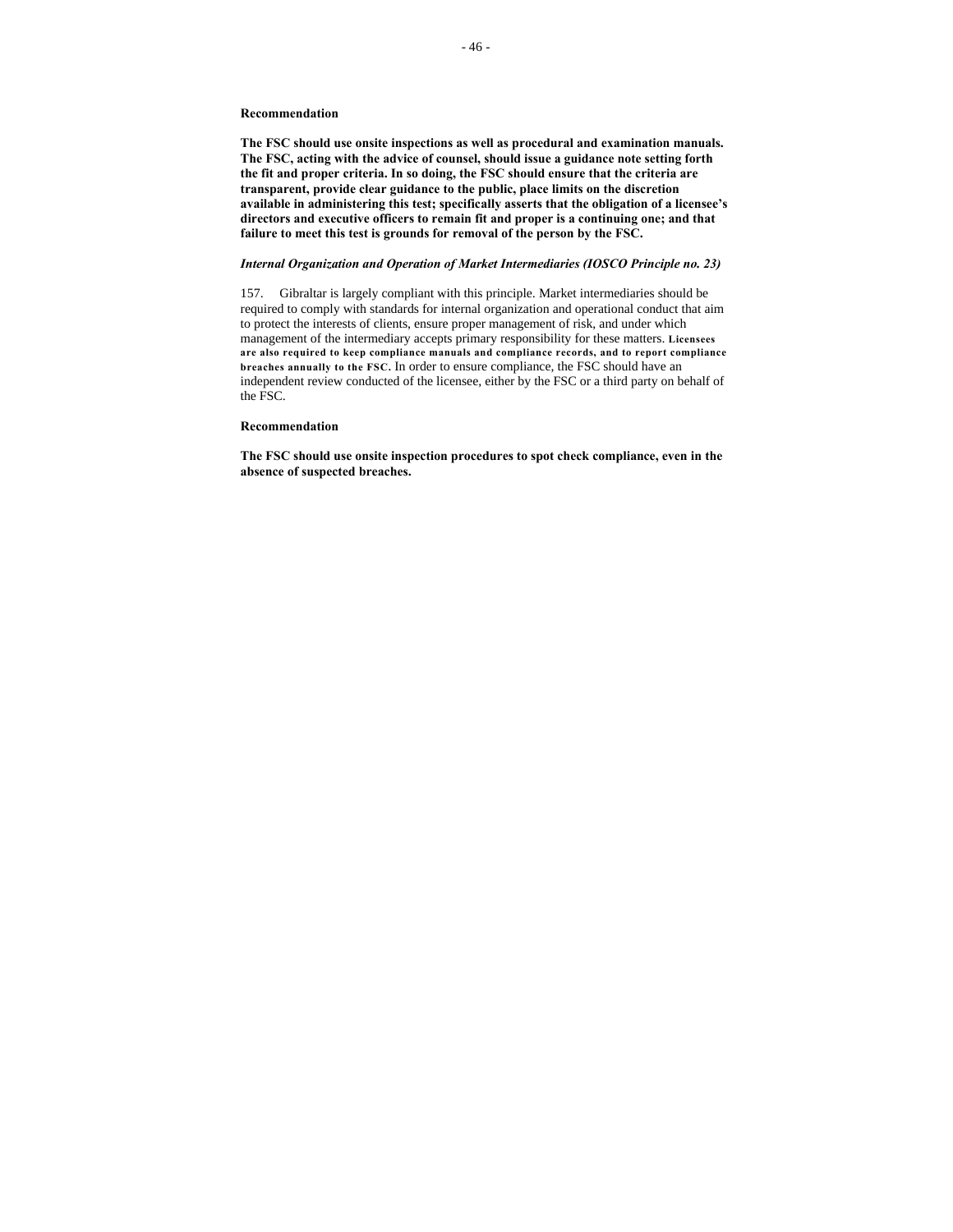| Core              |                                                          | Degree of Compliance    |                              |                                          |                           |                   | Comments                                                                                                                            |  |
|-------------------|----------------------------------------------------------|-------------------------|------------------------------|------------------------------------------|---------------------------|-------------------|-------------------------------------------------------------------------------------------------------------------------------------|--|
| Principle<br>(CP) | Principle                                                | Compliant<br>(FC)       | Largely<br>Compliant<br>(LC) | Materially<br>Non-<br>compliant<br>(MNC) | Non-<br>compliant<br>(NC) | Not<br>applicable | including<br>improvements<br>underway                                                                                               |  |
|                   | Regulator                                                |                         |                              |                                          |                           |                   |                                                                                                                                     |  |
|                   | Clear responsibilities                                   | $\overline{\mathbf{x}}$ |                              |                                          |                           |                   | Law should be amended to provide clearer statement<br>of IOSCO core principles                                                      |  |
| $\overline{2}$    | Independence                                             | $\overline{\mathbf{x}}$ |                              |                                          |                           |                   | Regulator operates independently of sectoral<br>interests, is accountable to Commission and public                                  |  |
| 3                 | Power, resources and capacity                            |                         | $\overline{X}$               |                                          |                           |                   | Powers adequate but limited resources reduce<br>capacity. Staff has limited experience in securities<br>regulation and supervision. |  |
| 4                 | Clear and consistent regulatory process                  | $\overline{X}$          |                              |                                          |                           |                   |                                                                                                                                     |  |
| 5                 | Staff with highest professional standards                | X                       |                              |                                          |                           |                   |                                                                                                                                     |  |
|                   | Self-Regulatory Organizations (SRO)                      |                         |                              |                                          |                           |                   |                                                                                                                                     |  |
| 6                 | Appropriate use of SRO                                   |                         |                              |                                          |                           | $\overline{X}$    | No SROs in Gib; FSC should consider possible use                                                                                    |  |
|                   | Oversight of SRO and its observance of<br>standards      |                         |                              |                                          |                           | $\overline{X}$    |                                                                                                                                     |  |
|                   | <b>Enforcement of Securities Regulation</b>              |                         |                              |                                          |                           |                   |                                                                                                                                     |  |
| 8                 | Comprehensive inspection and surveillance<br>powers      | X                       |                              |                                          |                           |                   | FSC has used investigatory and surveillance powers<br>15 times in last 2 years                                                      |  |
| 9                 | Comprehensive enforcement powers                         | $\overline{\mathbf{x}}$ |                              |                                          |                           |                   | Enforcement powers should be enhanced regarding<br>civil money penalties                                                            |  |
| 10                | Effective use of powers and compliance<br>program        |                         | $\overline{X}$               |                                          |                           |                   | Lack of onsite inspections, lack of procedural and<br>exam manuals                                                                  |  |
|                   | Cooperation and Regulation                               |                         |                              |                                          |                           |                   |                                                                                                                                     |  |
| $\overline{11}$   | Information sharing with counterparts                    | X                       |                              |                                          |                           |                   |                                                                                                                                     |  |
| 12                | Information sharing mechanism                            | $\overline{X}$          |                              |                                          |                           |                   | Law provides authority to share and despite<br>international political considerations, effective<br>sharing is done                 |  |
| 13                | Assistance to foreign regulators                         | X                       |                              |                                          |                           |                   |                                                                                                                                     |  |
|                   | <b>Issuers</b>                                           |                         |                              |                                          |                           |                   |                                                                                                                                     |  |
| 14                | Disclosure of financial results                          | $\overline{X}$          |                              |                                          |                           |                   | International accounting and audit standards in place                                                                               |  |
| 15                | Fair and equitable treatment of holders of<br>securities | $\overline{\mathbf{x}}$ |                              |                                          |                           |                   |                                                                                                                                     |  |
| 16                | Accounting and auditing standards                        | $\overline{\mathbf{x}}$ |                              |                                          |                           |                   |                                                                                                                                     |  |
|                   | Collective Investment Schemes (CIS)                      |                         |                              |                                          |                           |                   |                                                                                                                                     |  |
| 17                | Standards for eligibility and regulation                 | $\overline{\mathbf{x}}$ |                              |                                          |                           |                   | CIS must be authorized under statutory standards                                                                                    |  |

- 47 -

# Table 5: Compliance with International Organization of Securities Commission (IOSCO) Objectives and Principles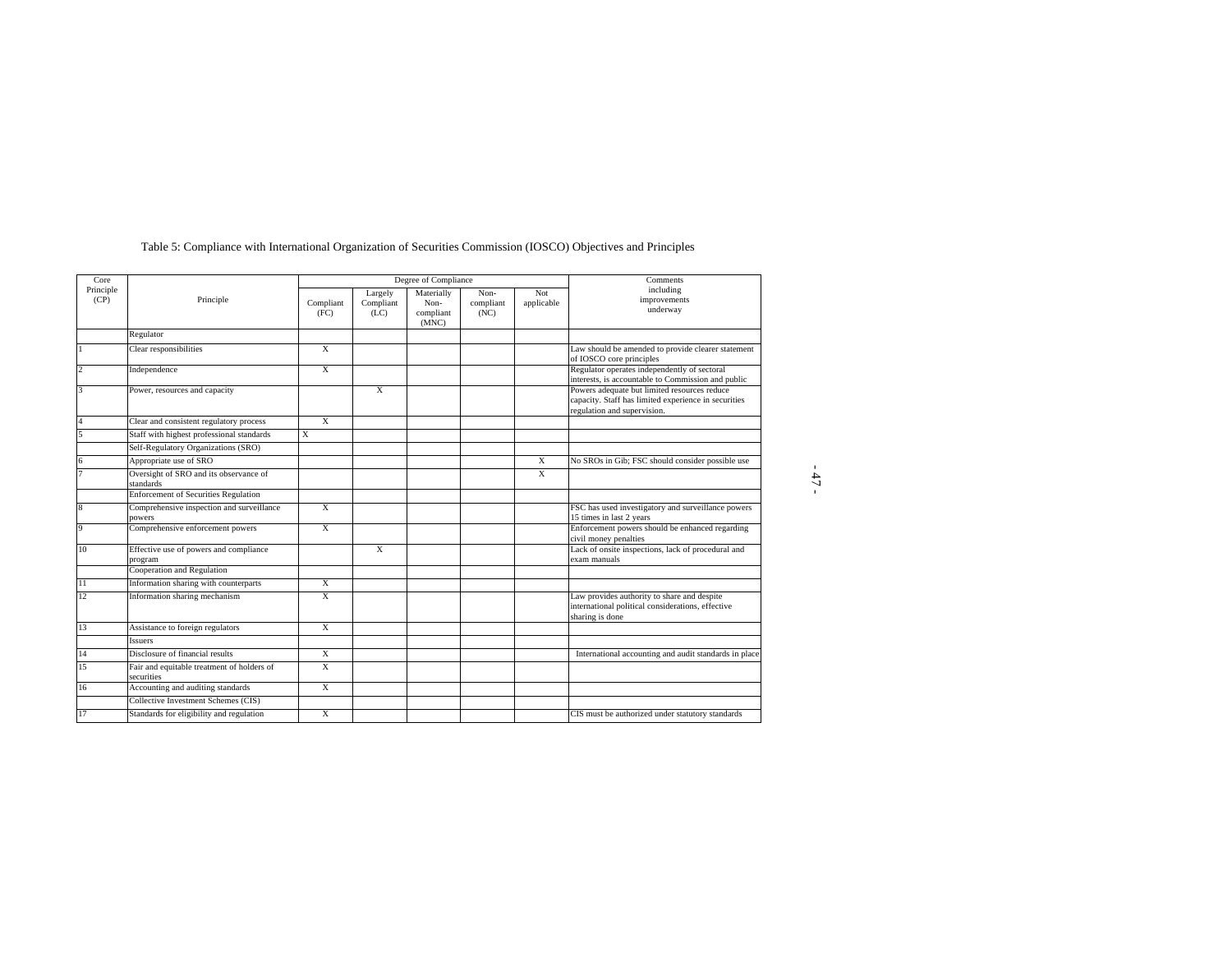| Core              |                                                        |                   |                              | Degree of Compliance                     | Comments                  |                   |                                                                                                                      |
|-------------------|--------------------------------------------------------|-------------------|------------------------------|------------------------------------------|---------------------------|-------------------|----------------------------------------------------------------------------------------------------------------------|
| Principle<br>(CP) | Principle                                              | Compliant<br>(FC) | Largely<br>Compliant<br>(LC) | Materially<br>Non-<br>compliant<br>(MNC) | Non-<br>compliant<br>(NC) | Not<br>applicable | including<br>improvements<br>underway                                                                                |
| 18                | Rules of CIS and client protection                     | X                 |                              |                                          |                           |                   | Segregation and safekeeping of CIS assets; limits on<br>leverage                                                     |
| 19                | Disclosure                                             | X                 |                              |                                          |                           |                   | Disclosure requirements mirror those of U.K.                                                                         |
| 20                | Asset valuation and pricing                            | X                 |                              |                                          |                           |                   | CIS manager required to publish issue, sale,<br>redemption prices regularly                                          |
|                   | Market Intermediaries                                  |                   |                              |                                          |                           |                   |                                                                                                                      |
| 21                | Minimum entry standards                                | X                 |                              |                                          |                           |                   | FSO 89, Section 9 regulates entry and licensing                                                                      |
| 22                | Capital and other prudential requirements              | X                 |                              |                                          |                           |                   | Subject to EU's Capital Adequacy Directive, must<br>report and meet net capital requirements                         |
| 23                | Compliance with standards for internal<br>organization |                   | X                            |                                          |                           |                   | Must keep compliance manual and compliance<br>record, report breaches; but lack of onsite inspections<br>is weakness |
| 24                | Procedures to deal with failure                        | X                 |                              |                                          |                           |                   |                                                                                                                      |
|                   | Market Regulation                                      |                   |                              |                                          |                           |                   |                                                                                                                      |
| 25                | Oversight of exchanges and trading systems             |                   |                              |                                          |                           | X                 | FSC never rec'd application for exchange or trading<br>system, does not anticipate getting one                       |
| 26                | Supervision of exchanges and trading systems           |                   |                              |                                          |                           | X                 |                                                                                                                      |
| 27                | Transparency of trading                                |                   |                              |                                          |                           | X                 |                                                                                                                      |
| 28                | Detect and deter unfair trading practices              |                   |                              |                                          |                           | $\mathbf{x}$      |                                                                                                                      |
| 29                | Risk management                                        |                   |                              |                                          |                           | X                 |                                                                                                                      |
| 30                | Clearing and settlement system                         |                   |                              |                                          |                           | X                 |                                                                                                                      |

- 48 -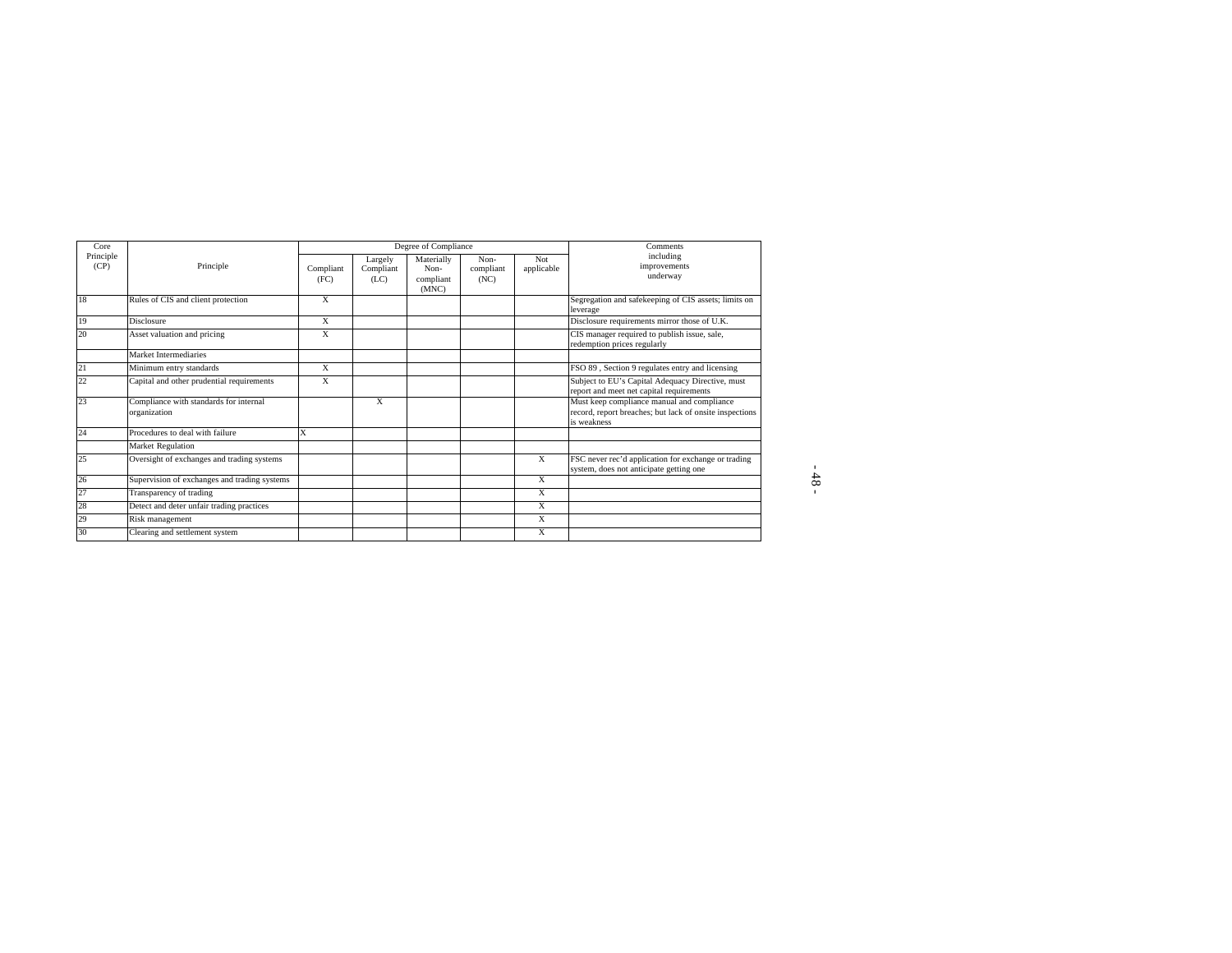# **VII. ASSESSMENT OF GOOD PRACTICES WITH RESPECT TO COMPANIES AND COMPANY SERVICE PROVIDERS, TRUSTS AND TRUST SERVICE PROVIDERS**

## **A. Introduction**

158. There is no international group of company and trust regulators and there are no international standards concerning the regulation and supervision of companies, company services providers, trusts and trust services providers. These issues have been raised, from time to time, by many offshore jurisdictions that we have visited. It has also been pointed out that many onshore jurisdictions do not regulate these activities.

159. However, since the business of company and trust registration and administration is significant in many offshore jurisdictions, we must make some judgment about the adequacy of the legislation, regulation and supervision of these activities.

160. The OECD publication, "Principles of Corporate Governance," focus on the management of public companies. It includes principles relating to the rights of shareholders; equitable treatment of shareholders; disclosure and transparency; and responsibilities of the board of directors. These principles are not applicable to trusts and are not directly applicable to privately held trading or holding companies, which are typical of the "international business entities," incorporated in offshore jurisdictions. Most of these entities are private and are formed by nonresident individuals so as to hold various kinds of business interests outside the jurisdiction. Complex structures are not uncommon, sometimes with a trust as the umbrella entity.

161. Recently, two well-publicized reviews of certain offshore financial centers have been conducted. Each review included a substantive assessment of companies; company services providers, trusts and trust services providers. [Review of Financial Regulation in the Crown Dependencies—November 1998 (better known as the Edwards Report) and the more recent KPMG Review of Financial Regulation in the Caribbean Overseas Territories and Bermuda, October 2000]. In both reports, some broad general principles were applied, explicitly and implicitly, as guides as to what can be considered good practices.

162. These principles bear a significant resemblance to regulatory principles established by international bodies in relation to particular activities. For example, one such similarity concerns the principles established by Basel, FATF, and IOSCO that financial institutions should know their customers. These principles should apply with equal relevance to providers of services to trusts and companies.

163. The issue can be summed up by stating that regulatory and law enforcement agencies must be able to obtain key information about trusts and companies incorporated within their jurisdiction. This implies that they should be able to obtain details of the ultimate beneficial owner and not simply the name of the person who set up the structure. There should also be gateways through which non-public information on beneficial ownership and control are shared with other regulators and law enforcement authorities—both domestically and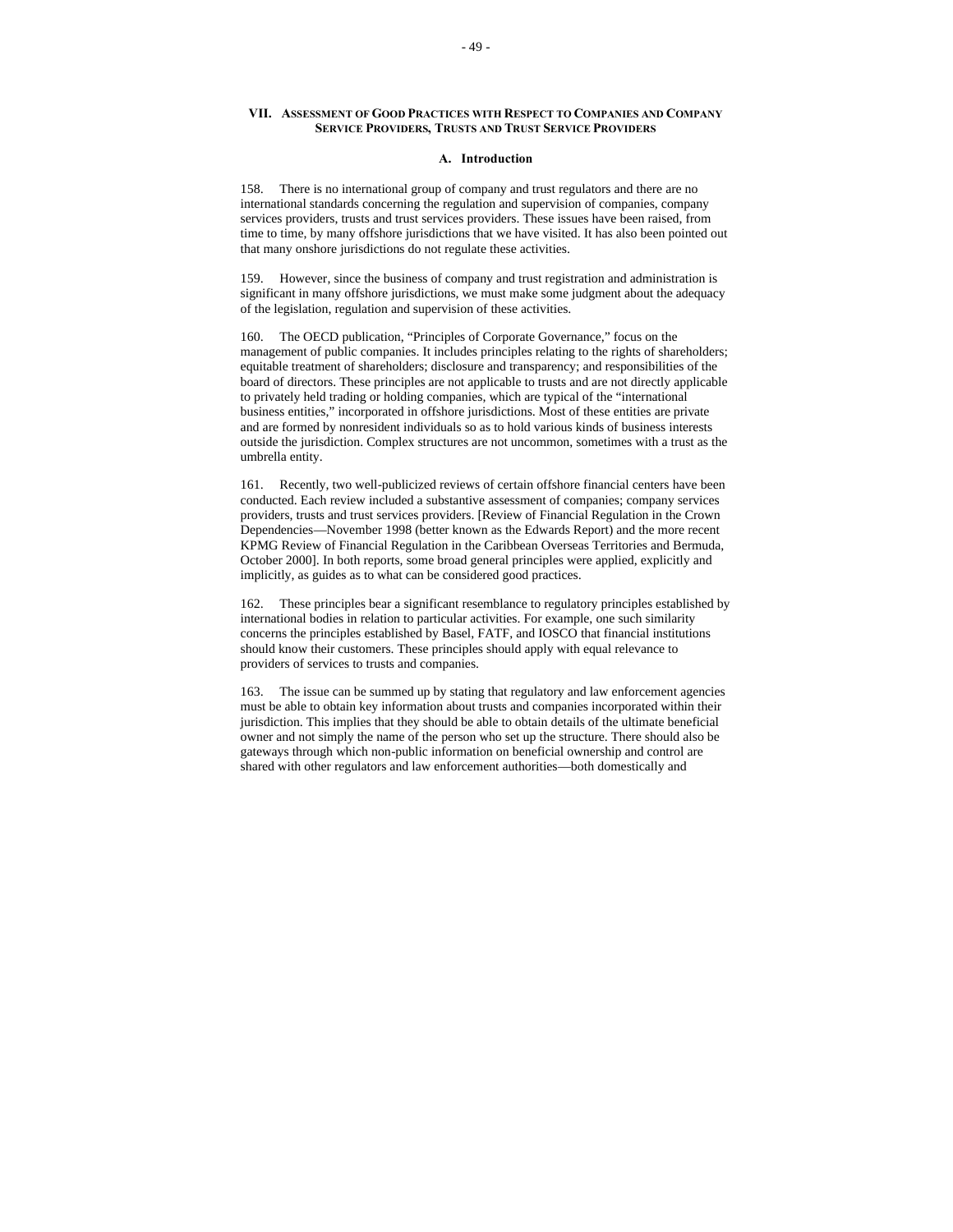internationally—for regulatory purposes or for investigating criminal activities. This alone is not likely to stop the abuse of the system but will reduce the scope for abuse of company and trust structures.

# **B. Companies**

## **Introduction**

164. There are approximately 28,500 active companies registered under the Companies Ordinance. Out of these 8,800 are exempt companies. In each of the past three years, an average of 1,990 exempt companies were registered and an average of 1,138 exempt companies were removed from the active list. Relative to a number of other offshore financial centers, Gibraltar's corporate business is modest in size.

165. Gibraltar does not have any distinct or separate legislation that caters specifically for International Business Companies (IBC's). The only corporate legislation that draws some parallel to IBC's is the Companies (Taxation & Concessions) Ordinance.

166. The legislation makes provision for exempt tax status, which in essence is a corporate offshore vehicle. The Exempt Company can be ordinarily resident in Gibraltar, nonresident or registered as a foreign company. All Exempt Companies are initially registered or incorporated under the Companies Ordinance.

167. While no specific information is required to be maintained on the main geographical markets for Gibraltar companies, nor on the uses to which such companies are put, it is apparent that the uses of these companies are similar to those of corporate vehicles incorporated in other offshore jurisdictions (asset and private investment holdings). Beneficial owners of these entities come from all over the world, the majority from Europe.

168. Companies House Gibraltar is the agency in charge of the registration of all companies in Gibraltar. The responsibilities and objectives of the agency regarding company registration are contained in the Companies Ordinance 1930, which was modeled on the U.K. Company Law. These laws were updated as recently as the January 1, 2000. The Registrar of companies reports to the Financial and Development Secretary and the Department of Trade and Industry.

169. The Registrar's primary responsibility is ensuring compliance with filing requirements. The Registrar has the power and authority to request any information that the Companies Ordinance states that must be supplied by the company to the Registry. The Companies Registry has 16 staff including the Registrar. Over half the staff possess more than seven years experience in company formation and law, and a number of the staff are suitably qualified. The registry maintains ongoing staff training programs.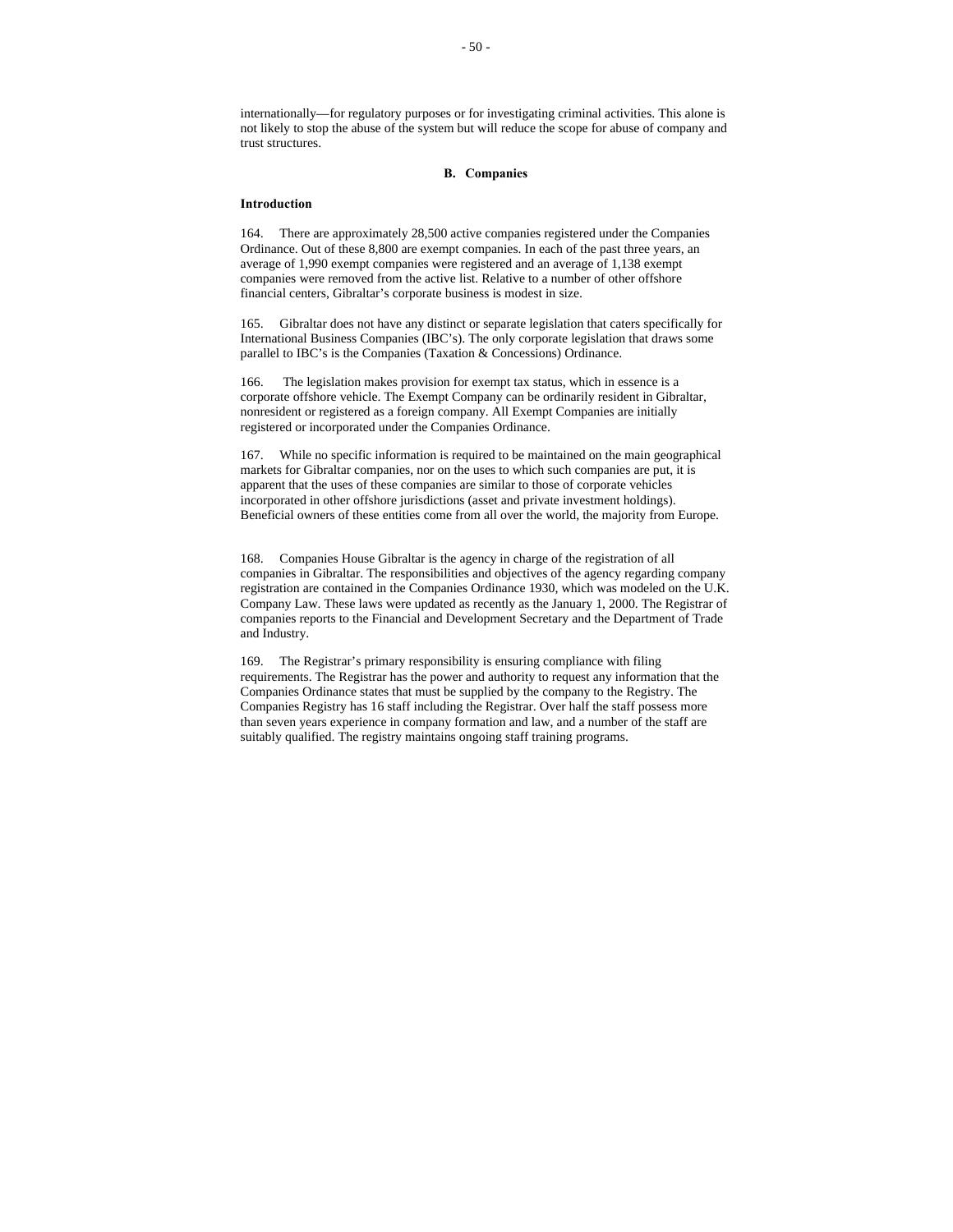170. The Registrar has sole responsibility for registering companies, apart from approval of the company name that is subject to the Government of Gibraltar criteria. The Registrar has every right to refuse registration if the entry criteria are not fulfilled, or if the information provided is inadequate or false, on if in his/her opinion it is against the public interest, undesirable or against public morals, but that decision is subject to review by the Supreme Court of Gibraltar.

171. When reviewing company registration applications, it is usual for the database at Companies House to be checked and if necessary also checked with the Financial Services Commission and/or the Financial and Development Secretary.

172. Every company must have a registered office in Gibraltar. Companies incorporated elsewhere but operating in Gibraltar must register at Companies House and have the same filing requirements, including the duty to file accounts, as those incorporated in Gibraltar. There are different types of companies, (i.e., private and public companies), but the procedure for registration in all cases is similar.

173. The minimum number of persons required to form a company is one. Similarly, the minimum number of directors required under the law is also one. All information about directors and officers are a public record and available to all members of the public.

174. All information regarding share transfers form part of the public record and must be supplied to the Registrar with each Annual Return.

175. Anti-Money Laundering requirements apply to all persons in Gibraltar, including the Registrar. Where the beneficial owner is not known, then, customer identity requirements are considered the responsibility of the company manager or the professional incorporating the company and not the responsibility of the Registrar.

176. There are no international standards concerning the regulation of companies. However, some broad principles that are listed in italics, below, are becoming more widely accepted and are among those that have been used by some authorities in assessing good practices.

177. Gibraltar is observant of emerging good practices that relate to the regulation of companies. These are a few areas, however, where the authorities should consider "fine tuning" the system. The recommended improvements are stated under the specific "good practice"

# *Good Practice*

*178. The authorities should have a means of establishing, where necessary, who are the principals behind the companies that are incorporated in their jurisdiction. They should be able to identify, at all times, the shareholders and directors of a company and the ultimate beneficial owners of a company's shares. That implies that there must be disclosure at registration and disclosure of any subsequent changes. This implicitly means that bearer*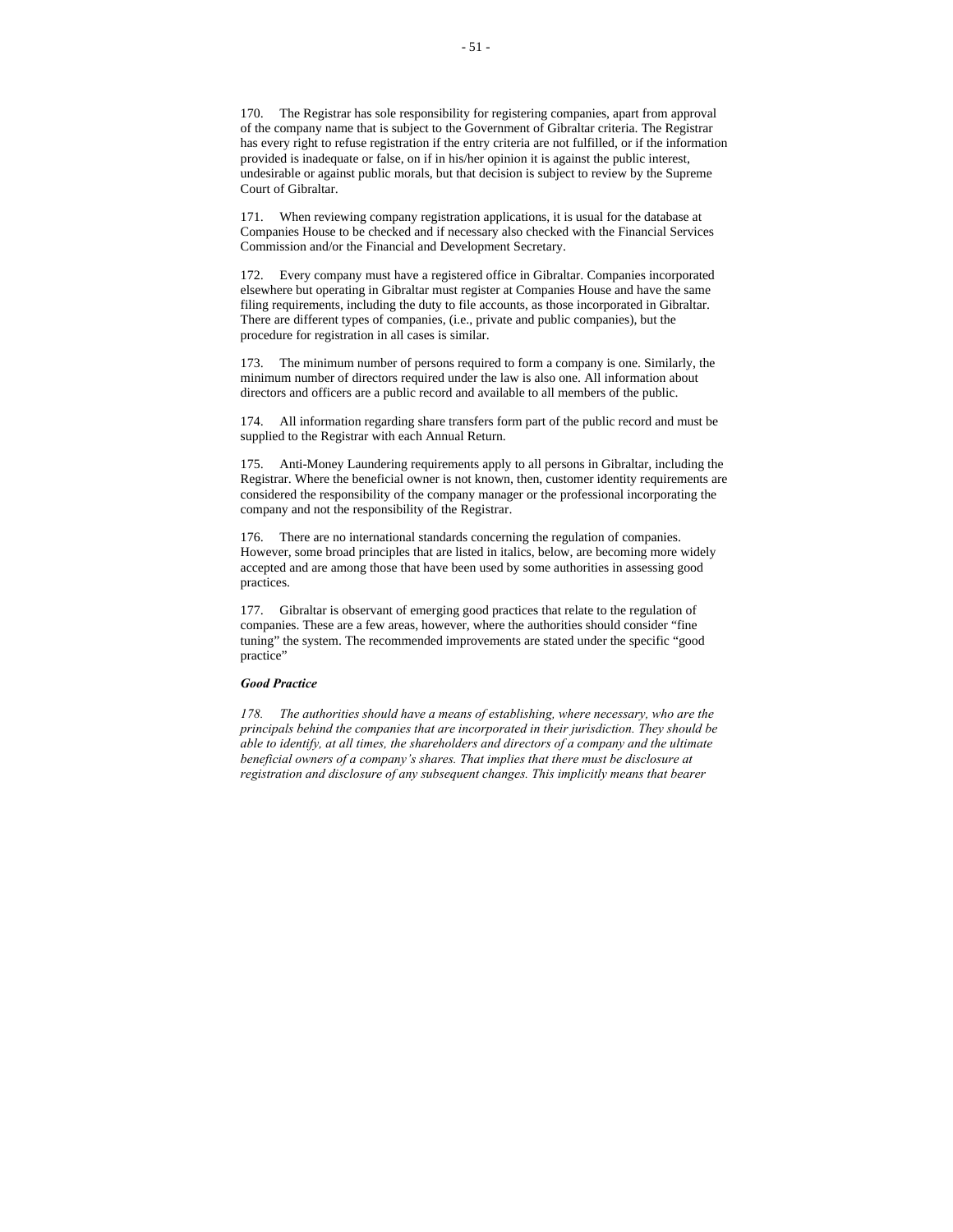*shares should be discouraged. If they are permitted, effective custody arrangements should be in place. While there may be legitimate reasons for their use, these instruments are often abused.*

179. Gibraltar follows good practice. The authorities take measures to establish the identity of the shareholders, directors and ultimate beneficial owners of companies incorporated in Gibraltar.

180. While bearer shares are not permitted under Gibraltar law, the issue of share warrants to bearer is permissible. In Gibraltar, very few share warrants to "bearer" are issued and outstanding, and invariably they are immobilized. Both shares and warrants to bearer provide anonymity and are open to abuse by individuals who use corporate vehicles with criminal intent. Although there are a number of legitimate uses for bearer share warrants, good practice requires their effective control, by either registration or immobilization.

# *Good Practice*

*181. The authorities should have a means of access, where necessary, to basic financial information relevant to the activities of companies. Without this, the nature, scale and purpose of the activities of individual companies are not likely to be known.*

182. Gibraltar follows good practice.

#### *Good Practice*

*183. Directors must fulfill their obligations effectively and should not be able to assign their responsibilities to others. This means that while directors may be able to assign their functions to others they remain ultimately responsible.*

184. Gibraltar follows good practice.

## *Good Practice*

*185. The Authorities must have the power to petition the courts to strike-off and/or wind up companies for due cause.*

*186.* Gibraltar follows good practice.

# **C. Trusts**

#### **Introduction**

187. There are currently over 2000 trusts under administration in or from within Gibraltar by a variety of licensed service providers.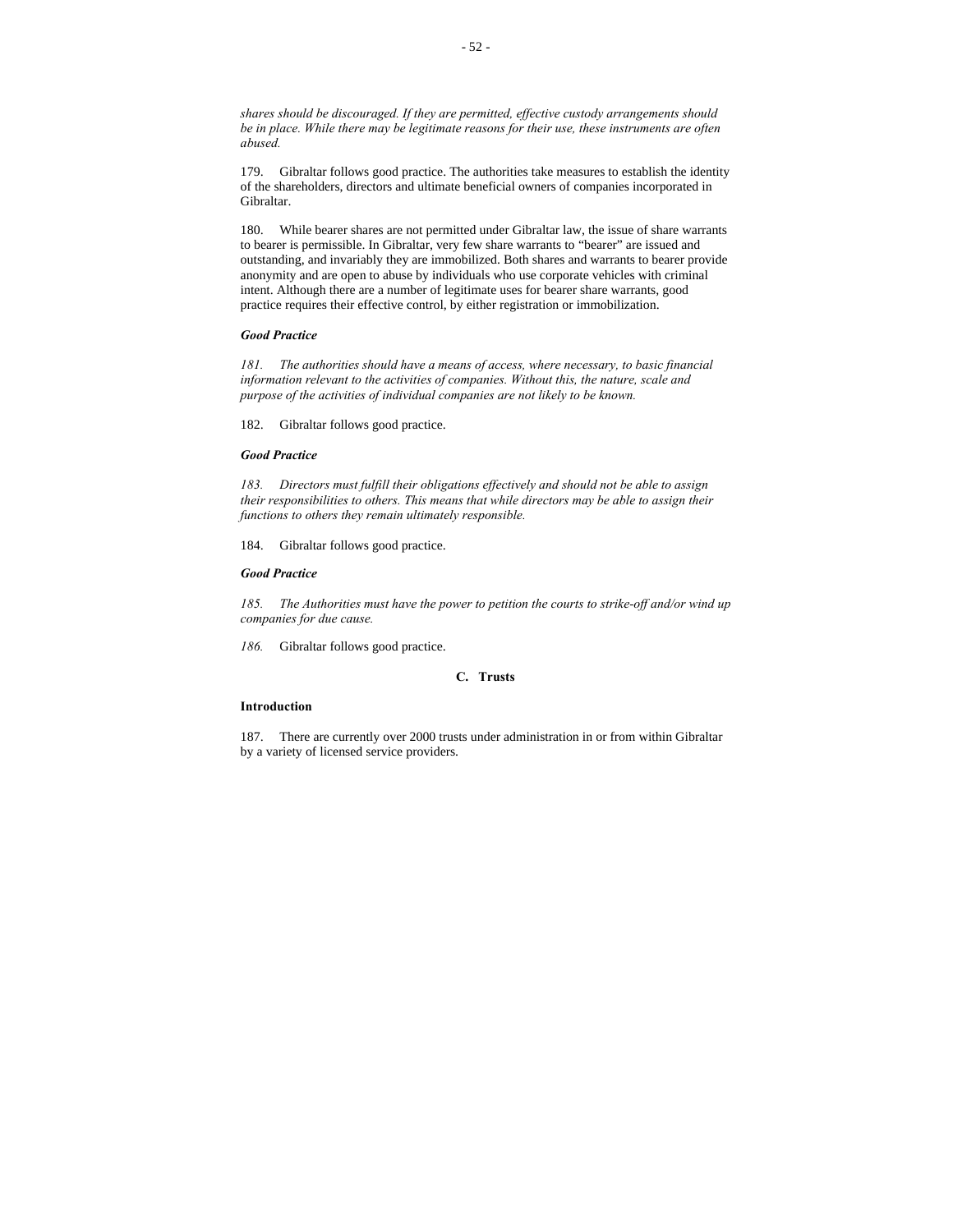188. The English Law (Application) Ordinance applies English principles of equity to Gibraltar. It is these principles that govern the Law of Trust in Gibraltar.

189. There are the same types of trusts in Gibraltar as there are in the United Kingdom, that is, accumulation and maintenance settlements, non-interest in possession settlements, interest in possession settlements, bare trusts, discretionary trusts, and charitable trusts.

190. Trust Legislation in Gibraltar does not differ to any marked extent from trust legislation in other offshore and onshore jurisdictions, including the United Kingdom, with English equitable principles being applied by the English Law (Application) Ordinance. It is these principles that essentially govern the Law of Trust in Gibraltar.

191. Trusts, while being widely used for various purposes, are generally not regulated.

192. There are no international standards concerning the regulation of trusts. However, some broad principles that are listed below are among those that are developing and have been used by some authorities in assessing good practice.

193. Gibraltar is observant of emerging good practices that relate to trusts. These are a few areas, however, where improvements would be beneficial. The recommended improvements are stated under the specific "good practice"

#### *Good Practice*

194. *Trusts should not be used to obscure the true ownership of assets, defraud creditors or frustrate legitimate claims. This implies that "flee clauses" that serve clearly illegitimate purposes should be prohibited. (For example, if the triggering event is the commencement of criminal proceedings or an enforcement action against the settlor of the trust or against the trustee this should not be allowed).*

195. The legislation does not proscribe the inclusion of "flee causes" in the trust instrument and, therefore, trusts in Gibraltar may include such clauses. It is usual for the vast majority of such clauses to be triggered on the occasions of natural disasters, civil unrest, political instability, revolution, and other similar events. Such clauses might also be used potentially to place assets that are derived from criminal or illicit activities out of the reach of law enforcement authorities.

196. The Gibraltar authorities stance, based on legal advice, is that although there are no restrictions on any specific events that might trigger a flee clause, there are certain events that were they to be included, would render it as unenforceable as contrary to public policy, for example, if the "flee clause" were triggered by the occurrence of a criminal act or fraud.

### **Recommendation**

**Despite the legal assurances, we recommend that as "flee clauses" are an issue of general application, trust legislation should be amended to restrict their use.**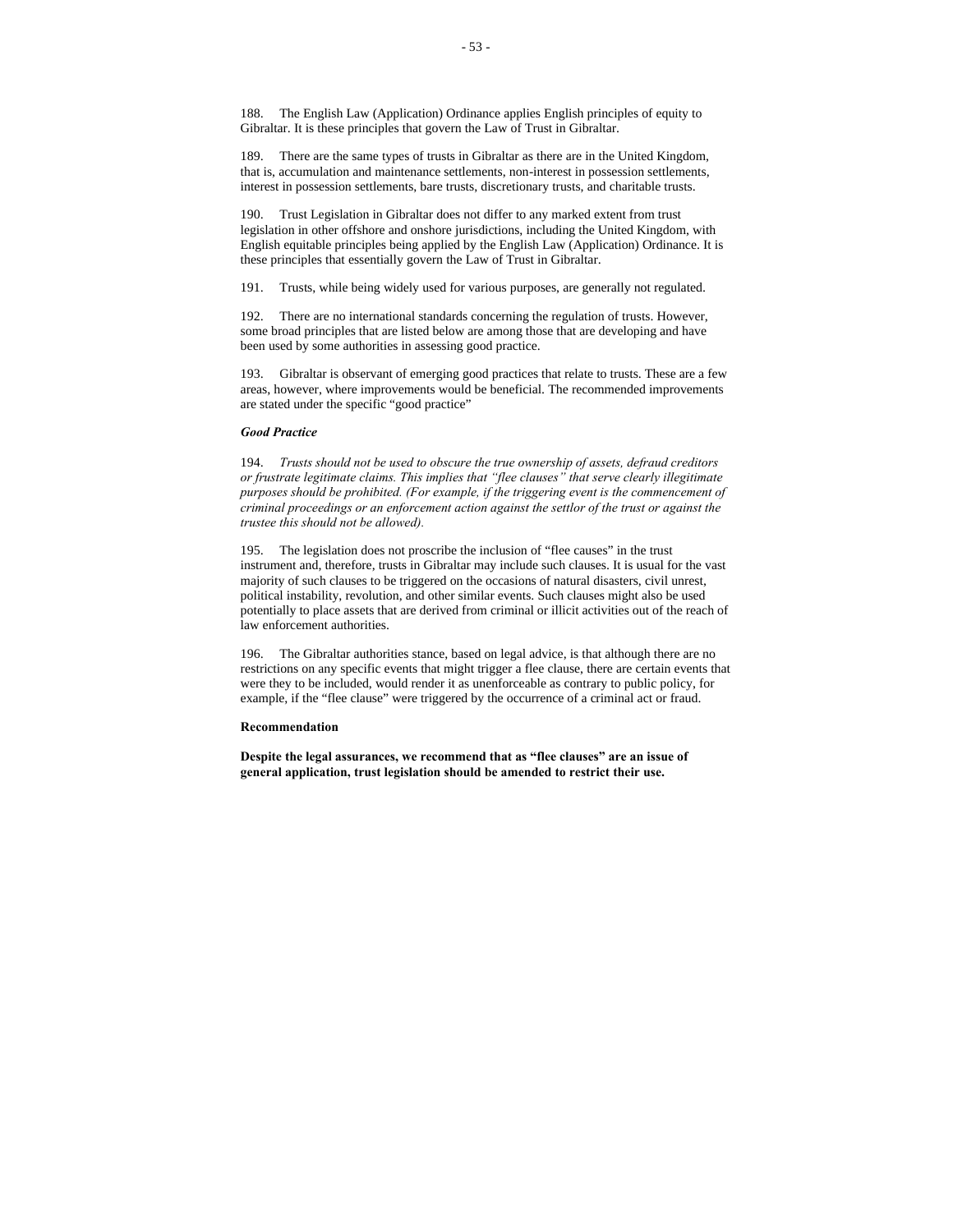# *Good Practice*

*197. The authorities should be able to ascertain quickly and efficiently the true owners of assets held in trust for the purposes of a criminal investigation.*

198. Gibraltar follows good practice.

# *Good Practice*

*199. The authorities should be able to identify the settlor, beneficiaries, protector and custodian (where applicable) of a trust, and to obtain a copy of the trust instrument for the purposes of a criminal investigation.*

*200.* Gibraltar follows good practice.

# *Good Practice*

*Financial reporting and audit by licensee of clients accounts*

201. There is a range of abuses to a trust that could possibly arise as a result of unscrupulous behavior by the settlor, the trustee, or both.

202. The risk of such abuse can be reduced if the conduct and the administration of the trust can be monitored. Professional trustees by the nature of their duties and responsibilities must be accountable for their actions, particularly if negligence or default is willful.

203. The beneficiaries have a right to expect a paid trustee, who is licensed and regulated to administer the terms of the trust with care, prudence and probity. Similarly, the prime beneficiaries, the co-trustee and any protector are entitled call on the trustee for the production of annual accounts in order to review the stewardship of the trust to ensure that the trust is being properly administered and the terms of the trust adhered to. Such reporting, on an annual basis should act as a deterrent and reduce the risk of misappropriation of the trust funds by unscrupulous trustees. We consider this to be good practice.

204. The cost of such reporting should always be borne by the trustee unless otherwise provided for in the trust deed. The cost of an external audit however is an administration expense and borne by the trust.

#### **Recommendation**

**The practice of conducting an annual audit by a licensee of clients' accounts is becoming more widely accepted and Gibraltar may want to consider whether to implement this developing practice.**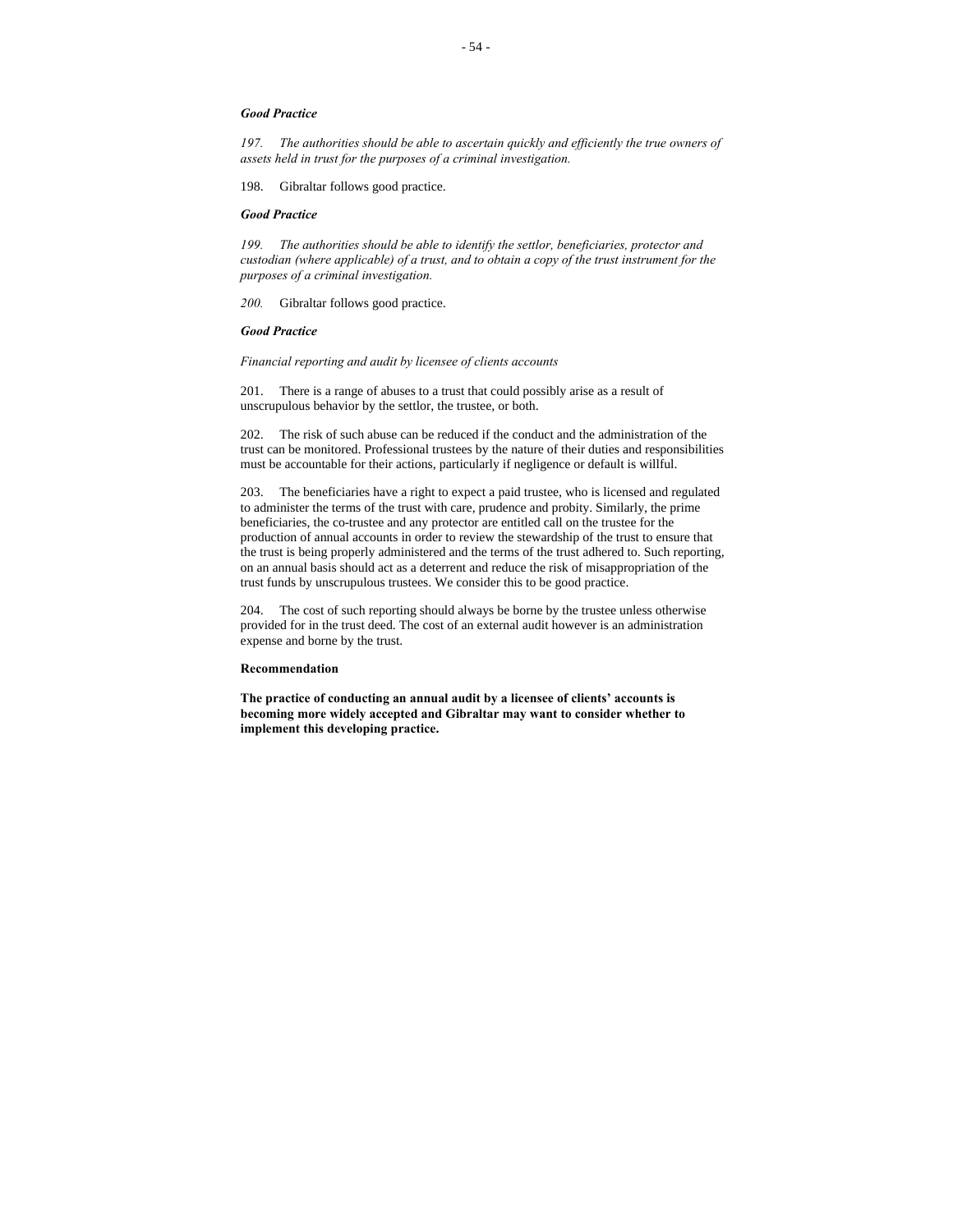# **D. Company and Trust Services Providers**

#### **Introduction**

205. There are 83 groups who are licensed to provide "controlled activities business" of those 47 are licensed to act as professional trustees. Numbers are given in terms of groups on the basis that this business sector usually operates with a structure comprised of various related companies that, as a group, provide the licensable services.

206. Gibraltar has been a pioneer in the supervision and regulation of Professional Trusteeship and Company Management service providers. Schedule 3 to the Financial Services Ordinance 1989 ("the Ordinance") describes various "controlled activities" that are to be licensed and supervised. Company Management is defined as the provision of managerial services for profit or reward in or from Gibraltar, whereby a person is a director for, or a shareholder of, a company, or when control over the whole or substantial part of the assets of the company is vested in the management company. Professional trusteeship is the holding out as a professional trustee for profit or reward, or soliciting for business as such, in or from within Gibraltar.

207. The ordinance also provides the criteria and standards that must be taken into consideration when the application is being considered (Section 9). In addition to providing the legislative framework for the licensing and regulation of the service providers (controlled activities), the 1989 Ordinance also provides for the creation of a set of supplementary regulations Financial Services Regulations. These regulations cover such issues as conduct of business, accounting and financial, penalty fees, advertising licensing fees and classification of business.

208. Any person who provides professional trusteeship and/or company management services by way of business, to be in possession of a valid license issued under Section 8 of the above Ordinance.

209. Before granting a license the Commissioner is required, among other things:

- **to consider whether the applicant, and any person associated with the applicant, is a "fit and proper" person to carry on the business proposed; and**
- **to consider the manner in which the business will be carried on, including meeting the requirement that at least two competent individuals direct the business of the licensee (the traditional "four eyes" principle).**

210. The "fit and proper" criteria cover both technical competence and integrity. The second requirement covers all aspects of the operation including the human and systems resources available, the records to be kept, and the controls to be put in place to ensure compliance with regulatory obligations. All licensees must have a physical presence in Gibraltar. Applicants are also required to advertise in Gibraltar that they are applying for a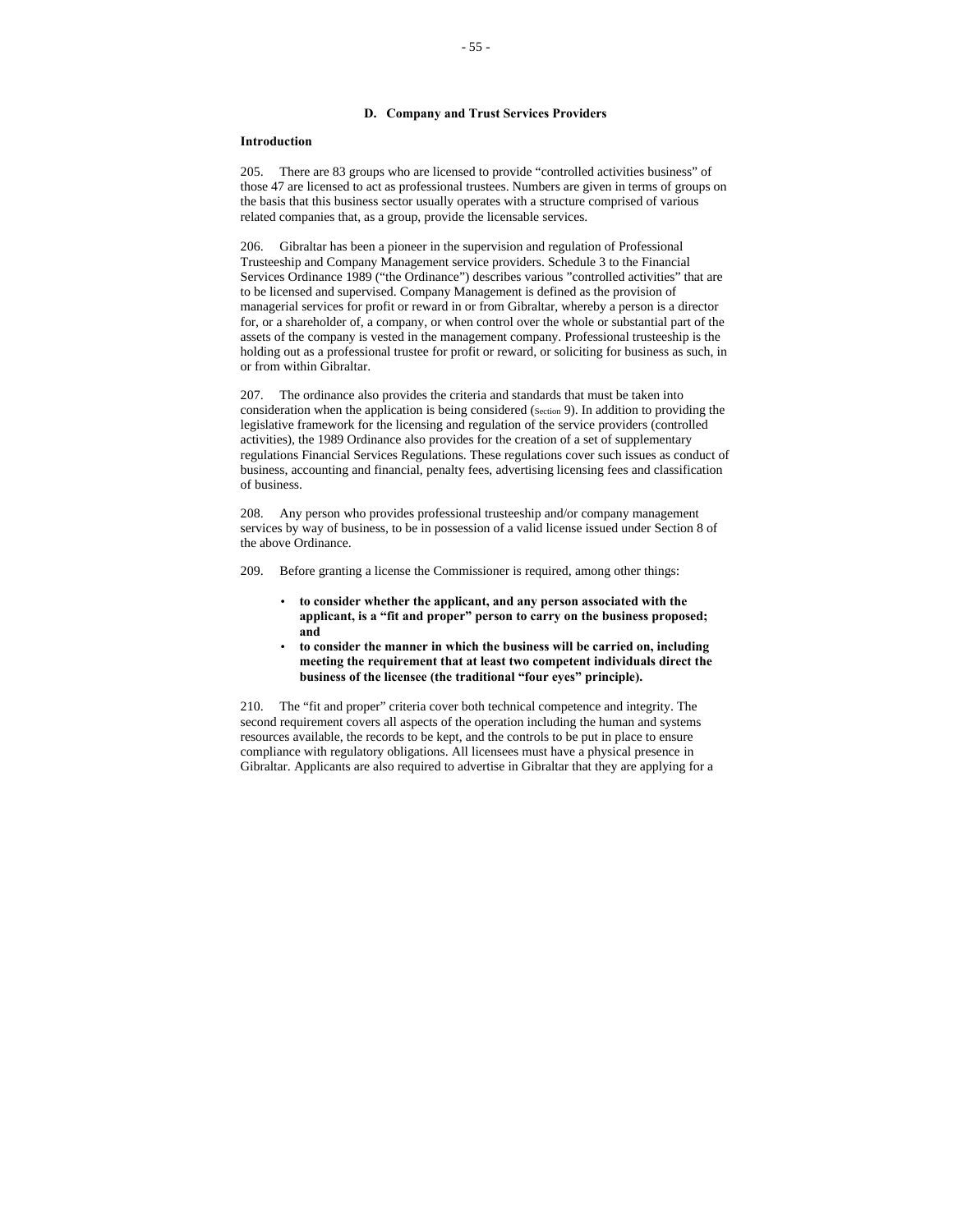license, and the Commissioner must consider any representations he receives from the public in response to these advertisements. All licensees must display their licenses in their premises.

211. Once a license has been granted, the licensee is required to advise the Commissioner of any material changes to the information given at the time of licensing. So, for instance, changes of control, appointment of new directors and managers (for which consent is required from the Commissioner) are all captured within the on-going supervisory process. Licensees must also submit their audited financial statements and, at the same time, their auditors must report to the Commissioner on compliance with specified regulatory obligations.

212. The Commission's staff conducts inspection visits to ensure that licensees are continuing to adhere to all the regulations applicable to the type(s) of business for which they have been licensed. The process includes a review of a licensee's systems and controls and of their 'know your customer' ('KYC) procedures. It includes a review of files to confirm the operation of the system and KYC disciplines. The fundamental continuing supervisory process is thus an "onsite" inspection-based process. The Commission also issues Newsletters, from time to time, advising licensees on what it considers to be "best market practice". Adherence to these standards forms part of the onsite review process.

213. The enforcement powers against a licensed firm or unlicensed operator, available to the Commissioner under the 1989 Ordinance, include powers to obtain information, documents, suspension, and cancellation of licenses.

#### **Assessment**

214. There are no international standards concerning the regulation and supervision of providers of company and/or trust services. However, some offshore jurisdictions have extended regulation to persons who perform various services in connection with setting up and administering of companies (Company Service Providers) and trusts (Trust Service Providers).

215. One of the arguments for regulating company and trust service providers is that many services they perform are often financial or quasi-financial in nature and, thus, the provision of such services should be subject to regulation such as those existing in the financial sector.

216. We consider the inclusion by Gibraltar of Trust Service Providers (TSPs) and Company Service Providers (CSPs) as a controlled and regulated activity to be a positive feature of the 1989 Ordinance that other jurisdictions should be encouraged to follow.

217. Some broad principles that are listed in italics below are among those that have been used by some authorities in assessing good practices.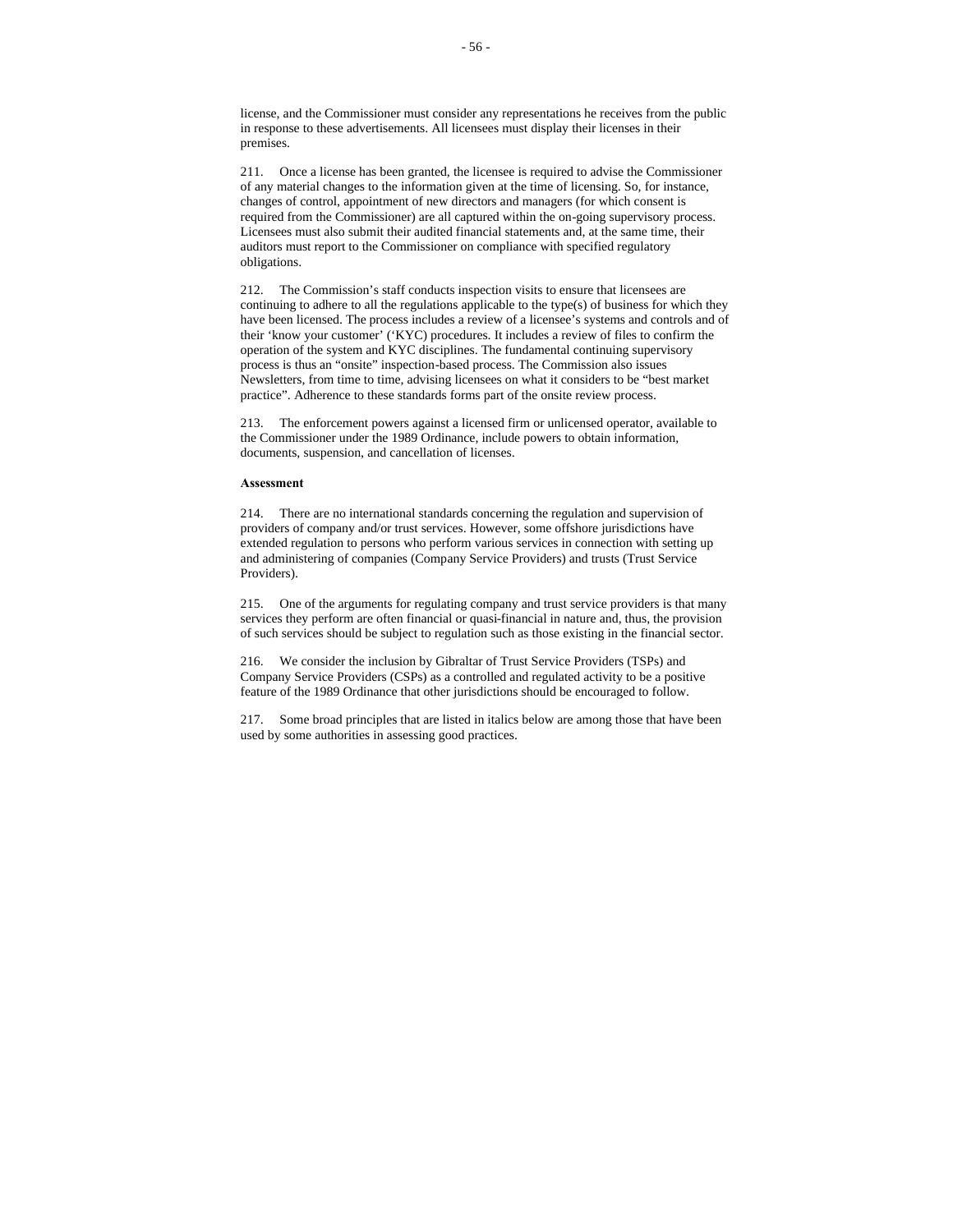218. Gibraltar is observant of good practices with respect to the regulation and supervision of company and trust service providers. However, there are a few areas where some finetuning would improve the system.

219. It is our view that the current staffing levels cannot support the level of supervision that should take place to fulfill the good practice standards.

220. Currently, one full-time and one part-time member of staff are involved in the line supervision of 47 TSPs and 77 CSPs. We are advised that the number of onsite reviews that have been conducted in the last two years is 44 (28 in 1999 and 16 in 2000). On the basis of these figures, it should take six years to complete the onsite review of all fiduciary service providers. Progress can be accelerated with increased resources. We have not taken into consideration either focused visits or prudential meetings that should be held at least on an annual basis.

# **Recommendation**

**We recommend that an additional analyst be engaged to augment the division's resources.**

# *Good Practice*

221. *Everyone who provides company and/or trust services should be licensed and subject to identical effective regulation. It should be an offense to provide such services without registration/license and to provide false or misleading information as part of the application. This implies that professionals such as lawyers and accountants who provide these services must be registered/licensed. Self-regulation by professional bodies, although desirable, is not sufficient.*

222. We are also pleased to note that a licensed TSP's and CSP shall have a minimum of two directors. We believe that the "four eyes " control for all licensed service providers accords with good international practices.

223. Some significant areas of company management business, including the formation of companies and the provision of registered office services, are currently outside the scope of the legislation and of the regulatory net. We understand that, following representations from the company management business sector, the Government of Gibraltar has agreed to an extension of activities that constitute licensable company management services and a draft of the amending legislation is currently awaited.

224. The effect of the proposed legislative changes will be that all company manager services, even those that are currently unregulated or classified as restricted, will need to satisfy all the requirements that are necessary for a full company manager license. Thus, even where an applicant is merely seeking to provide limited company formation services, the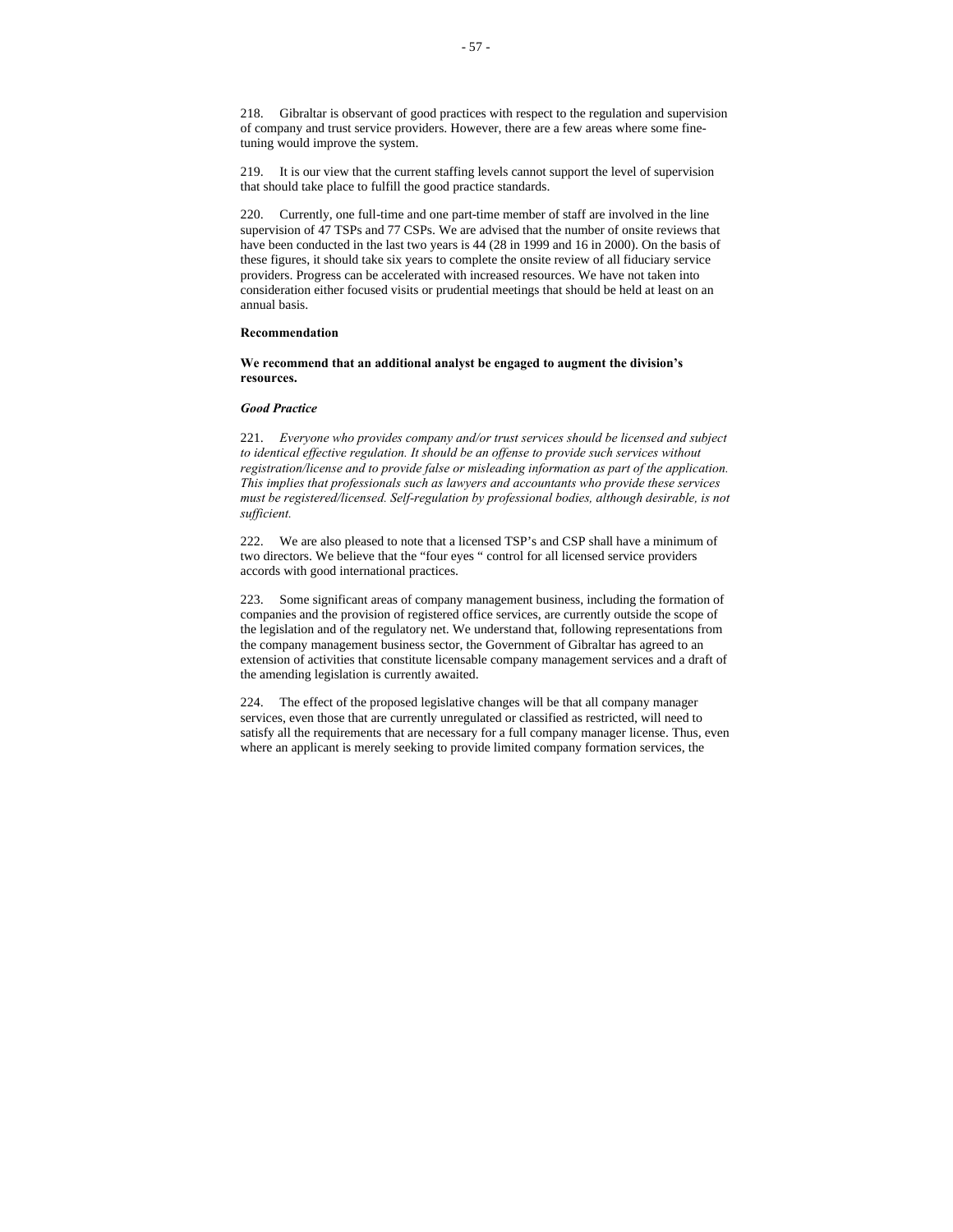applicant will be required to demonstrate the competence and capability to undertake the full range of company manager services.

## **Recommendation**

### **In the event that the proposed amendments become law, then our concerns will have been suitably addressed.**

225. Any person(s) entity or institutions requiring a license to provide financial services must satisfy the FSC that the standards of fitness and propriety have been met. The term "fit and proper" includes amongst other considerations the concepts of honesty, solvency and competence.

### **Recommendation**

**We recommend that the definition "fit and proper" should be contained in amendments to existing regulations currently being drafted to ensure that the standards of assessment remain constant. In addition, we recommend that the professional qualifications of those who seek to provide trustee services should be relevant to the industry. This is particularly important as the knowledge and levels of professional expertise needed to discharge the duties and responsibilities of a trusteeship is very different to that required for the provision of company management services, and currently there is no distinction.**

226. The criteria for the granting of a license are comprehensive and meet good practice. In considering new applications for CSP licenses, the staff of the FSC uses checklists as an "Aide-Mémoire" to ensure that all information and documentation has been provided. Whilst checklists serve a purpose, their application is limited.

#### **Recommendation**

**We recommend that the use of such checklists be expanded into a more comprehensive Applications Manual that provides qualitative guidance on assessing an application, such as: assessing a business plan, and assessing and verifying references and other evidence of fit and proper criteria having been met. Such an applications manual could also provide the foundation for a manual of offsite Inspection procedures and include such issues as financial reporting, due diligence, know your customer, segregation of client monies and source of funds, as well as providing a set of routine " day to day" offsite procedures.**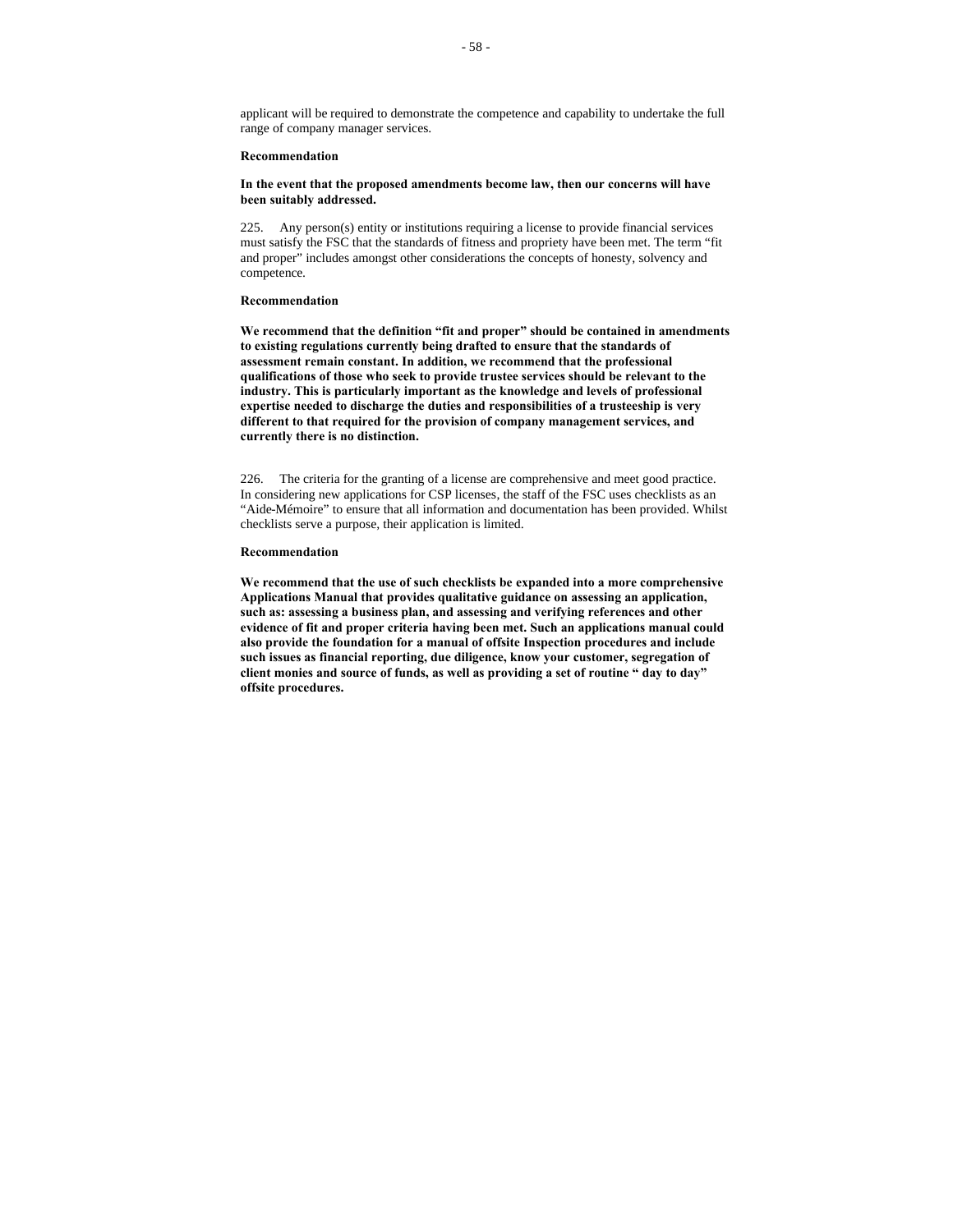227. With the exception of any person whose name, address, and qualifications are contained in Part I of the Register of Auditors kept pursuant to the Auditors Registration Ordinance and those barristers or solicitors admitted and enrolled under the Supreme Court Ordinance, who are specifically exempted by law, all other persons who provide professional trustee services or company management services in the jurisdiction are required to be licensed.

#### **Recommendation**

**Developing international practice requires that all those engaged in the controlled activities market should be licensed and subject to effective regulation. A move to bring such professionals into licensing appears a desirable thing to do.** 

#### *Good Practice*

*228. The regulator should have effective and independent enforcement powers, including the power to monitor and supervise licensed company services providers, to inspect their activities, to investigate potential breaches of rules, regulations and laws and to petition the Court to wind up a company and/or trust services provider.*

229. In order to monitor compliance of TSPs and CSPs with the law and with the terms of their licenses the FSC has in place a regulatory environment for the supervision of controlled activities, both onsite and offsite. This environment should include an offsite manual of routine procedures that covers the following areas:

- granting, surrender and revocation of TSP's and CSP licenses;
- changes in ownership of shares in a trust company;
- appointment of directors;
- duties of a licensee; and
- enforcement powers.

230. The day-to-day routine of the offsite supervisor should also be documented in the offsite manual. Ideally this should provide "on the job training" and instruction to the supervisor in order to maximize the effectiveness of the supervisors regulatory tools, in particularly the review of financial statements and the regulatory returns. The regulatory returns could be improved to obtain more qualitative information that would enable the offsite supervisory process to be able to assess the competence and the integrity of the license to a much greater extent. This should lead to an improvement in the quality of the offsite supervision of the licensees.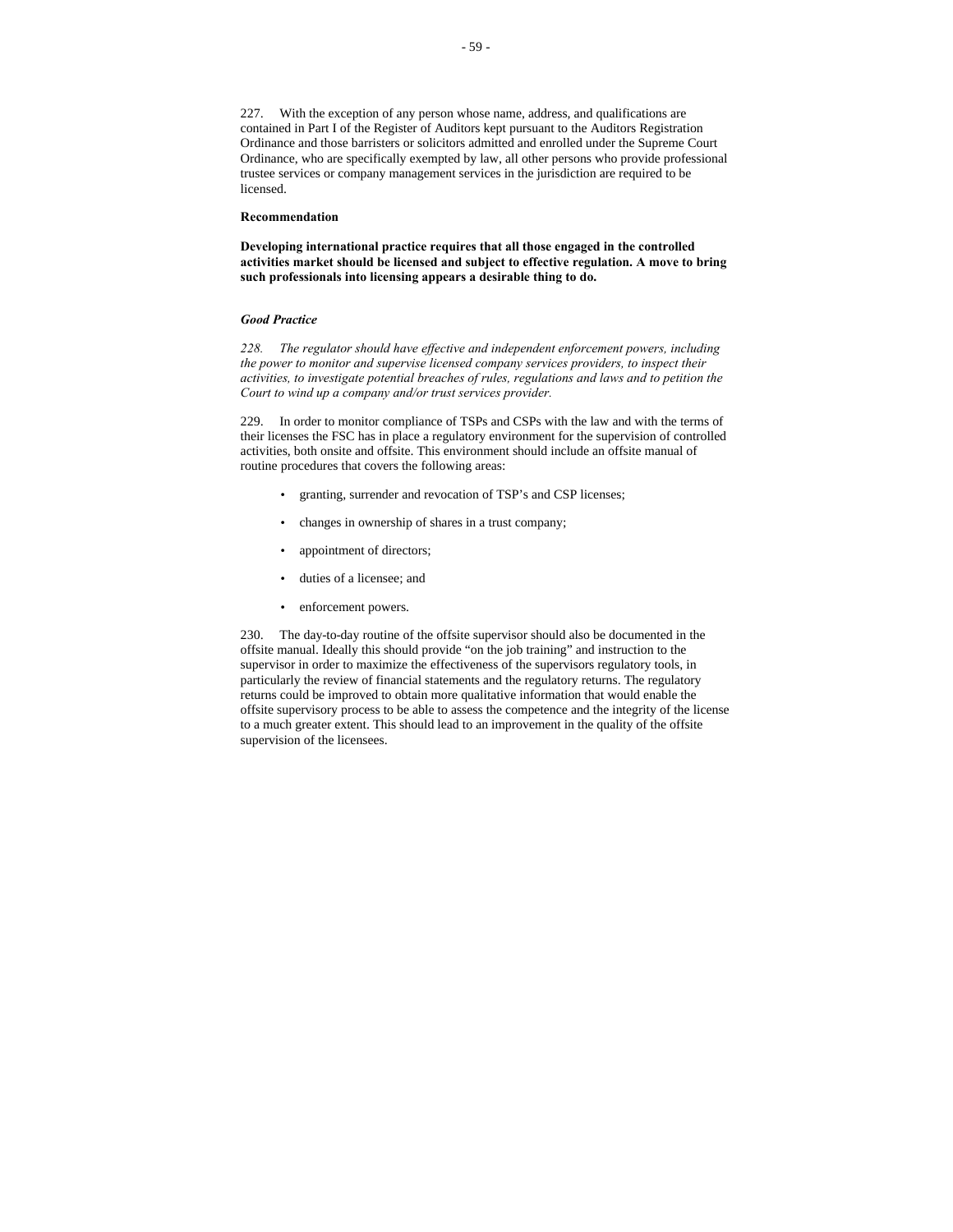# **We recommend the introduction of an enhanced offsite inspection manual along the lines outlined above.**

231. As fiduciary assets are not reflected in the annual financial reporting of the TSP licensee, regulatory prudence would indicate more reliance being placed on the onsite inspection process than might otherwise be necessary. While there are no international standards governing the regularity of visits, we consider that an onsite inspection program be structured on a minimum three year cycle if it is to be effective. This does not include either focused visits or prudential meetings. All licensed service providers within the controlled activities market should primarily be concerned with source of funds/assets, whether they flow into a trust or a managed company. This requires the service provider to carry out due diligence to verify the identity of the client/settlor. Only sample testing of client files by, the regulator, at the premises of the licensee can establish whether the service provider is compliant whilst the regulatory offsite function serves various purposes, it cannot be an effective substitute for the onsite process.

232. Although the FSC has conducted a number of visits in their onsite inspection program in respect of Trust and Company Service Providers, we do not consider that it is fully effective. One full-time officer and an assistant supervisor who provides part-time assistance are responsible for the supervision of all CSP licensees, in addition to all TSP licensees. In our view this level of staffing is inadequate to support a robust onsite supervision program.

233. We also consider that insufficient time is currently devoted to the onsite inspections, which should take between four to five days to complete. Sample testing of clients files should occupy at least two of the days. We also consider that prudential visits/meetings should not be used, as part of the onsite inspection program, and those prudential visits should take place at least on an annual basis.

234. An effective onsite inspection program should include an inspection manual and cover pre-examination and past examination procedures. Ideally the manual should contain checklists covering the following areas:

- management and supervision;
- operations and control;
- audit (internal and external);
- account administration;
- conflict of interests;
- business volumes and development; and
- compliance.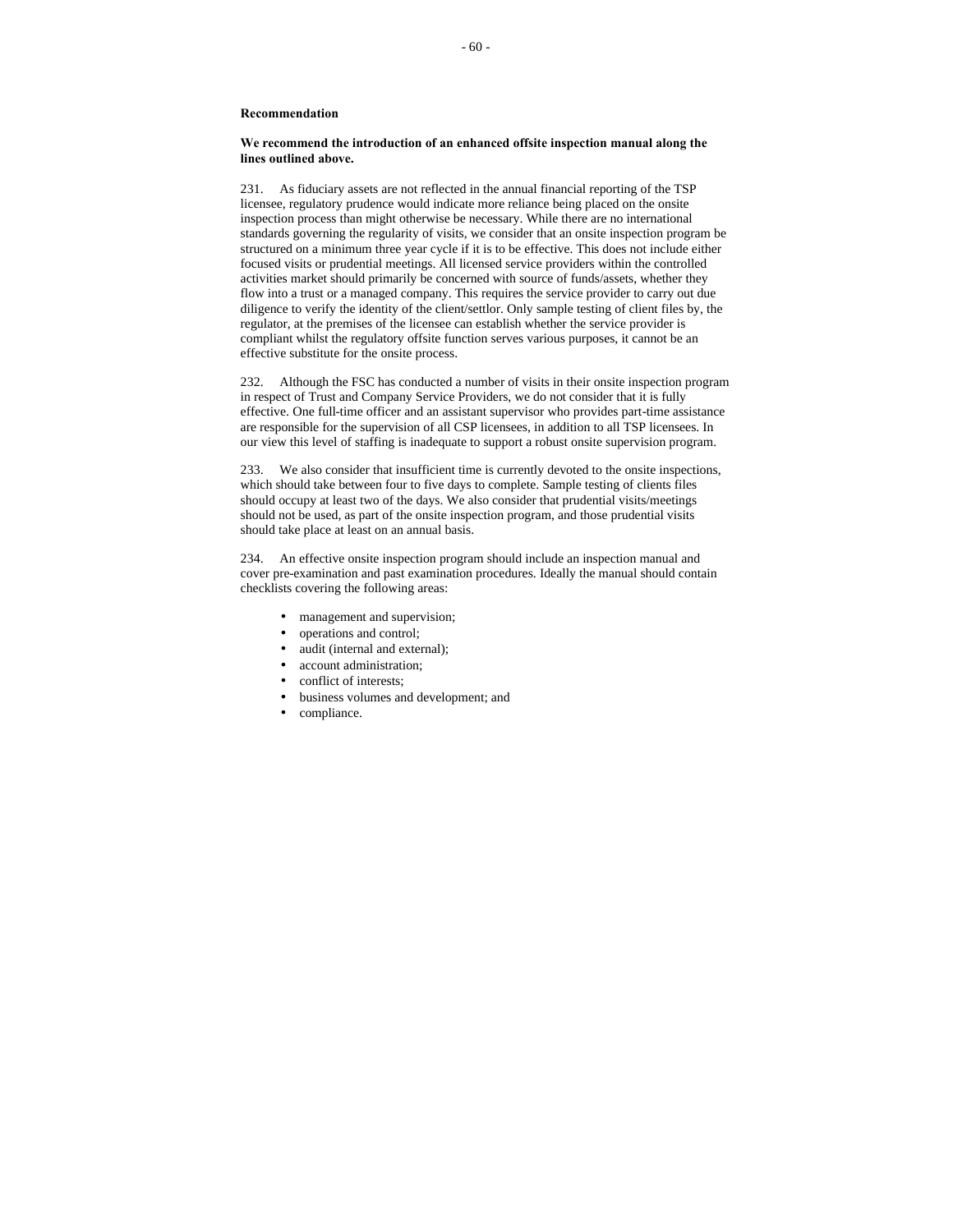# **We recommend the introduction of an enhanced onsite inspection manual along the lines outlined above.**

235. It is usual for the regulatory authority to verify that all licensees have management information systems which determine on a timely basis that business risks are adequately monitored and that senior management of the licensee understands the risks inherent in its business

#### **Recommendation**

**The trust service business can be particularly risk prone and, at the time of the licensing application, it would be most unlikely that any of the probable risks that could easily would have been identifiable, either by senior management or the regulator; risks such as loss of staff, loss of existing business, loss of new business markets. Such issues are unlikely to be identified in the offsite review process and unless the rate and quality of onsite inspections improves, there could well be a considerable time gap before the licensee's problems come to the regulators attention. This reinforces the need for an additional analyst.**

236. The Financial Services Ordinance 1989 provides for the introduction of regulations for the petitioning of the winding up of a licensee. Such regulations have not been enacted. The Commissioner is currently in consultation with the Government of Gibraltar with a view to putting these regulations into effect as soon as possible.

#### **Recommendation**

#### **We support the introduction of such legislation.**

#### *Good Practice*

*237. The regulator should be able to apply a range of appropriate sanctions including the revocation of a license and the imposition of meaningful civil money penalties.*

238. The FSC has a wide range of powers. However we believe that powers relating to the conduct of directors of licensed entities should be strengthened. The statutory duties of directors are set out in the Companies Ordinance. In addition, there are common law duties of directors similar to those in the United Kingdom. The Financial Services Commission has also issued a newsletter on the General Duties and Responsibilities of Directors of licensed firms. However, there does not appear to be any procedures in place whereby the director's actions and activities are monitored and the regulator can assess on a periodical basis whether the director still continues to meet the fit and proper criteria. Directors are required to file an annual statement of compliance and were this found to be inaccurate following on onsite review there should be prima facie grounds against the institution.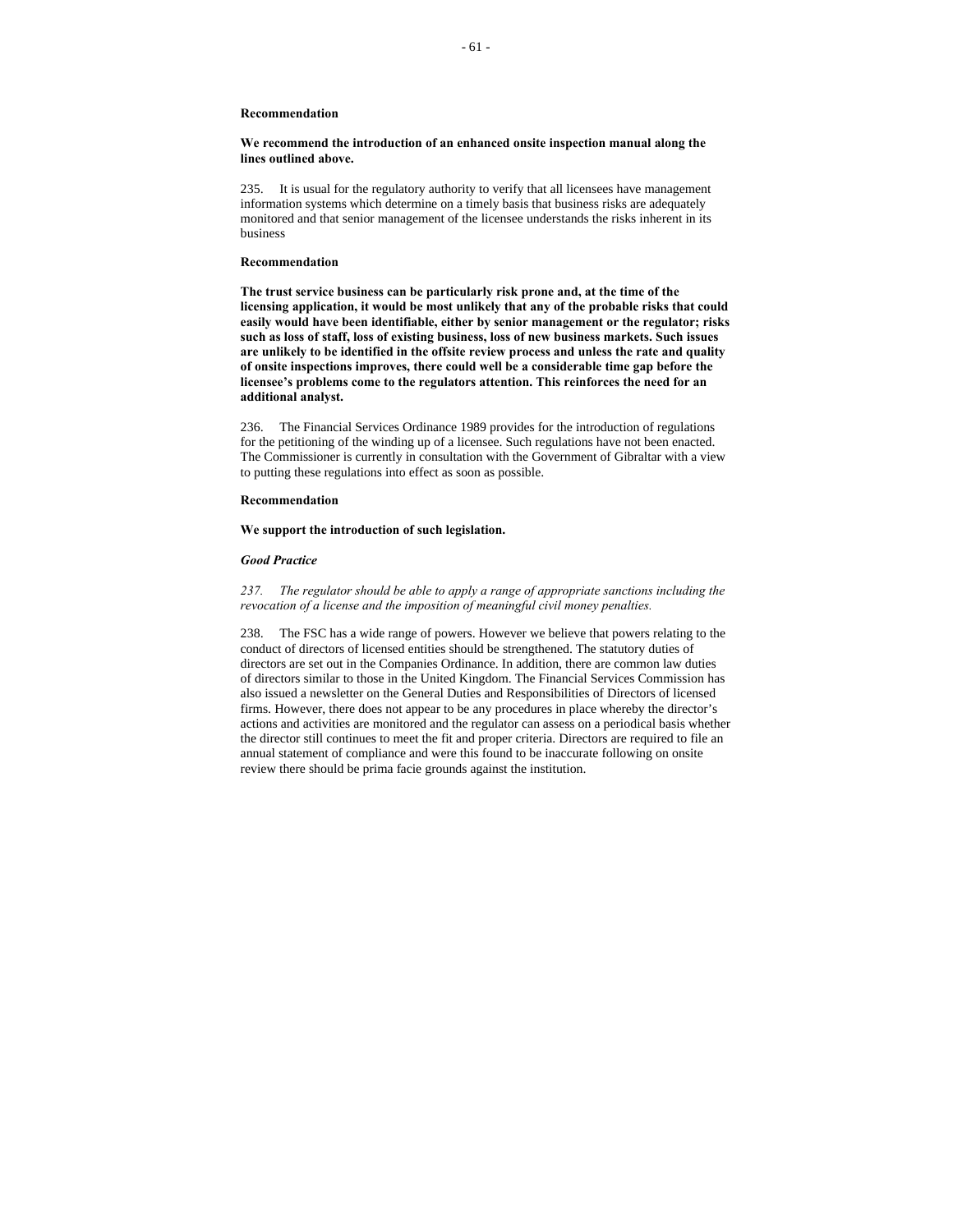**When a director of a licensed company ceases to perform his/her duties in a proper manner or is no longer fit to manage the company's affairs, a legislative provision should be in place so as to provide for disqualification. In those instances where the director is involved in fraud or other criminal activity such disqualification should extend to directorship of all companies licensed by the FSC.**

# *Good Practice*

239. *Company and trust services providers should have in place effective anti-money laundering measures, including know your customer rules, record keeping, and staff training procedures*.

240. The Criminal Justice Ordinance 1995 (CJO) requires relevant financial businesses put in place measures for the prevention of money laundering. Although the legislation does not impose such requirements on company managers who do not undertake relevant financial business, the FSC nevertheless takes the view that best market practice requires that all licensees comply with the legislation and the procedures described in the Gibraltar Anti-Money Laundering Guidance Notes. It is proposed in a consultation paper (Amendment to the Anti-Money Laundering Regime), dated March 1, 2000, that the definition of "relevant financial business" for the purposes of the Criminal Justice Ordinance (CJO) should be extended to include all company management and professional trusteeships.

#### **Recommendation**

**We recommend that the proposal in the consultation paper be adopted. This modification would meet the standards of developing international best practices.**

**In cases where business is conducted through introductions by other professional intermediaries operating in a different jurisdiction, company services providers should apply KYC rules in such a manner as to be able to identify the ultimate beneficial owners of a company. Reliance on an** i**ntermediary for the purpose of providing an additional layer of protection for a customer, even though legitimate in certain circumstances may significantly undermine the ability of the authorities to obtain the required information about the ultimate beneficial owners of the company in the fulfillment of their regulatory functions.**

#### *Good Practice*

*241. Law enforcement and regulatory authorities should be able to ascertain, quickly and efficiently, the identity of directors of and the shareholders in a company serviced by a company services provider and the beneficial owners of the shares in such a company for the purposes of a criminal investigation.*